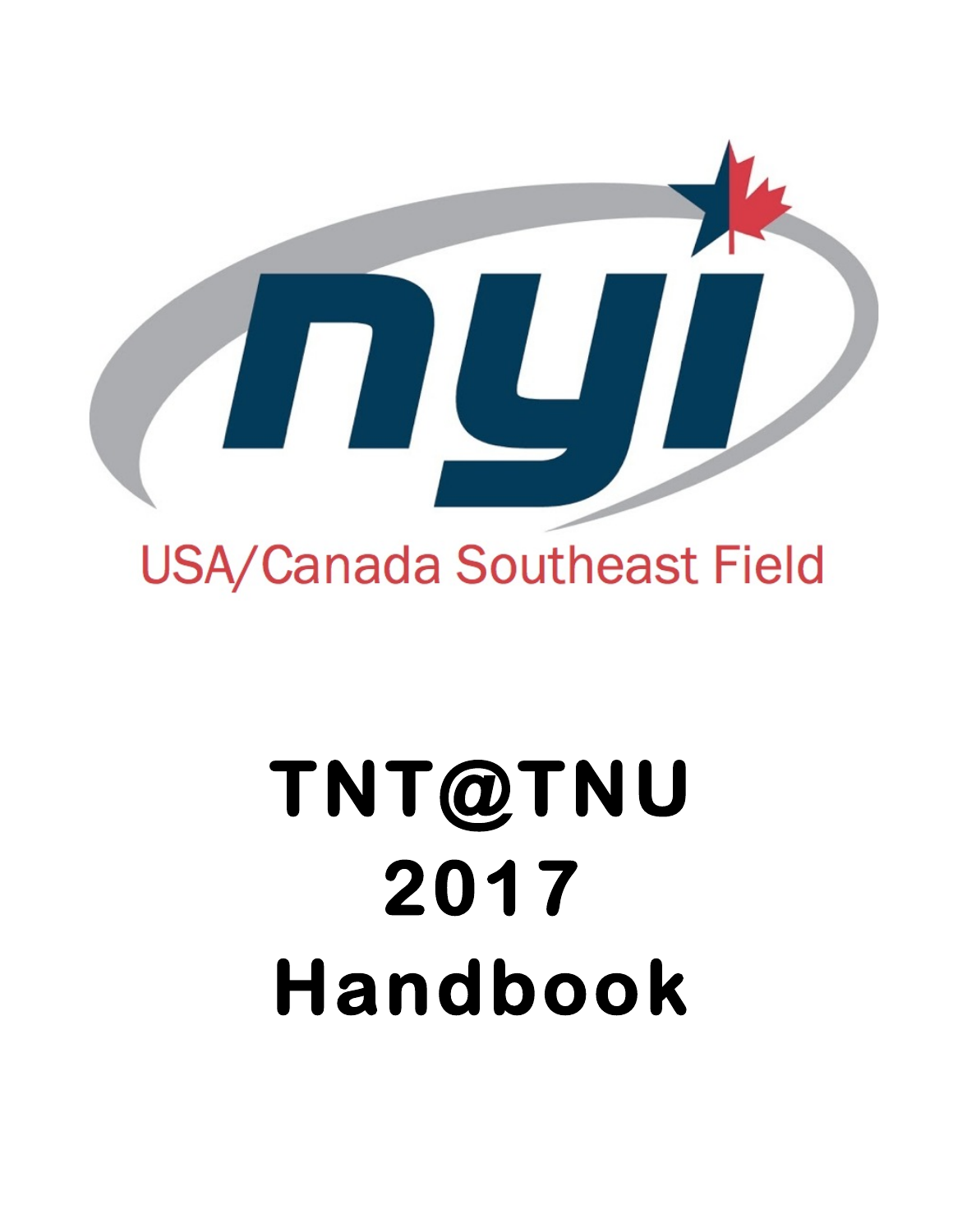## **TABLE OF CONTENTS**

| TNT@TNU Philosophy                                                                                                                            | $\overline{3}$ |
|-----------------------------------------------------------------------------------------------------------------------------------------------|----------------|
| Cover Letter from the TNT@TNU Board of Directors                                                                                              | 5              |
| Competition Requirements & Conduct Guidelines                                                                                                 | 6              |
|                                                                                                                                               |                |
| <b>EVENTS</b><br><b>Bible Quizzing</b>                                                                                                        | 8              |
| <b>Team Sports Requirements</b>                                                                                                               | 10             |
| Men's Basketball                                                                                                                              | 11             |
| Men's Soccer                                                                                                                                  | 13             |
| Men's Beach Volleyball                                                                                                                        | 14             |
| Men's Flag Football                                                                                                                           | 15             |
| Ladies' Flag Football                                                                                                                         | 18             |
| Ladies' Basketball                                                                                                                            | 19             |
| Ladies' Soccer                                                                                                                                | 20             |
| Ladies' Volleyball                                                                                                                            | 21             |
| Co-ed Slow Pitch Softball                                                                                                                     | 23             |
| Co-ed Ultimate Frisbee                                                                                                                        | 25             |
| Co-ed Dodgeball                                                                                                                               | 27             |
| 5K Run                                                                                                                                        | 29             |
| 100m Sprint                                                                                                                                   | 30             |
| Tennis                                                                                                                                        | 31             |
| Table Tennis                                                                                                                                  | 32             |
| Golf                                                                                                                                          |                |
| Swimming                                                                                                                                      |                |
| Speech                                                                                                                                        |                |
| Vocal Music (including Worship Band)                                                                                                          |                |
| <b>Instrumental Music</b>                                                                                                                     |                |
| Creative Ministries (Video Production, Puppets, Preaching, Drama Group,<br>Drama Monologue, Human Video, Sign Language, Interpretive Worship) |                |
| Art                                                                                                                                           |                |
| <b>Creative Writing</b>                                                                                                                       |                |
| Math & Accounting                                                                                                                             |                |
| Science                                                                                                                                       |                |
| <b>Grand Trophy Point System</b>                                                                                                              |                |
| Previous Grand Trophy Winners                                                                                                                 |                |
| <b>Event Judging Sheets</b>                                                                                                                   |                |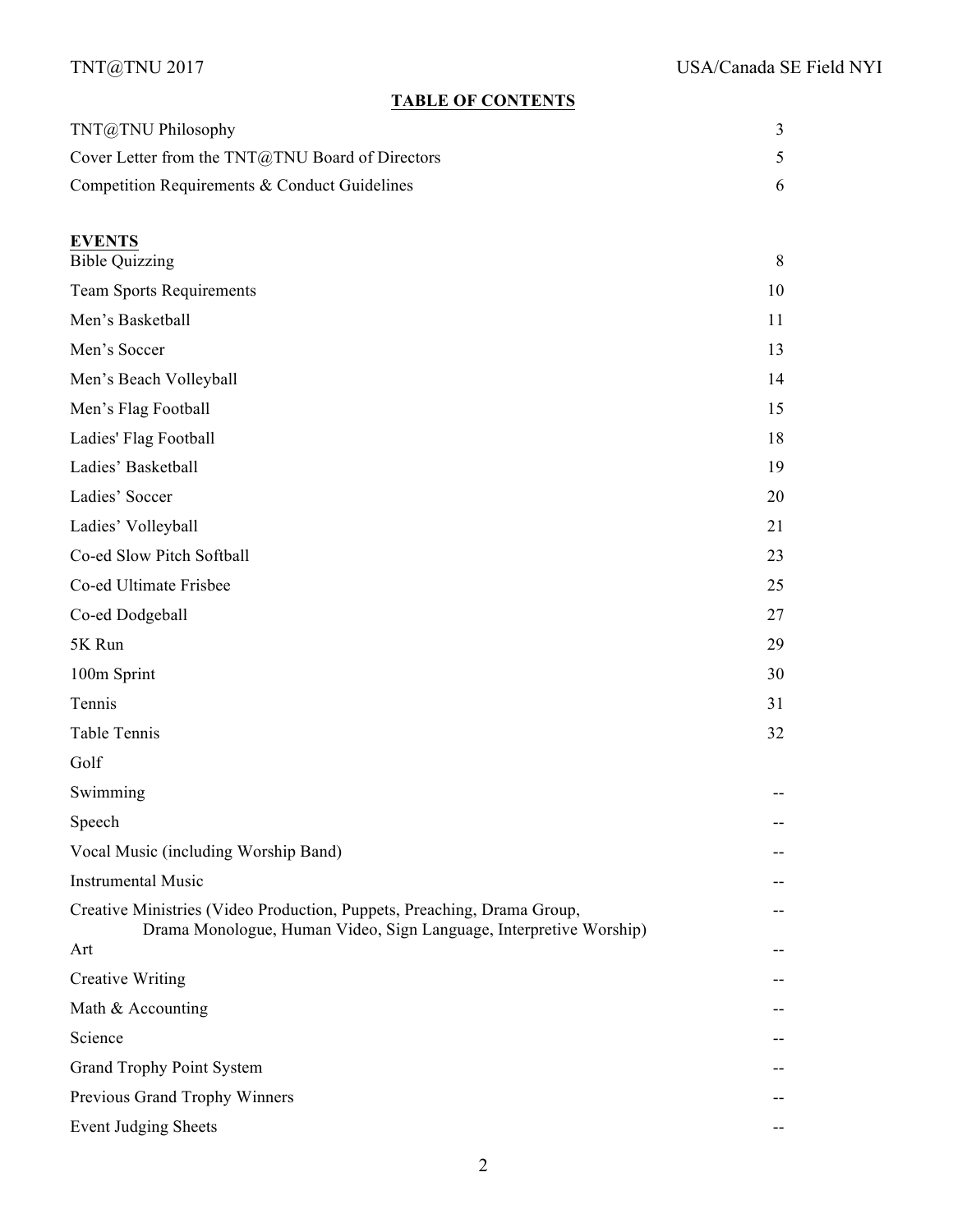# **TNT@TNU Philosophy**

The subject for spiritual gifts is one that the apostle Paul considered important enough to address at length three times in the New Testament. His words are strong: the gifts are given by the Spirit based on God's grace, not our own worthiness, and are given for the good of the whole body of Christ; gifts are from the Spirit and should serve to unify, not divide, us; the use of gifts to help the user and the recipient grow to maturity and stability in the faith. Perhaps his strongest admonition is in Romans 12:6, where he says (paraphrase), "If you have a gift, USE IT with all the spiritual power you have!"

The principles used here can also apply to the use of one's talents. Our talent is a gift from God, and an indication of His grace, not our specialness. Our talents are to be used to help the church. Our goal is unity and maturity. God expects us to develop and use the talents we have to become the best we can be, with his power flowing through us as our spiritual resource.

TOP NAZARENE TALENT is a vehicle by which talent can be developed, channeled, and used for Jesus. Teens are in a tug-of-war; the world wants their talents, their very lives - and so does the Church! We must be diligent to provide the quality of opportunities for personal development that challenge youth to their fullest potential, realizing that when they do so IN CHRIST, the rewards and fulfillment have the eternal significance that the world cannot offer. There is no room in the Kingdom for half-heartedness in the cloak of false humility - we must urge our teens to reach for the stars, because they know the One who made them!

PERSONAL DEVELOPMENT is a necessary part of TNT, yet within the context of being all we can be *in Christ*, it is not for personal gain. COMPETITION is also a part of TNT, yet again within a Christian understanding. When I compete, I compete against what I know I can do. If I do my best, I am a winner. Competing with others helps me try harder. Runners will tell you that the better times are set when one is running against competition, rather than alone. My attitude toward my competitor must first reflect that we are there to help each other become better. If he receives the trophy, I am a part of his victory, because I helped him to run faster, sing better, jump higher. If I receive the award, I feel the same about him.

Trophies and awards provide a secondary motivation, realizing that such is necessary to this stage of adolescence, and helps the process. Yet of primary importance is that I know that I am better, and that everyone else is better, because I have participated. Since Jesus is the source of talent for all of us, I can rejoice in Him for the talent of all. I can rest assured that He will use me (and others) in the place where my talents can best function, and be happy for that, rather than becoming bitter because someone else has more talent in a certain area than I have.

It is extremely important that NYI leaders work with young people (and parents) in understanding the Christian view of competition. We cannot shield our youth from competition -- they are now, and will continue to be involved in competition in their lives in school, job, etc. What we must do is help them come and function effectively, and with a Christian perspective in the midst of it.

What are some of the implications? A Bible quiz director who emphasizes the importance of the scriptures and a love for the "neighbor" team on the 20th question when the score is tied...A teen who takes the time to compliment each person in his vocal competition event after they have performed, even though his own was clearly superior...A basketball coach who deals more with how his guys play together and handle themselves, than teaching intimidation or complaining about officiating...A tennis coach who cries with the person who lost the finals, yet also helps her hold her head up with confidence in her own God-given ability. A sponsor who, instead of challenging an obviously unfair decision, helps the teens under his supervision understand that, though life is not always fair, we can do all things through Christ. A District President who, after a lost volleyball match, witnesses to the girls about God's love and strength. I have seen all of these in TNT at TNU competitions, and know that those teens involved carried away perspectives about competition forever changed by their experience.

Thirdly, Top Nazarene Talent is LOCAL INVOLVEMENT. As is true with all NYI efforts, everything we do at all levels is geared to involve that local teen in an on-going, yearlong ministry. TNT is not just a time when each district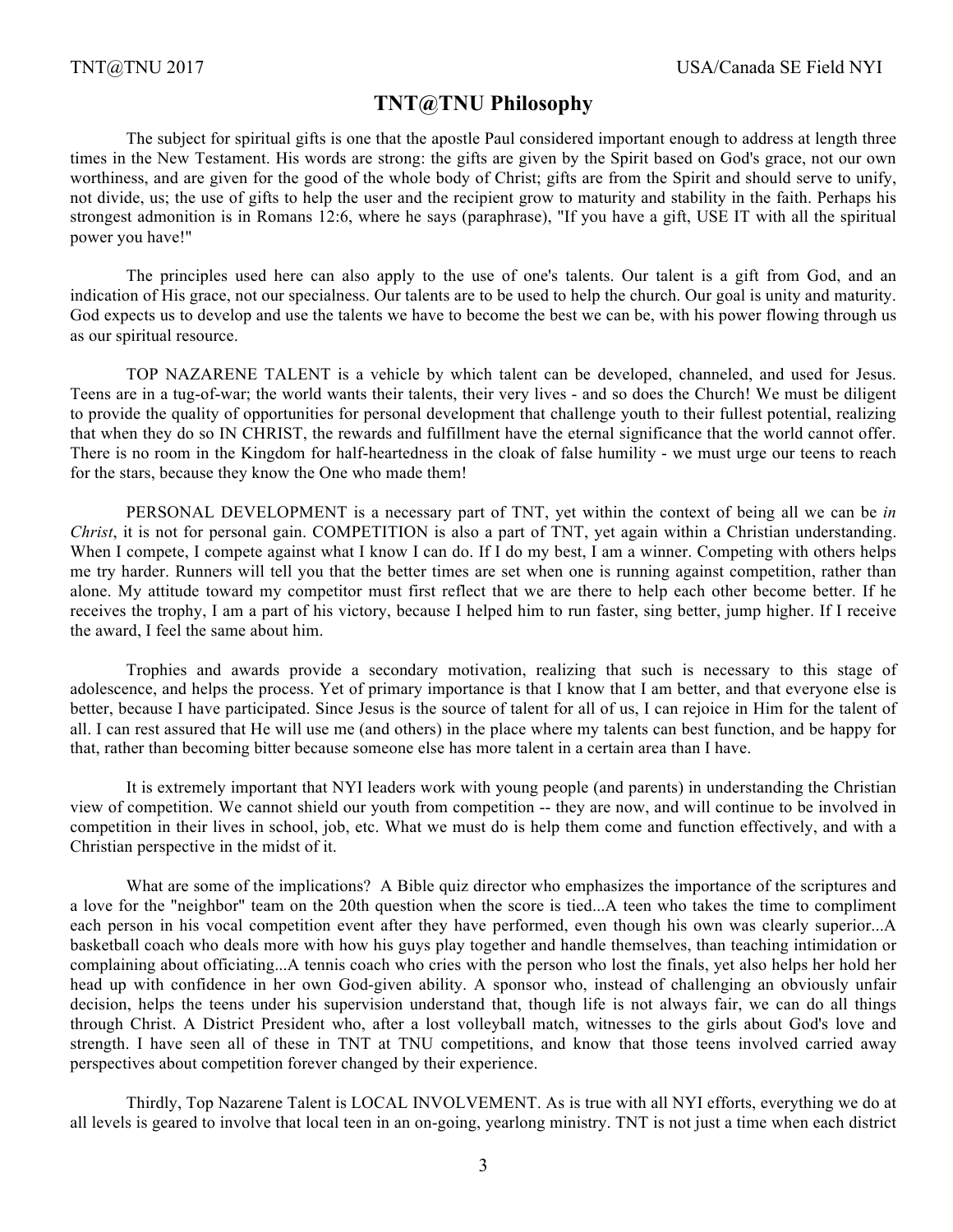heads up to Trevecca for a single weekend of fun and competition. TNT is a process of involvement in talent development from the local church to the zone to the district to the Southeast Field and back to the local church. At whatever level a teen operates and achieves, he is a winner.

The district TNT coordinator and competition directors must do all they can to help local churches develop TNT participation in their church. It may begin as early as summer, then with the district convention, then the zone tour, with workshops, with festivals, with whatever means they may have to promote teens finding their talents and developing them for Jesus. The district TNT event then becomes more than a "once-a-year, hang up a sign, and let's see who goes to Trevecca" day; it becomes the culmination of what has been happening in local churches for months prior. TNT at TNU provides a final climax to a year's work, but also is a "launching pad" into TNT for the local church for the next year as teens return to their churches "fired up" and ready to do more.

This is why each level of TNT must be able to stand alone, have merit, and be valid in itself. Trophies and awards should be given at the local, zone, district and field levels. If a teen does not "advance" to the next level of competition, whatever he achieved in the level he did is significant. More teens will be involved, and more talent will be developed.

Districts receive the eternal rewards for the number of teens who made an effort to participate and improve, no matter whether they ever win the  $TNT@TNU$  grand trophy.

Finally, Top Nazarene Talent is TRAINING FOR LEADERSHIP. This area is where we have won or lost the battle for the church twenty years before we realize we fought it. Some of us remember the "good 'ole days" of NYPS service. The programs weren't always that good, but what happened inside of us was. The NYPS hour was largely abandoned in our media-blitzed age. Yet TNT can fill the void in helping our teens become equipped for leadership, in public ministry, in discipline, and in working well with others. Whether it's singing, public speaking, creative writing, art, math/business, sermon (Bible exposition), or quizzing, a teen is developing his/her own leadership skills. Even individual and team sports provide an arena of leadership development that will "plug-in" to the church now and for years to come.

With all the modern conveniences of our day, teens can be bored easily. TNT can be an element of the total NYI program that can challenge them. Being a part of the TNT program at all levels can be exciting!

What does it take to make it happen? As in all other programs within the total ministry of Nazarene Youth International, good adult leadership is SO important. The good news is that teens are not the only ones who reap the benefits of being involved in TNT. As leaders, adults can grow from TNT. Let's make it happen!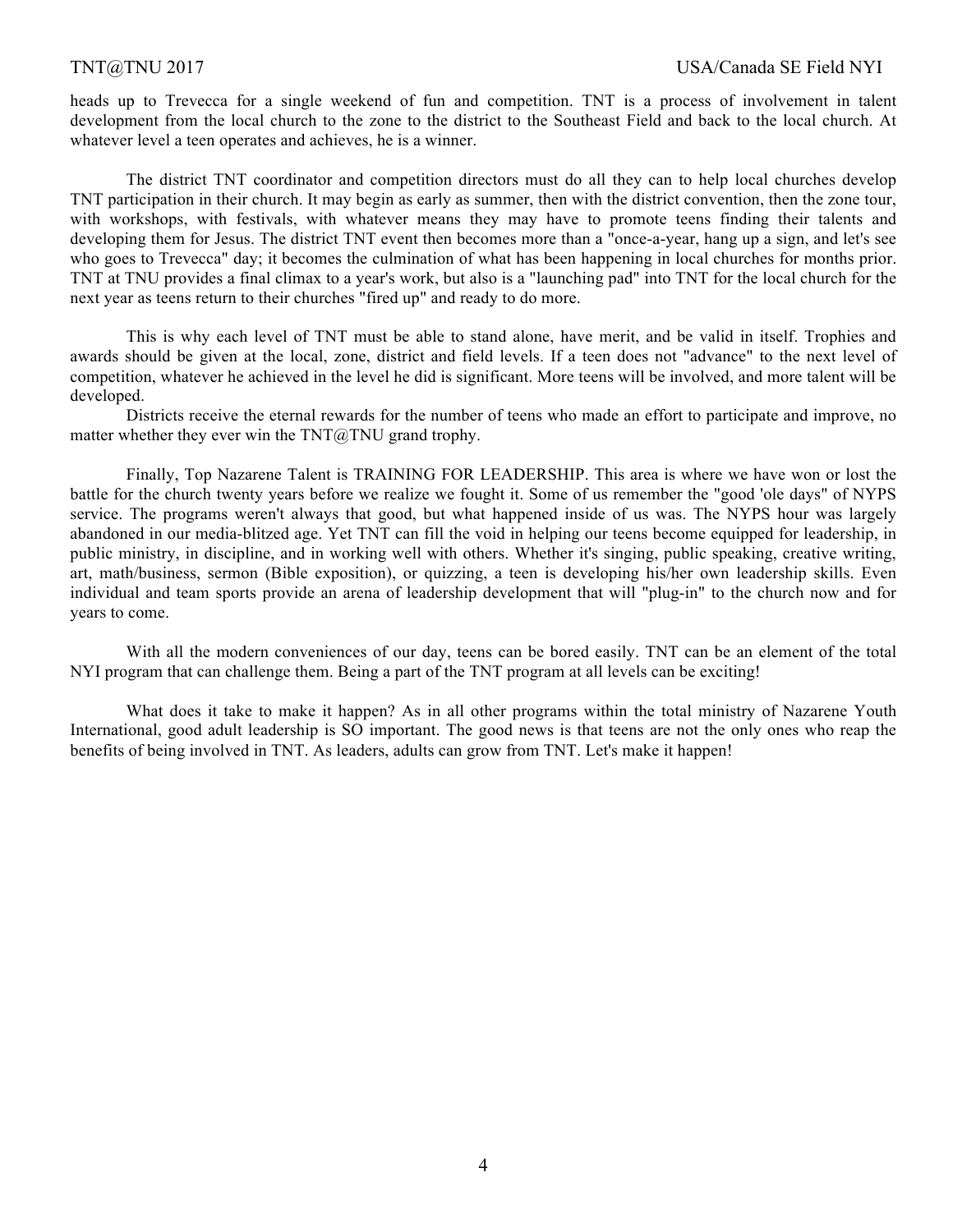#### To: Youth and Youth Leaders of the USA/Canada Southeast Field

#### Subject: **2017** Competition Handbook Update

What a thrill it is to see talents and abilities developed and dedicated to our Lord Jesus Christ! That's what the TNT@TNU (Top Nazarene Talent @ Trevecca Nazarene University) program is all about. Since 1986, hundreds of teens have used participation in TNT at local, district, or field level as their tool in striving for excellence in Bible quizzing, sports, music, communication, and academic endeavors.

Not only does TNT at all levels encourage the development of talent, it also helps develop churchmanship and leadership, provides for new friends and fellowship, and often opens avenues for evangelism and discipleship among youth. As youth get involved in local, zone, or district competitions, an *esprit de corps* happens that ties them more closely to each other, to the church, and to the Lord. As youth attend TNT@TNU, they also have the opportunity to continue their commitment to excellence at Trevecca Nazarene University after their high school graduation.

This competition handbook lays out the various categories, rules, and structures of the  $TNT@TNU$ competition. Most district and local competitions will be held along the same format; check with your district NYI president or TNT coordinator for any variations. This handbook is effective for the **2016-17** competition year. **TNT@TNU 2017 will be March 30 - April 1, 2017**. For information on your district TNT events and procedures for registration for TNT@TNU, contact your district NYI leaders.

The TNT@TNU key verse is Proverbs 27:17: "As iron sharpens iron, so one man sharpens another." May it be so for Jesus' sake!

For further information, contact the 2017 TNT@TNU Competition Committee:

| Greg Wells                        | <b>BJ</b> Miller                       | Howard Wilson                     |
|-----------------------------------|----------------------------------------|-----------------------------------|
| USA/Canada SE Field NYI President | USA/Canada SE Field NYI Vice President | USA/Canada SE Field NYI Treasurer |
| 6868 North Socrum Loop Rd.        | 162 McIntosh Lane NE                   | 101 Darby Ave.                    |
| Lakeland, FL 33809                | Cleveland, TN 37323                    | Sheffield, AL 35660               |
| Office: (863) 859-3577            | Cell: (423) 715-4320                   | Cell: (502) 229-2621              |
| grandwells@mac.com                | email bj3john4@gmail.com               | hjwilson@dcr.net                  |
|                                   |                                        |                                   |

Holly Whitby Matthew Cole 333 Murfreesboro Road 2921 Sandersville Rd. Nashville, TN 37210 Lexington, KY 40511 Office: (615) 533-7832 Office: (859) 699-3257 hwhitby@trevecca.edu kmcole@gmail.com

Trevecca TNT Coordinator USA/Canada SE Field NYI Secretary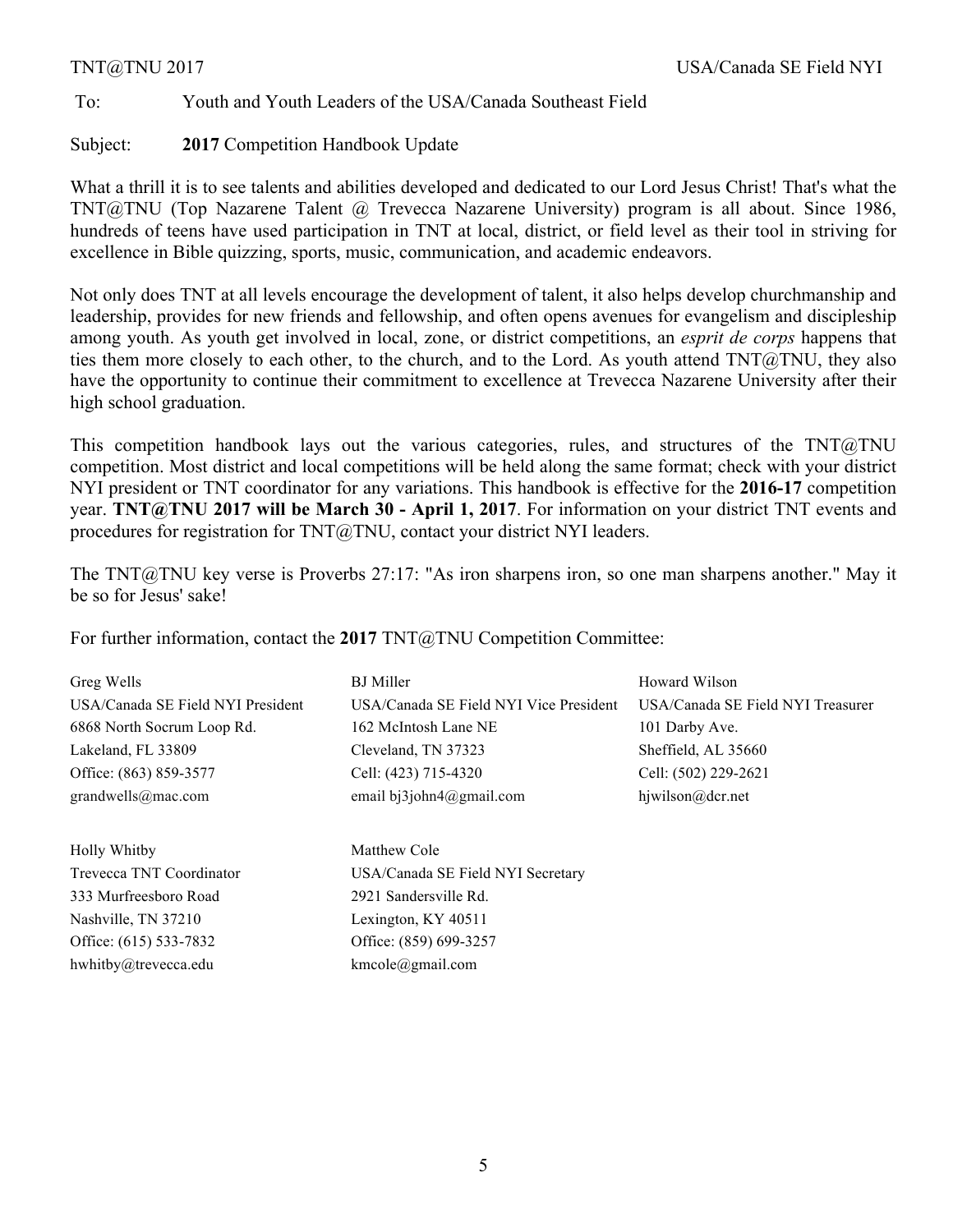# **COMPETITION REQUIREMENTS**

- 1. Each entrant must be a member of a local NYI and in regular attendance at a Church of the Nazarene on the district that he or she represents. The district or local NYI council may establish specific guidelines for attendance.
- 2. Age guidelines are as follows:
	- a. Minimum age: Must be in 6th grade and at least 11 years of age by **9/1/16** to compete in **2017 TNT@TNU**.
	- b. Maximum age: Currently attending, and not graduated from, a high school prior to the beginning of the school year in which they compete. Participants must not have reached their 20th birthday by the date of the field event. (Seniors who finish course work in mid-year remain eligible through the year.)
	- c. Age levels for talent:

Early Youth ------------------------Grades 9 and below Senior Youth-----------------------Grades 10 and above Age levels for individual sports: Junior High ------------------------Ages 11-13 Middle High -----------------------Ages 14-15 Senior High ------------------------Ages 16-19 (Ages are determined as of **September 1, 2016** for this competition year.)

- 3. Entrants can compete in no more than THREE categories, including a maximum of TWO tournament-style events (quizzing, basketball, soccer, softball, volleyball, flag football, table tennis, or tennis). Display events (art, creative writing, video production) and participation in vocal choir are not counted toward this limitation. *Exhibition events would not apply to toward the "THREE" categories.*
- 4. Regular event scheduling takes precedence over exhibition event scheduling.
- 5. All entrants must be pre-registered by the district they represent in the event in which they are to compete.
- 6. Pre-registrations must be received by February  $17<sup>th</sup>$ , 2017.
	- Substitutions can only be made at the registration office prior to the opening activity of TNT@TNU by March  $30^{th}$ , 2017 [5:00 p.m. CST].
	- A district can make no entry or substitution in any event for which no one from that district was pre-registered.
	- No additions can be made to bracketed tournaments once the pre-registration deadline has passed.
	- Any absences in the bracket will act as a bye.
- *7.* One entry is allowed per district per event category with the exception of swimming, which allows a maximum of two, and open events (see below). Each entrant must have competed in a district TNT event. Those who place first at the district TNT event qualify to compete at  $TNT@TNU$ . Should the first-place finisher be unable to compete, the spot vacated must first be offered to the second-place finisher in that event, then the third-place finisher in that event. Should none of these persons be unable to compete, then the district may bring another person who competed at the district event without award, regardless of the event in which he or she competed. Should none of these be available, the district shall not compete in that event. (Math, accounting, science, and 5K cross country run are open events, meaning that anyone who competed at the district TNT event in these events is eligible to compete in same that event at  $TNT@TNU$ .)
- *8.* In bracketed events, competitors will have a five-minute grace period from the time the match or competition slot is scheduled to appear and compete. If a bracket is running late so that the match or competition slot is five or more minutes behind, there will be no additional grace period.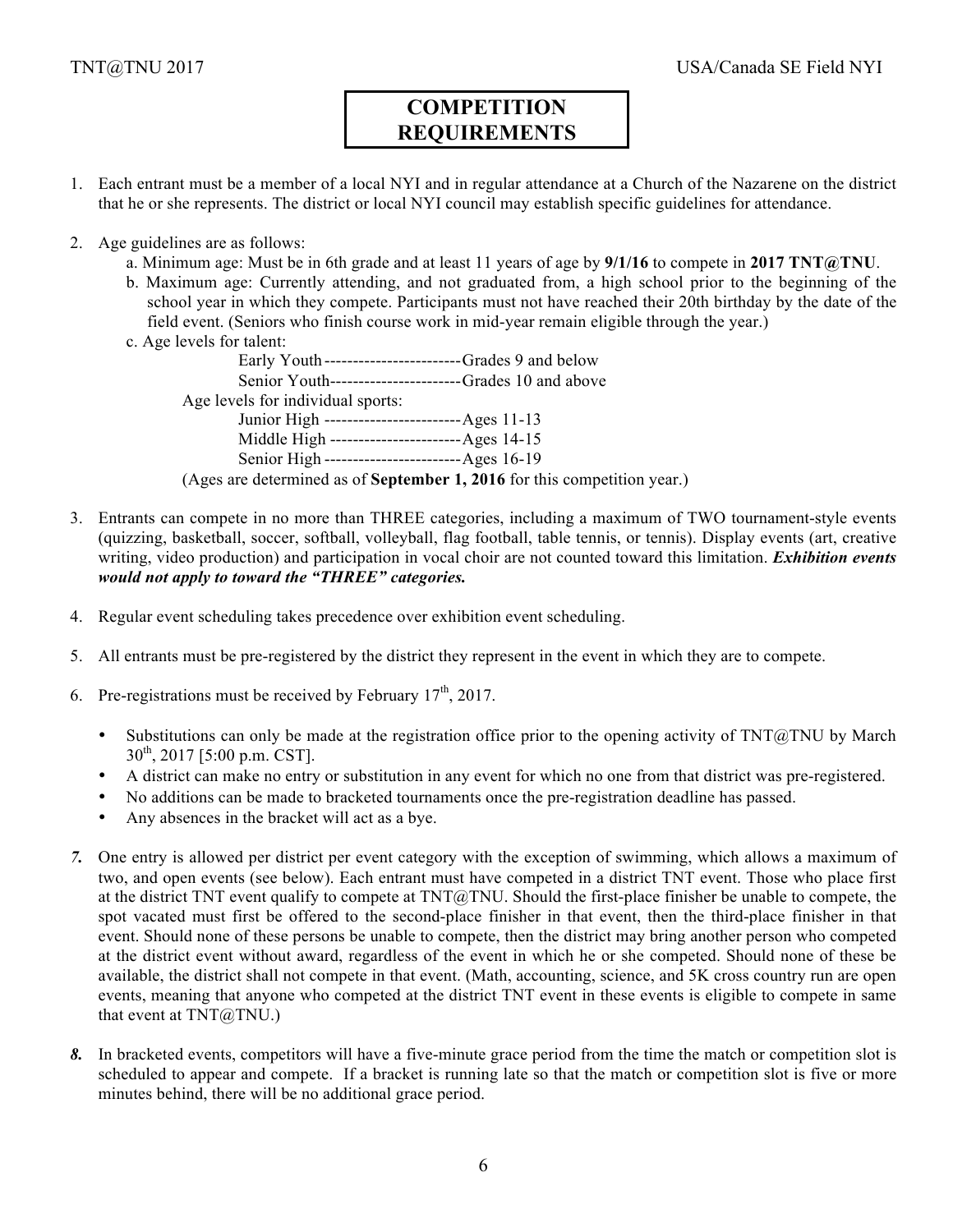# **TNT @ TNU Conduct Guidelines**

# **PERSONAL APPEARANCE**

The Trevecca Nazarene University community affirms that the appearance of students has a positive correlation with the development of self-discipline. Christian simplicity, modesty, neatness and cleanliness are emphasized in dress and overall appearance. No list of guidelines answers all questions, provides solutions for all situations, or satisfies all members of the community. Certainly for any dress policy to be effective, common sense and personal discretion from all members of the community are essential. Community dress and grooming should be consistent with, and contribute to, a vital Christian community witness. The following guidelines will be helpful:

- Clothing should be appropriate to the occasion and in good taste. Personal appearance should not disrupt the mood or atmosphere of the activity being attended. Shirts or tops must be worn at all times.
- The wearing of any item of clothing bearing emblems and verbal messages is permitted providing the message is compatible with the guidelines of the University and the Church of the Nazarene.
- Shoes must be worn in all campus buildings.
- All students must be in their hotel rooms by midnight every night during TNT.

#### **BEHAVIORAL STANDARDS**

Trevecca Nazarene University is a direct subsidiary of the Church of the Nazarene, and as such, students, faculty, staff, and administration *are* expected to abide by the guidelines established by the Church.

Alcohol: The University recognizes the danger to the safety of others, and one's ethical responsibilities resulting from the use of or possession of alcoholic beverages and therefore insists that all members of the University community abstain from possessing or using them.

Drugs: Trevecca Nazarene University forbids the use, possession, and distribution of *marijuana,* narcotics, or other dangerous drugs. The medical use of drugs may be permitted when prescribed by a licensed practicing physician.

Language: Vulgar, foul, or profane language will not be tolerated on campus.

Tobacco: The University recognizes the danger to health in the use of tobacco products, and thus prohibits the use or possession of tobacco at any time and insists that all members of the University community abstain from the use or possession of any tobacco products.

Disruptive Behavior: Students who manifest disruptive or violent conduct, which includes any type of threat to personal well-being, will be subject to disciplinary action.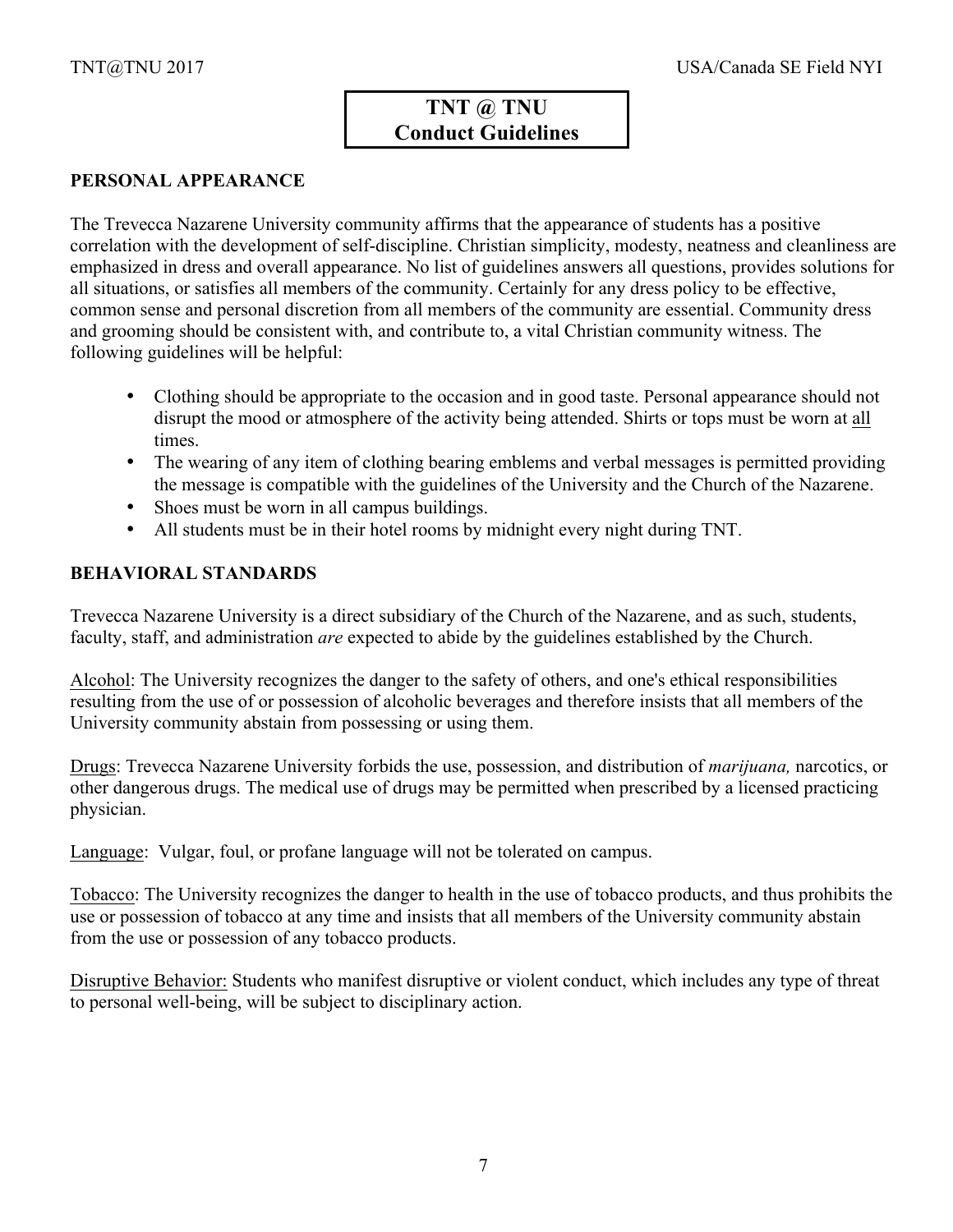#### **CATEGORY** *\*QUIZZING\**

## *EVENTS:*

"A" LEAGUE QUIZZING "B" LEAGUE QUIZZING

#### **RULES**

TNT Bible Quizzing shall be conducted according to the current Rules for NYI Bible Quizzing, produced by NYI Ministries. Any variation must be approved by the USA/Canada SE Field NYI Council and announced to the Competition Organization Meeting (coaches and captains) prior to the beginning of the competition at TNT@TNU.

# **GUIDELINES OF THE COMPETITION**

# *"A" LEAGUE QUIZZING*

- 1. The USA/Canada SE Field NYI Quiz Director shall arrange for quizmasters, content judges, scorekeepers, and officials, in cooperation with the  $TNT@TNU$  Director.
- 2. A round robin format shall be used, with every team competing against every other team at least once. The six teams with the best win-loss records advance into a double-elimination finals.
- 3. Each district may register one team, with a maximum of six quizzers. Only five may compete in any one quiz.
- 4. Awards will be given to the members of the first, second and third place teams, to the Top Ten Individuals, and to the USA/Canada SE Field Quiz Team that is selected at a later date.
- 5. Selection of the USA/Canada SE Field Quiz Team:

-In all years except in which the USA/Canada SE Field Quiz Team(s) will compete at Nazarene Youth Congress, the - USA/Canada SE Field Quiz Teams will be selected using a Top Twenty-Four Quiz off. These Twenty-four quizzers would consist of the top eighteen (18) individual quizzers from the A-League and the top six (6) individual quizzers from the B-League.

-In all years in which the USA/Canada SE Field Quiz Team(s) will compete at Nazarene Youth Congress, the - USA/Canada SE Field Quiz Teams will be selected using a Top Twenty-Four Quiz off. These Twenty-four quizzers would consist of the top eighteen (18) individual quizzers from the A-League and the top six (6) individual quizzers from the B-League. This method may be changed in advance of the tournament by the USA/Canada SE Field Director due to pre-registration requirements of NYC. If so, the USA/Canada SE Field Bible Quiz Director will limit the quiz-off to students registered for NYC and notify all district directors of the changes.

- 6. A quizmaster, a content judge, and a scorekeeper will serve in each of the three quizzing areas. Each district must bring an official to serve the tournament; officials will be rotated in and out.
- 7. Any interpretations and clarifications of quiz rules and matters of style by the quizmasters involved will be communicated to the District Quiz Directors, either prior to the tournament or during the Competition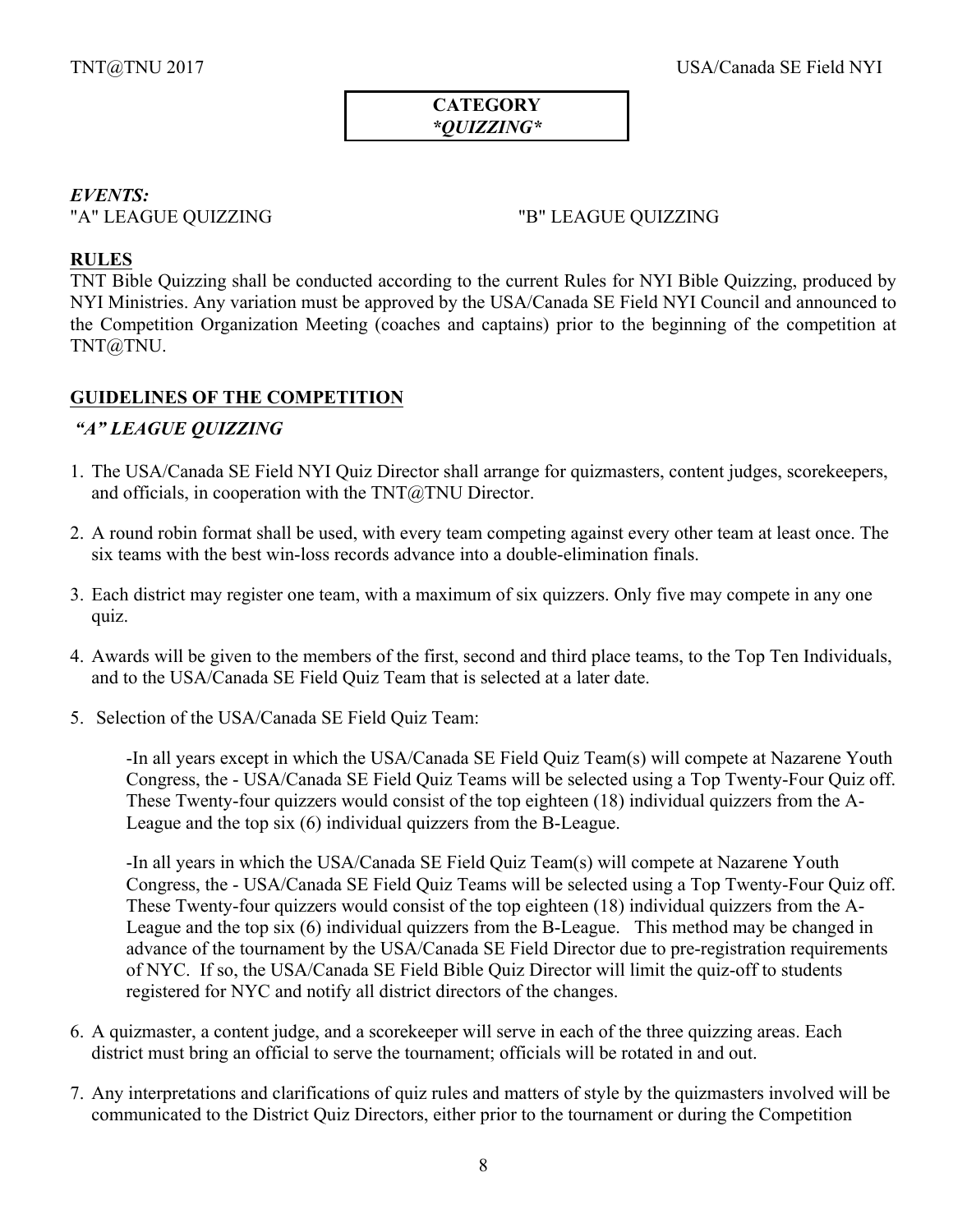Organization Meeting. The USA/Canada SE Field Quiz Director may make these items available to all district quiz directors during the quizzing year.

- 8. Any appeals are to be made to the Rules Committee (Quiz Board of Directors, USA/Canada SE Field Quiz Director).
- 9. Structure and schedule flow of the Bible Quiz Tournament are subject to the overall direction of the TNT@TNU event.
- 10. In the event of a multiple team tie the following tie-break system shall be used:
	- a. First Tie Breaker head to head records. If all teams are still tied then...
	- b. Second Tie Breaker there will be a quiz off for those teams to determine placing.

# **"B" LEAGUE QUIZZING**

This event is designed to provide exposure for quizzers who have little or no experience with  $TNT@TNU$ Quizzing and to provide opportunity for further development of interest among teens in the Bible Quizzing program. It is the hope that B League Quizzing will provide participation of some teens in the level of quizzing competition at  $TNT@TNU$  who normally would not be involved at this level.

The following quizzers are eligible to quiz in B-League:

-First or second year quizzers of any age,  $\rho r$  any student in  $6<sup>th</sup>$ -8<sup>th</sup> grades (including those students who are in these grades but may also be in their third year of quizzing). If a quizzer is not eligible for TNT@TNU in their first year of competition due to age restrictions (not being 12 years old by December 31 of the previous year), the first year of quizzing does not count against the quizzer's ability to quiz in B-League for two years.

This should not be construed to forbid first or second year quizzers from participating in A League. If a first or second year quizzer, or a quizzer in grades  $6<sup>th</sup>-8<sup>th</sup>$  qualifies for A League, he/she should quiz in A League.

Note: In the event that a district is unable to field a B-League team without the participation of individuals who fall into one of the above categories, exceptions will be made with the approval of the USA/Canada SE Field Quiz Director in consultation with the remaining District Quiz Directors, and the USA/Canada SE Field NYI President.

Format of this competition will be sent to District Quiz Directors prior to TNT@TNU.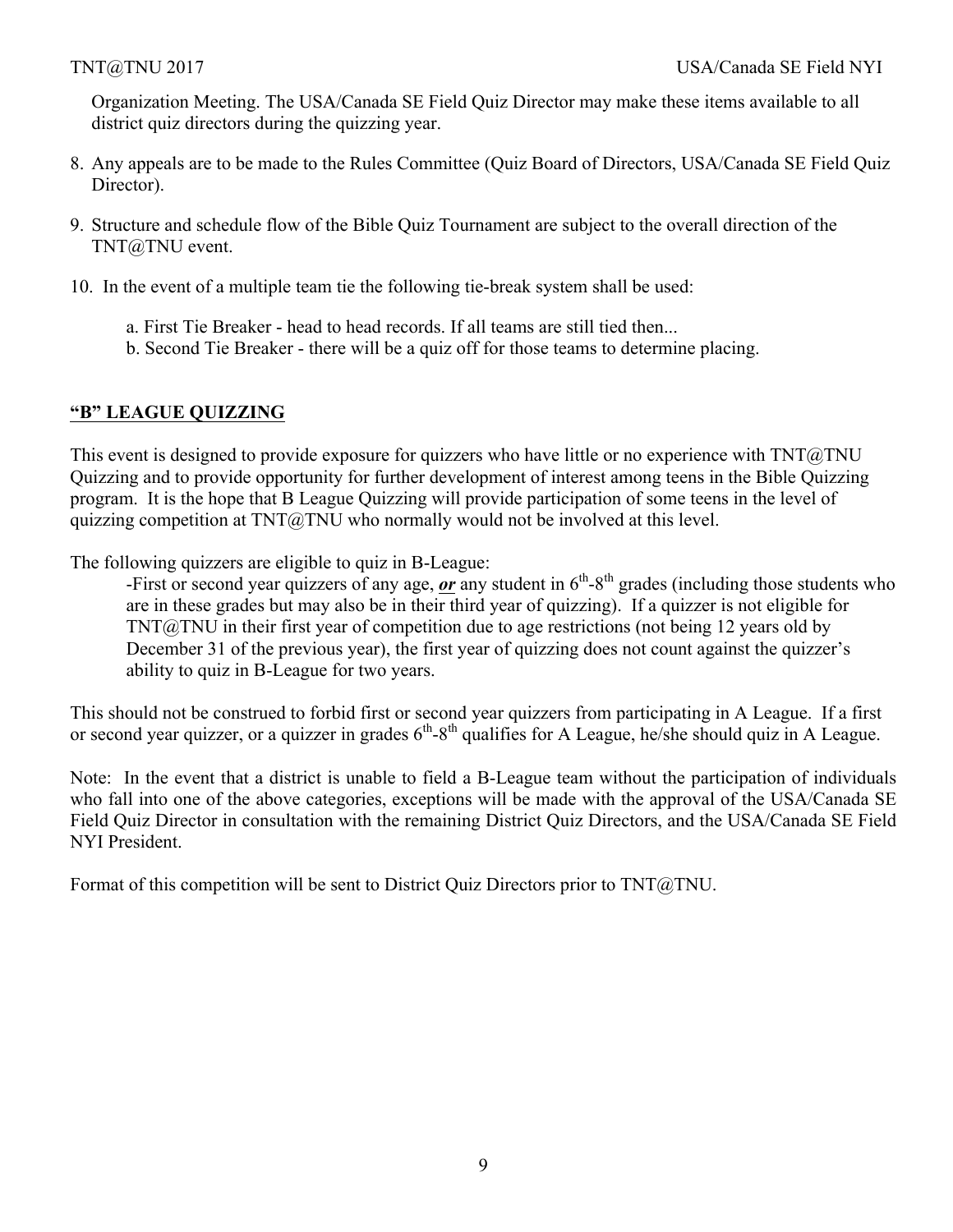| <b>TEAM SPORTS</b>        |
|---------------------------|
| <b>PLAYER REQUIRMENTS</b> |

| <b>SPORT</b>           | <b>MAXIMUM</b> | <b>MAX PLAYERS</b> | <b>MINIMUM TO</b>   |
|------------------------|----------------|--------------------|---------------------|
|                        | <b>ROSTER</b>  | <b>ON FIELD /</b>  | <b>COMPETE IN A</b> |
|                        | <b>PLAYERS</b> | <b>COURT*</b>      | GAME*               |
| Men's Basketball       | 12             |                    | 5                   |
| Men's Soccer           | 14             | $7(6 + Goalie)$    |                     |
| Men's Beach Volleyball | 8              |                    | 3                   |
| Men's Flag Football    | 12             | 6                  |                     |
| Ladies' Basketball     | 12             | 5                  | 5                   |
| Ladies' Soccer         | 14             | $7(6 + Goalie)$    |                     |
| Ladies' Volleyball     | 12             | 6                  |                     |
| Ladies' Flag Football  | 12             |                    |                     |
| Co-Ed Ultimate Frisbee | 14             |                    | 4 (2M / 2F)         |
| Co-Ed Dodgeball        | 10             | 6                  | 4 (2M / 2F)         |
| Co-Ed Softball         | 15             | $10$ (no EH)       | 9(5F/4M)            |

*\* For Team Events: If a district has a roster with an insufficient number to compete in a team sport they may combine with another district that also has a team roster insufficient to compete in the same team sport. Said districts must make this combination team request to registration by the date set when team rosters are due. These teams are not eligible to gain competition points for the divisional trophies.*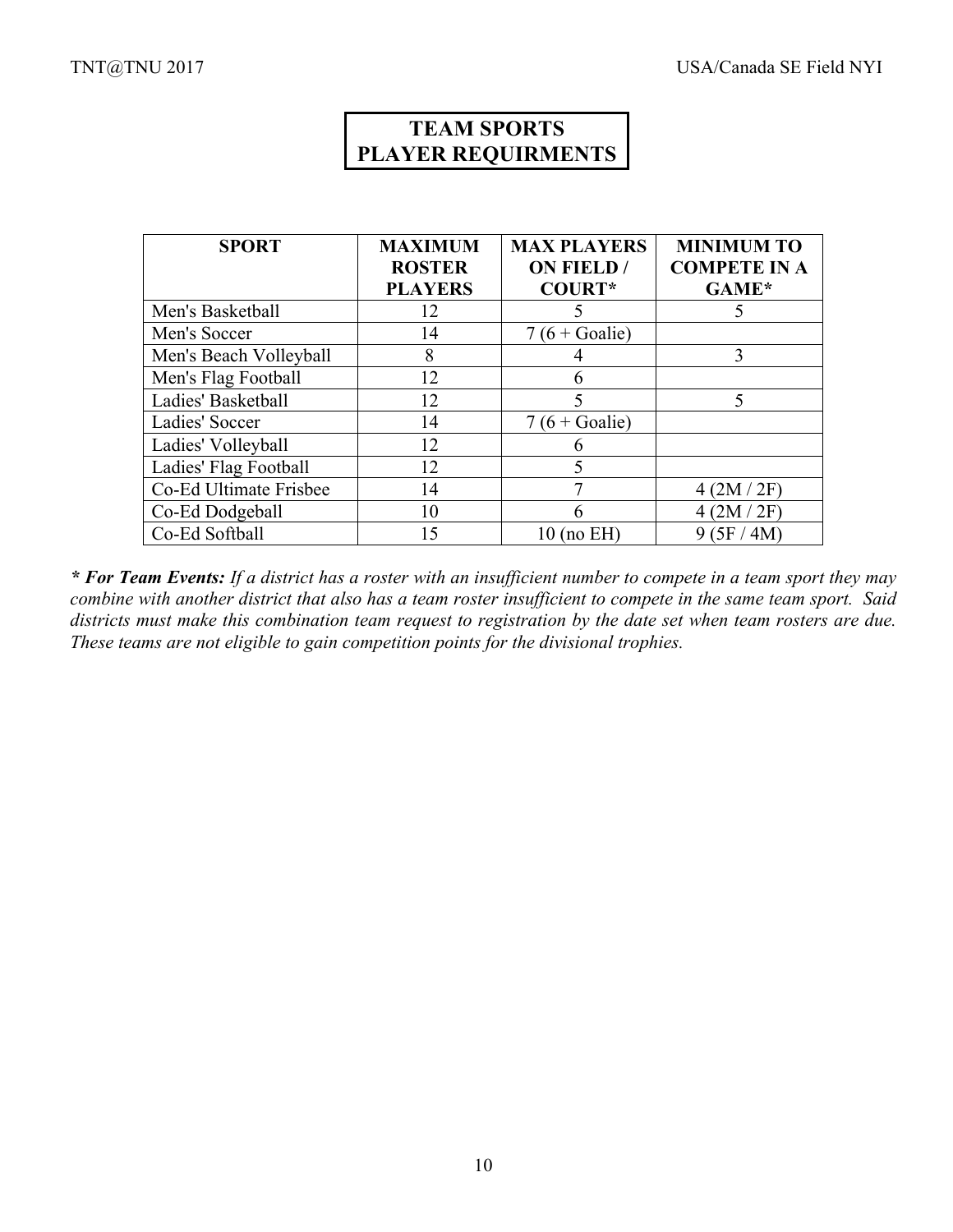# *EVENT:* MEN'S BASKETBALL

# RULES

- 1. The men's basketball tournament shall be conducted according to NFHS Rules. (http://www.nfhs.org/content.aspx?id=3297) (variations below). State certified officials shall be used. Persons currently coaching basketball at Trevecca Nazarene University cannot be used as district coaches.
- 2. Each game shall consist of two sixteen-minute halves. The game clock will stop only on shooting fouls and time-outs, until the final two minutes of each half, when all rules for stopping the clock will be observed. Each team will be allowed two time-outs per half, which may not be carried over. A two-minute overtime period will be used in case of a tie at the end of regulation. There will be a five-minute warm-up period, and a five-minute halftime.
- 3. No full-court pressing will be allowed by a team 20 or more points ahead. One warning will be issued per game; thereafter a technical foul violation will be called on a team.
- 4. Good sportsmanship is to be displayed at all times. Referees and officials are to be respected at all times. Coaches must remove a player momentarily from the game upon said player receiving a technical foul. Cursing, initiating a fight, or the receipt of two technical fouls by a player or coach will result in an automatic ejection from the game and removal from the gym area. The ejected player will also be ineligible to play in the next game. A second offense will result in expulsion from the tournament. No noisemakers may be used by spectators. Sportsmanship is urged among spectators; booing or harassing players/officials is not tolerated.
- 5. The maximum number on any district men's basketball roster is 12 players *(this includes alternates).*

- 1. The competition is structured in a pool play tournament. If there is a tie between two teams with identical records, the tiebreaker is the score of the game played between the two teams. (head-to-head result) If there are two teams, and no clear victor can be determined through head-to-head competition, then the total number of defensive points given up, the one team with the lowest "point differential" advances. No schedule changes are allowed.
- 2. Basketball entries may be the team who won the district TNT tournament, or may be a district all-star team. Districts are urged to conduct a tournament, rather than selecting a team by try-outs. Reversible jerseys are recommended; numbers are required. Alternate jerseys will be available to teams without their own, or when contrasting colors with the opposing team are needed.
- 3. All games are to start as close to the scheduled time as possible. Should a game end later than scheduled, the five-minute warm-up period for the next team will begin immediately after the final buzzer. Competitors will have a five-minute grace period from the time the match or competition slot is scheduled to appear and compete. If a bracket is running late so that the match or competition slot is five or more minutes behind, there will be no additional grace period. Teams that arrive past the applicable grace period will forfeit the game. Any team arriving late will be denied warm-up time.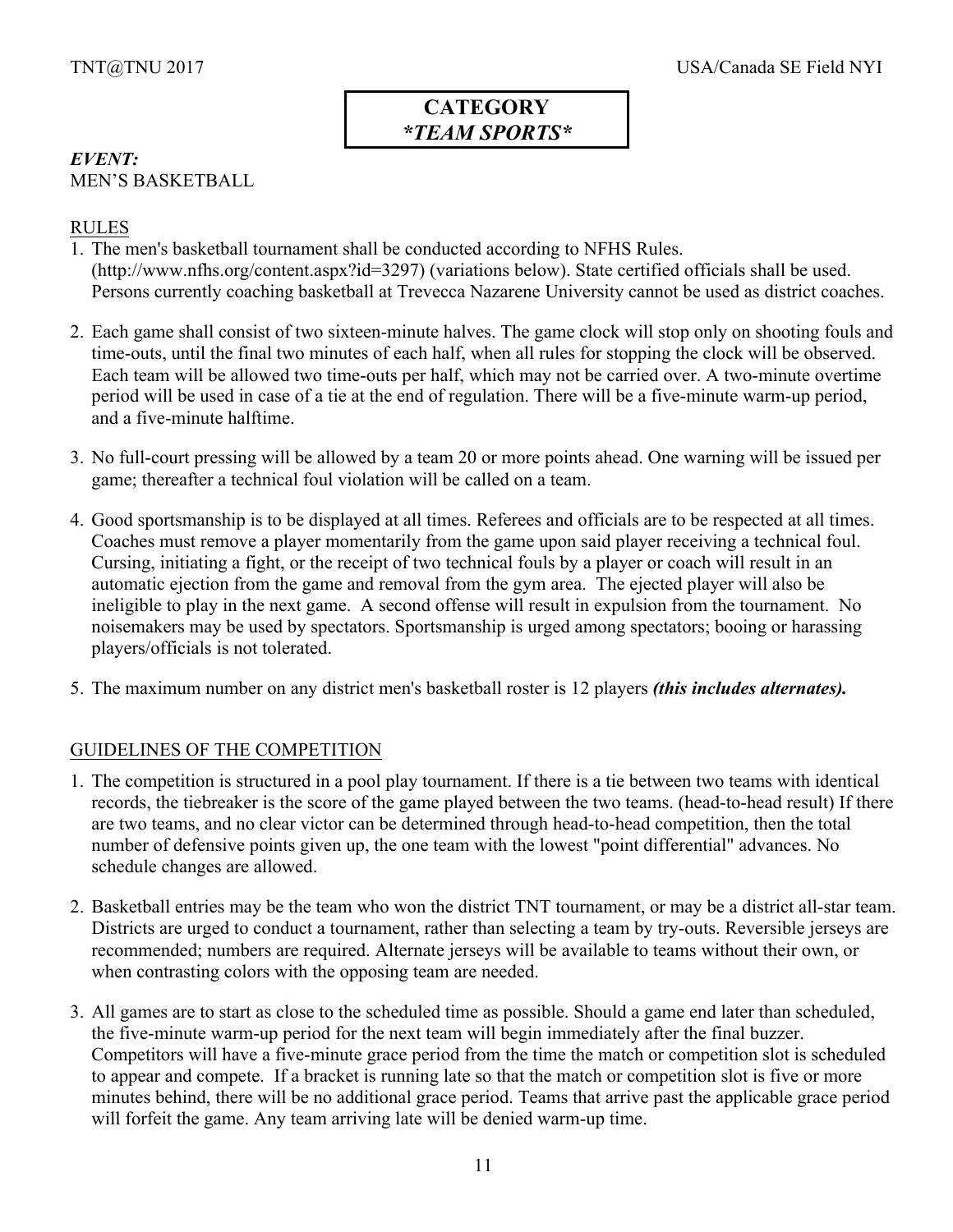4. An honorary 10 member all-star team is selected by vote of district coaches and officials. A Most Valuable Player is chosen by vote (Must be a Senior High Youth). Honorary sportsmanship awards may also be given to a team and one individual.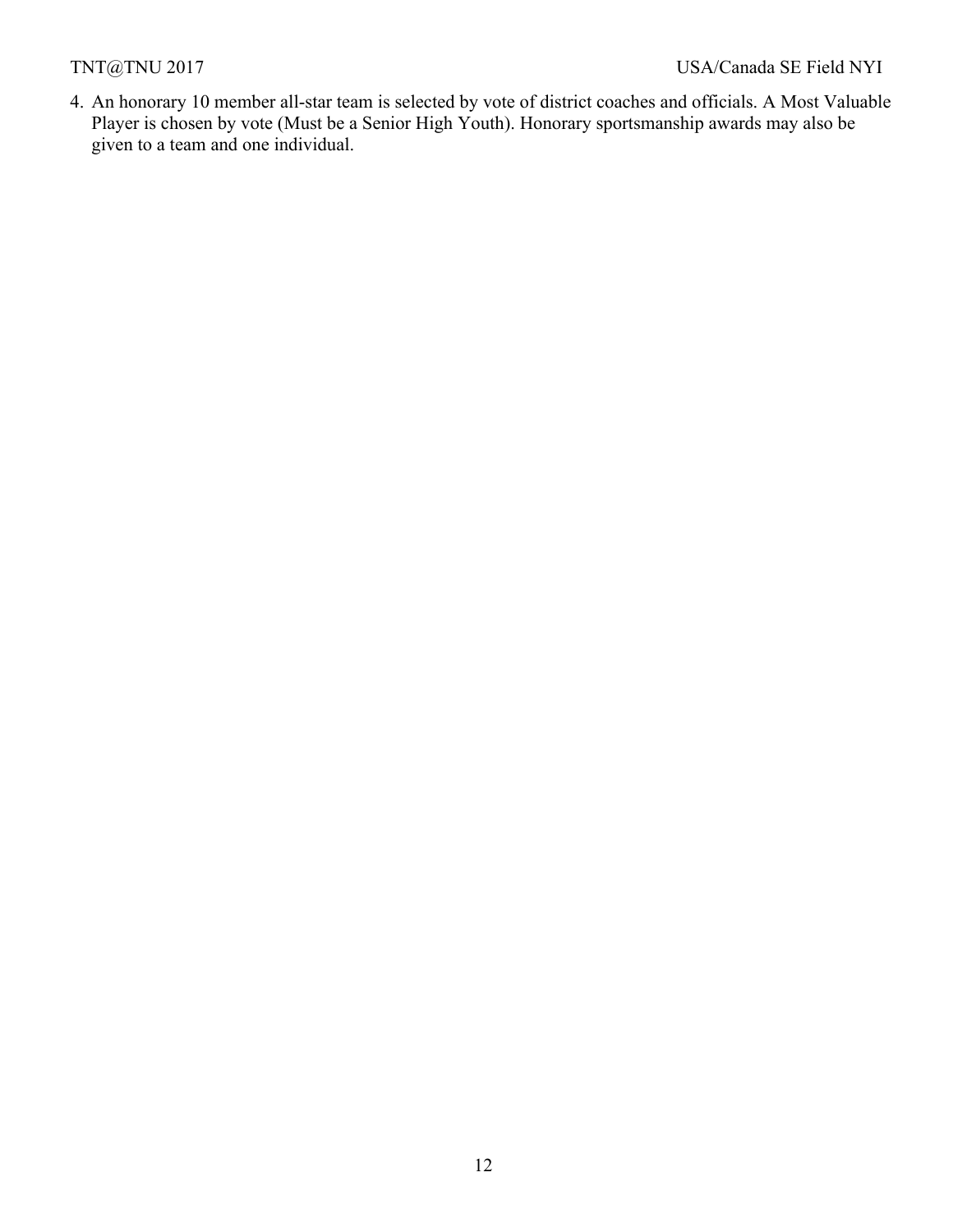## *EVENT:* MEN'S SOCCER

# RULES

- 1. The soccer competition will be conducted according to F.I.F.A. rules with exceptions to be listed below. State certified officials shall be used. (http://www.fifa.com/worldfootball/lawsofthegame.html)
- 2. Each game will consist of two twenty-minute halves. The clock will run continuously unless stoppage is deemed necessary by the officials.
- 3. Each team will be made up of seven players plus substitutes. This would commonly be six field players and one goalkeeper. Games will be played on shorter than regulation fields.
- 4. Christian conduct is expected at all times. Unsportsmanlike conduct will be cautioned with a yellow card. A second misconduct will receive a "red" card resulting in removal from the game leaving the team shorthanded the remainder of the game. The ejected player will also be ineligible to play in the next game. A "gross" misconduct may result in an immediate "red" card, bypassing the initial caution. These are common F.I.F.A. procedures. Harassment of the officials will not be tolerated, and could ultimately result in the forfeiture of a match.
- 5. The maximum number allowed on the district soccer roster is fourteen (14) players.

- 1. The competition is structured around a double-elimination competition until the final round. If a team previously undefeated loses in the final game to a team with one loss, the teams would play just as if they had tied at the end of regulation play. There would be two five-minute "overtime" periods. If these periods should end in a tie, there would be up to two five-minute "sudden death" periods allowed. If these periods should end in a tie, there would be a "shoot-out" as provided in the F.I.F.A. rules to provide a champion.
- 2. A district team may consist of an "all-star" team from across the district, or the champion team from district competition. Team jerseys must be clearly, permanently numbered.
- 3. All games are to start as close to the scheduled time as possible. Competitors will have a five-minute grace period from the time the match or competition slot is scheduled to appear and compete. If a bracket is running late so that the match or competition slot is five or more minutes behind, there will be no additional grace period.
- 4. Coaches will receive a schedule of competition no later than at the coaches meeting. Additional copies will be available at the  $TNT@TNU$  information desk.
- 5. A 10 member honorary all-star team will be selected by vote of district coaches and officials. A Most Valuable Player will be chosen by vote (must be a senior high youth).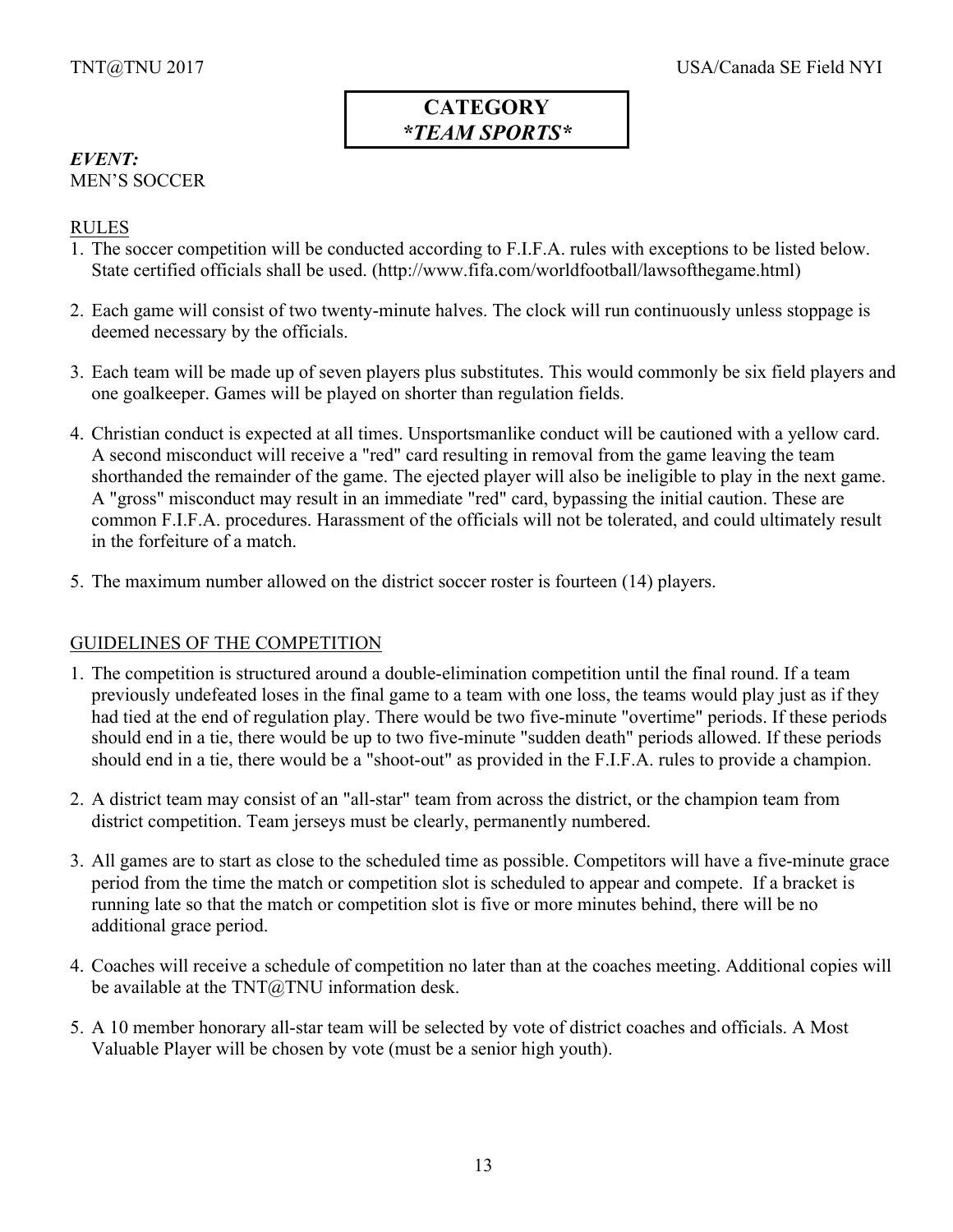#### *EVENT:* MEN'S BEACH VOLLEYBALL

## RULES

- 1. The men's beach volleyball shall be conducted according to CBVA (http://volleyball.org/rules/95ruleso\_mini.html) (variations below). Persons currently coaching volleyball at Trevecca Nazarene University cannot be used as district coaches.
- 2. A match shall consist of 3 games to fifteen points. The winning team must have at least a two-point advantage at the end of the game. The first team to win two games wins the match.
- 3. Each team is allowed one time-out per game. In the final match, two time-outs will be allowed per game. A five-minute warm-up period is allowed before the team's first match of the day.
- 4. The ball may contact any part of the body or multiple parts of the body as long as it is simultaneous.
- 5. Good sportsmanship is to be displayed at all times. Referees and officials are to be respected at all times. A person may be ejected for unsportsmanlike conduct if deemed appropriate by an official. The ejected player will also be ineligible to play in the next game. No noisemakers may be used by spectators. Sportsmanship is urged among spectators; booing and harassing players/officials is not tolerated.
- 6. The maximum roster size for any district men's beach volleyball team is 8 players.

- 1. The competition is structured in a pool play tournament. If there is a tie between two teams with identical records, the tiebreaker is the score of the game played between the two teams. (head-to-head result) If there are two teams, and no clear victor can be determined through head-to-head competition, then the total number of defensive points given up, the one team with the lowest "point differential" advances. No schedule changes are allowed.
- 2. Volleyball entries may be the team who won the district TNT tournament, or may be a district all-star team. Districts are urged to conduct a tournament, rather than selecting teams by try-outs. Team jerseys are to be numbered.
- 3. Teams that arrive ten minutes past game time will forfeit the first two games and therefore the match. Any team arriving late will be denied warm-up time.
- 4. An honorary 10 member all-star team is selected by vote of district coaches and officials. A Most Valuable Player is chosen by vote (must be a senior high youth). Honorary sportsmanship awards may also be given to a team and one individual.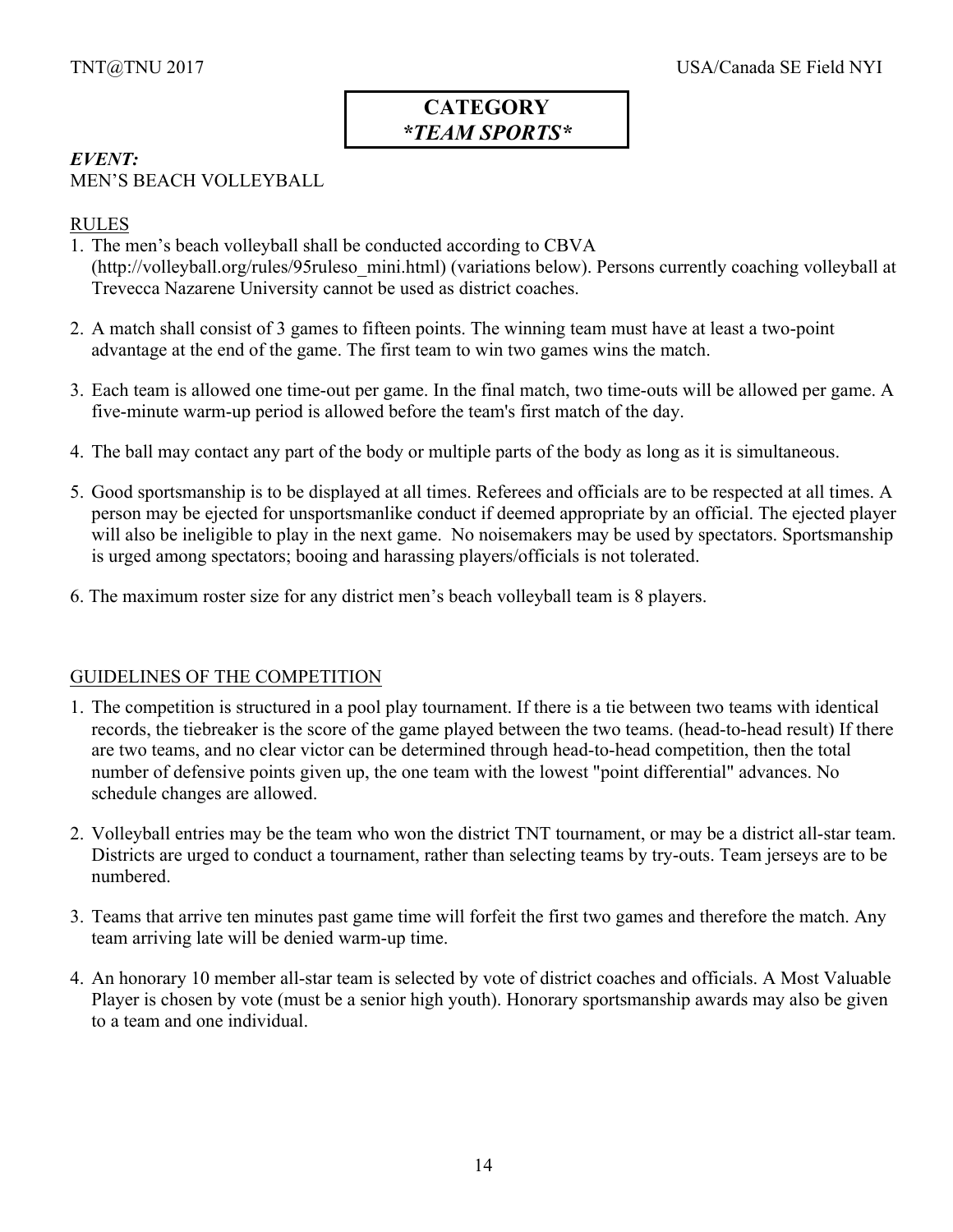# *EVENT:*

MEN'S FLAG FOOTBALL

# **RULES**

Men's Flag Football will be played according to TSSAA rules. (http://www.tssaa.org/)

- 1. **No contact** allowed (no **blocking**, no push-offs, defenders **cannot bump** receivers, **no moving screens**, no **flag guarding**, no stiff arms)
- 2. Each game is Forty minutes (two twenty minute halves with a three minute halftime.) with the clock running continuously.
- 3. **There will be a one-minute warning before the end of second half only. After this the clock will stop at each dead ball. Clock is stopped during extra point with less than one minute**.
- 4. Each team will be made up of **six** players on the field. Everyone is an eligible receiver.
- 5. The maximum number allowed on the district Men's Flag Football team is 12 players. *This includes alternates.*
- 6. The snap must proceed between the center's legs. No side snaps.
- 7. Scoring shall be as follows:
	- a. Touchdown  $= 6$  points
	- b. Extra point  $= 1$  point from 5 yards out or 2 points from 12 yards out
	- c. Safety  $= 2$  points
	- d. Extra point attempt returned by the defense  $= 2$  points
- 8. Each team will get **one** 60-second timeout per **half.**
- 9. The quarterback **cannot** run the ball at all **even if rushed**. Quarterback is defined as the player who receives the snap.
- 10. To **blitz** you must be **7 yards** off the line of scrimmage. The ref will mark this. If you are not blitzing, you may be on the line of scrimmage. Any defender crossing the line of will be considered blitzing. If the ball is handed off, defenders may cross within the 7 yards.
- 11. When rushing, you must make a play on the flag not on the quarterback's arm. This will result in an unnecessary roughness penalty. If you choose to jump to block a pass, you must be at least 2 yards away from the quarterback.
- 12. There is **one first down** at midfield.
- 13. **No run zone** inside 5 yards of the midfield or end zone. Defense **can** still blitz.
- 14. The quarterback has **seven seconds** to throw the ball.
- 15. There are **no fumbles**; ball is dead where it hits the ground.
- 16. Cleats are allowed but no metal spikes.
- 17. Shirts must be tucked in.
- 18. Shorts must **not have pockets.**
- 19. Mouthpieces must be worn at all times.
- 20. No sunglasses, hats, jewelry, necklaces, or earrings are permitted.
- 21. **Interceptions can be returned**. Possession changes where the flag is pulled. All other possession changes start on the 5-yard line. Even turn over on downs.
- 22. A player cannot dive or jump to advance the ball (This does not include a vertical jump while passing the ball).
- 23. A runner shall not charge into nor contact an opponent in his path. If a runner in progress has established a straight-line path, he may not be crowded out of that path, but if an opponent is able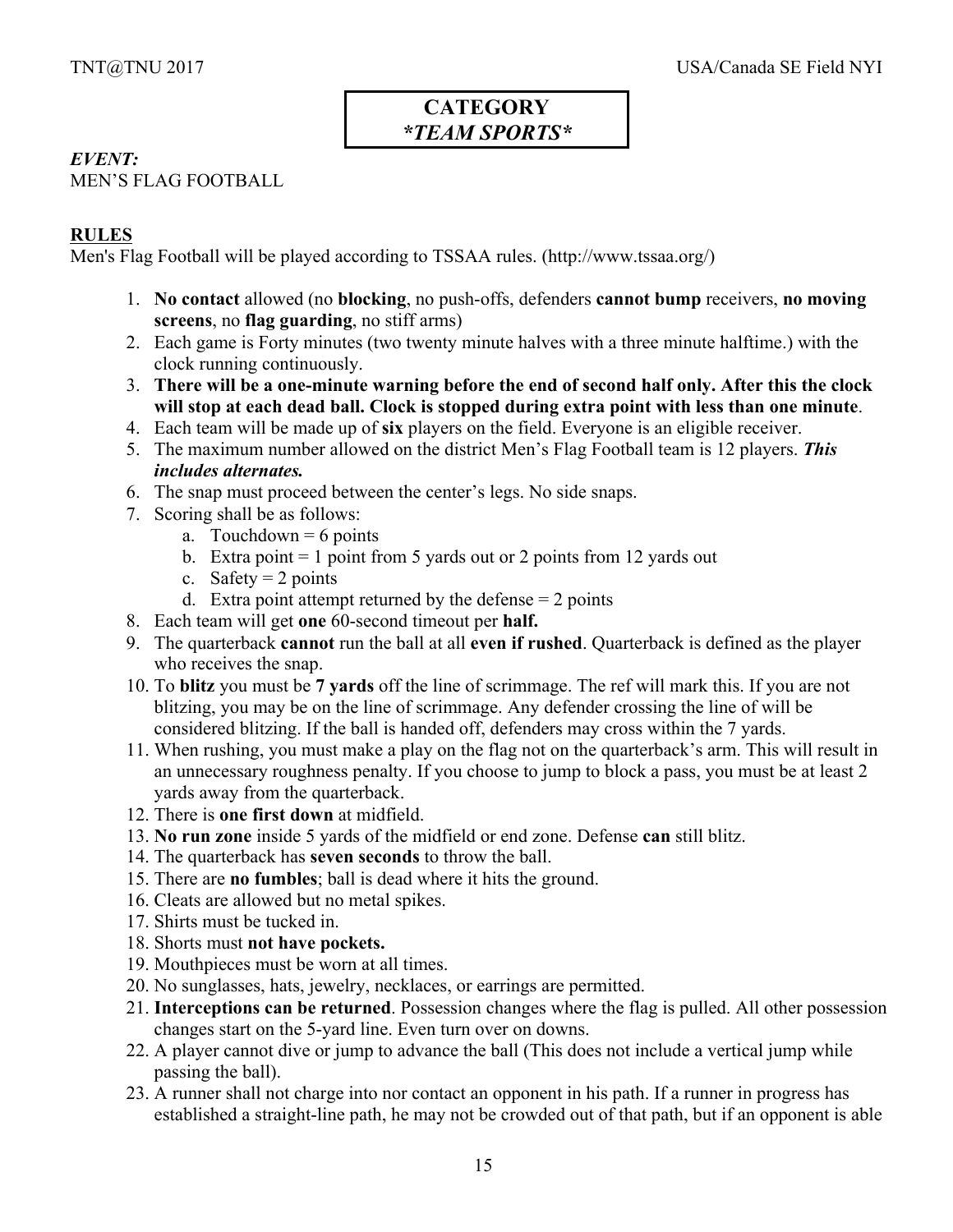to legally establish a defensive position in that path the runner must avoid contact by changing direction.

- 24. Defenders may not charge through blockers.
- 25. To block, you may not use your hands or initiate contact in any way. Blocking is only allowed when the blocker stand still with his hands down. The Center is allowed to run his route but not impede the blitzer in any way.
- 26. Play is ruled dead where the **ball** is when the offensive ball carrier's flag is **broken or pulled off (not where it falls)**. If a player's flag falls off without being pulled, he must be **touched down** with one hand.
- 27. Flags must be contrasting colors to the shorts.
- 28. Flag must be clipped in front and not looped or tied in any way. The belt may be folded once before being clipped but no more.
- 29. After each touchdown, the official will pull the scoring player's flag off to check that it was properly fastened.
- 30. If a game requires overtime, each team will get one possession from midfield. After the  $3<sup>rd</sup>$ overtime, teams must attempt a two point conversions only.
- 31. No noisemakers may be used by spectators. Sportsmanship is urged among spectators; booing and harassing players/officials is not tolerated.
- 32. Coaches may not enter the field of play unless during a timeout. This includes huddles.
- 33. You have 30 seconds to put the ball in play.
- 34. Referees determine incidental contact that may result from normal run of play. All penalties will be assessed from the line of scrimmage.
- **35. Only the team captain may ask the referee questions about rule clarification and interpretations. Players cannot question judgment calls.**
- 36. Games cannot end on a defensive penalty, unless the offense declines it.
- 37. Pitches and reverses are allowed.
- 38. Laterals and screens behind the line of scrimmage are allowed.

#### **Penalties**

#### **\*All penalties will be called be the referee**

Defense

| - Offsides                | 5 yards and repeat the down.               |
|---------------------------|--------------------------------------------|
| - Interference            | 5 yards and automatic 1 <sup>st</sup> down |
| - Illegal contact         | 10 yards and automatic $1st$ down          |
| - Illegal flag pull       | 10 yards and automatic $1st$ down          |
| - Illegal rushing         | 10 yards and automatic $1st$ down          |
| - Pass Interference       | 10 yards and automatic $1st$ down.         |
| - Holding                 | 5 yards and automatic $1st$ down.          |
| - Unsportsmanlike conduct | 10 yards and automatic $1st$ down.         |
| - Unnecessary roughness   | 10 yards and automatic $1st$ down.         |
| Offense                   |                                            |
| - Offsides                | 5 yards and loss of down.                  |
| - Illegal motion          | 5 yards and loss of down                   |
| - Illegal forward pass    | 5 yards and loss of down                   |
| - Pass interference       | 10 yards and loss of down                  |

- Delay of game Clock stops, 10 yards and loss of down
- Flag guarding 10 yards and loss of down.
- Jumping or diving 10 yards and loss of down.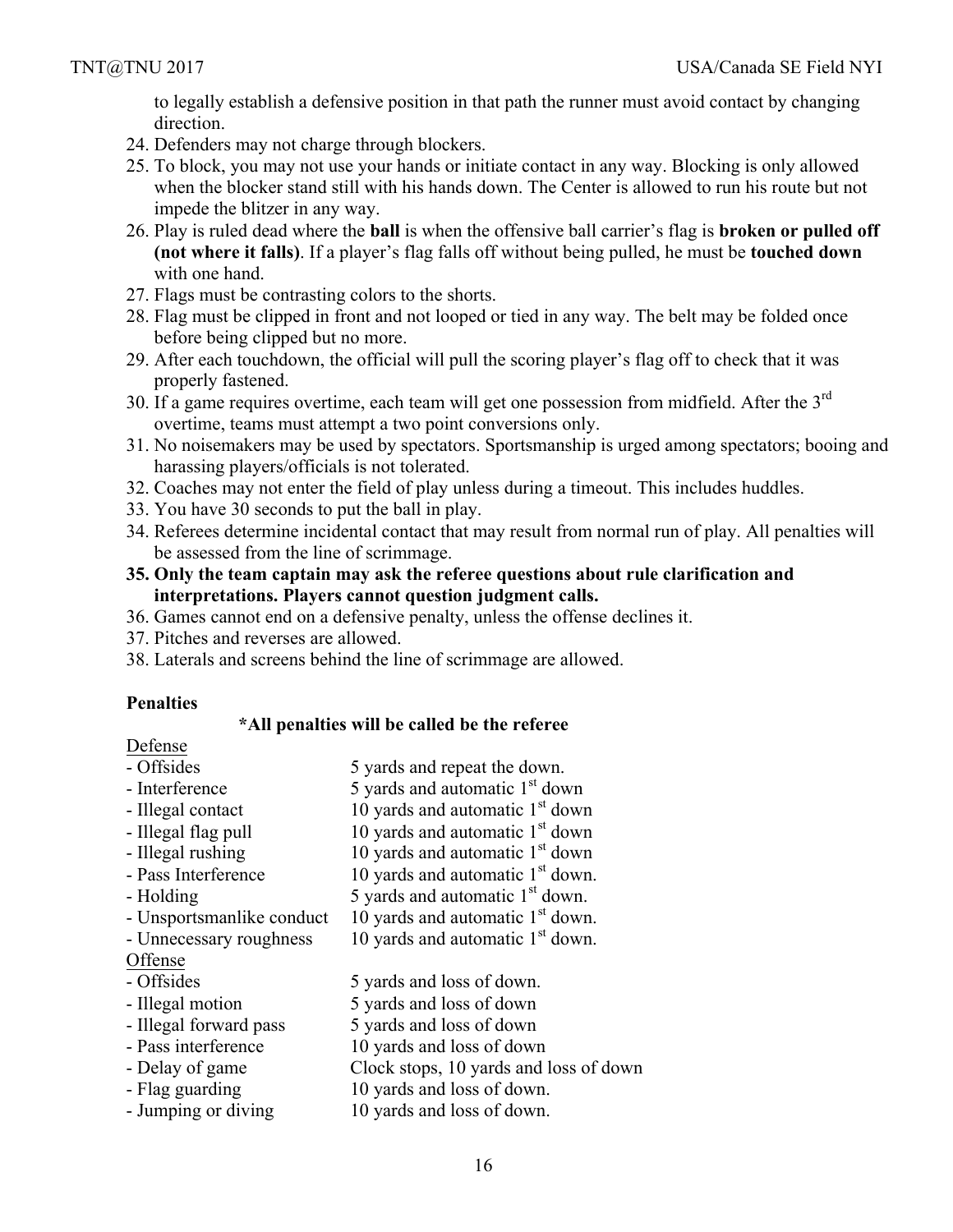- 1. The competition is double elimination.
- 2. Field dimensions are: 50 yards in length X 30 yards in width, with 8 yard end zones. There will be markers marking the 5 yard no rush zone, midfield which is also the  $1<sup>st</sup>$  down marker, and the extra point conversion lines @ 5 and 12 yards.
- 3. There will 2 officials at all times. The line judge will keep the line of scrimmage, the down, and the clock. The other official will keep score and set the rush marker.
- 4. Flags will be provided to each team to ensure both teams use the same type of flag. Footballs will also be provided. This will be a standard NFL size ball.
- 5. Bad attitudes, cursing, or **celebration** will not be tolerated. 1<sup>st</sup> offense will result in a 15-yard penalty and a warning.  $2<sup>nd</sup>$  offense will result in the player being suspended from the tournament. This applies to coaches as well.
- 6. Team jerseys must be clearly numbered.
- 7. All games are to start as close to the scheduled time as possible. Competitors will have a fiveminute grace period from the time the match or competition slot is scheduled to appear and compete. If a bracket is running late so that the match or competition slot is five or more minutes behind, there will be no additional grace period.
- 8. If a team holds a 28-point lead with 10 minutes remaining in the second half of play the game will be ended with a victory granted to the team in the lead on the basis of mercy rule.
- 9. Coaches will receive a schedule of competition no later than the coaches meeting. Additional copies will be available at the TNT@TNU information center.
- 10. An honorary 10 member all-star team will be selected by vote of district coaches and officials. A Most Valuable Player will be chosen by vote (must be a senior high/youth).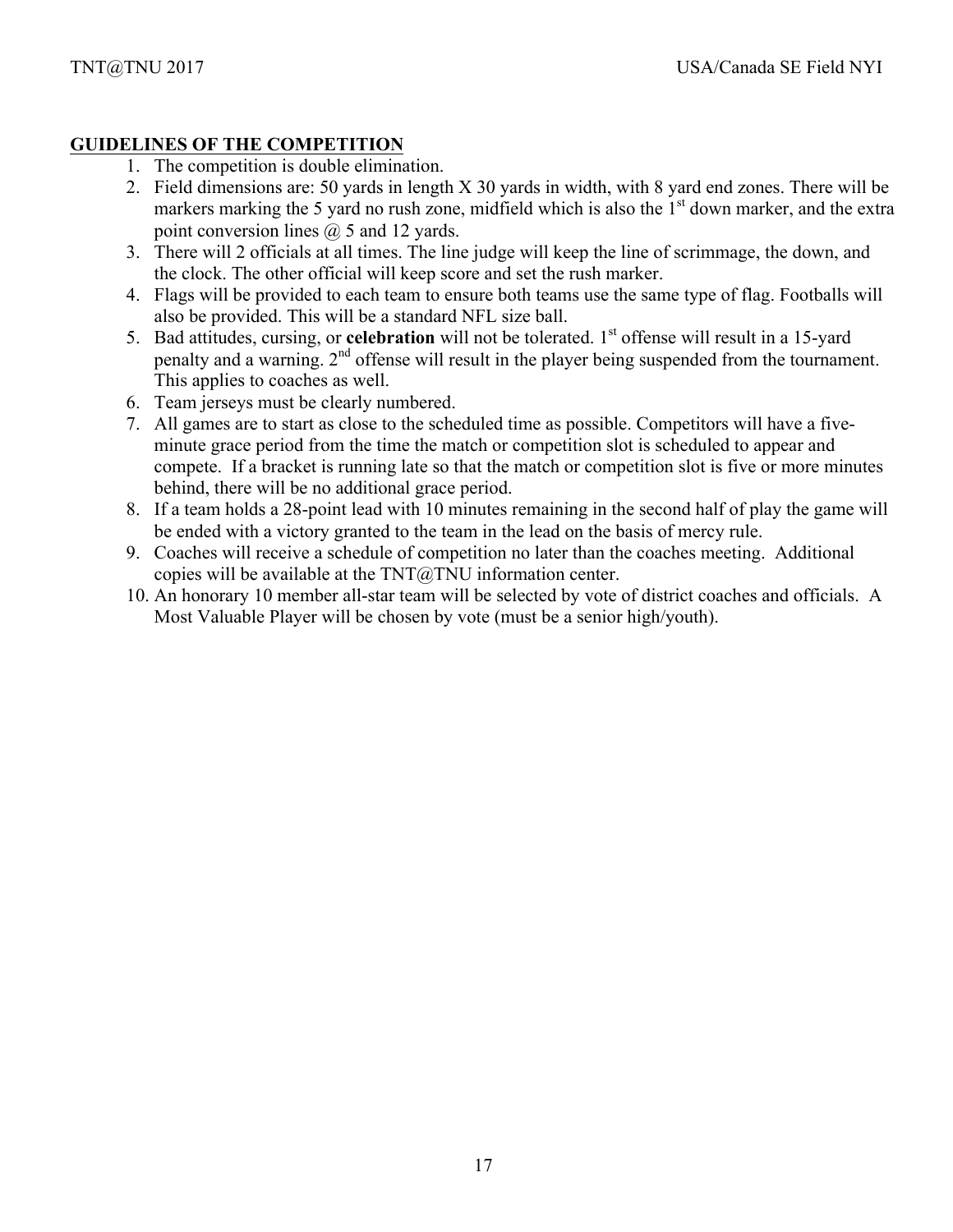# *EVENT:*

LADIES' FLAG FOOTBALL

# **RULES**

Ladies' Flag Football will be played according to TSSAA rules. (http://www.tssaa.org/) All rules for Ladies' Flag Football will match those of the Men's Flag Football (pages 16-18) with the following changes:

- 1. Edition to Rule #4: The number of players on the field from a team is reduced from 6 to 5.
- 2. Edition to Guideline #2: Field dimensions are: 50 yards in length X 30 yards in width, with 8 yard end zones. There will be markers marking the 5 yard no rush zone, midfield which is also the 1<sup>st</sup> down marker, and the extra point conversion lines @ *3 and 10 yards*.
- 3. A youth size football shall be used for all games.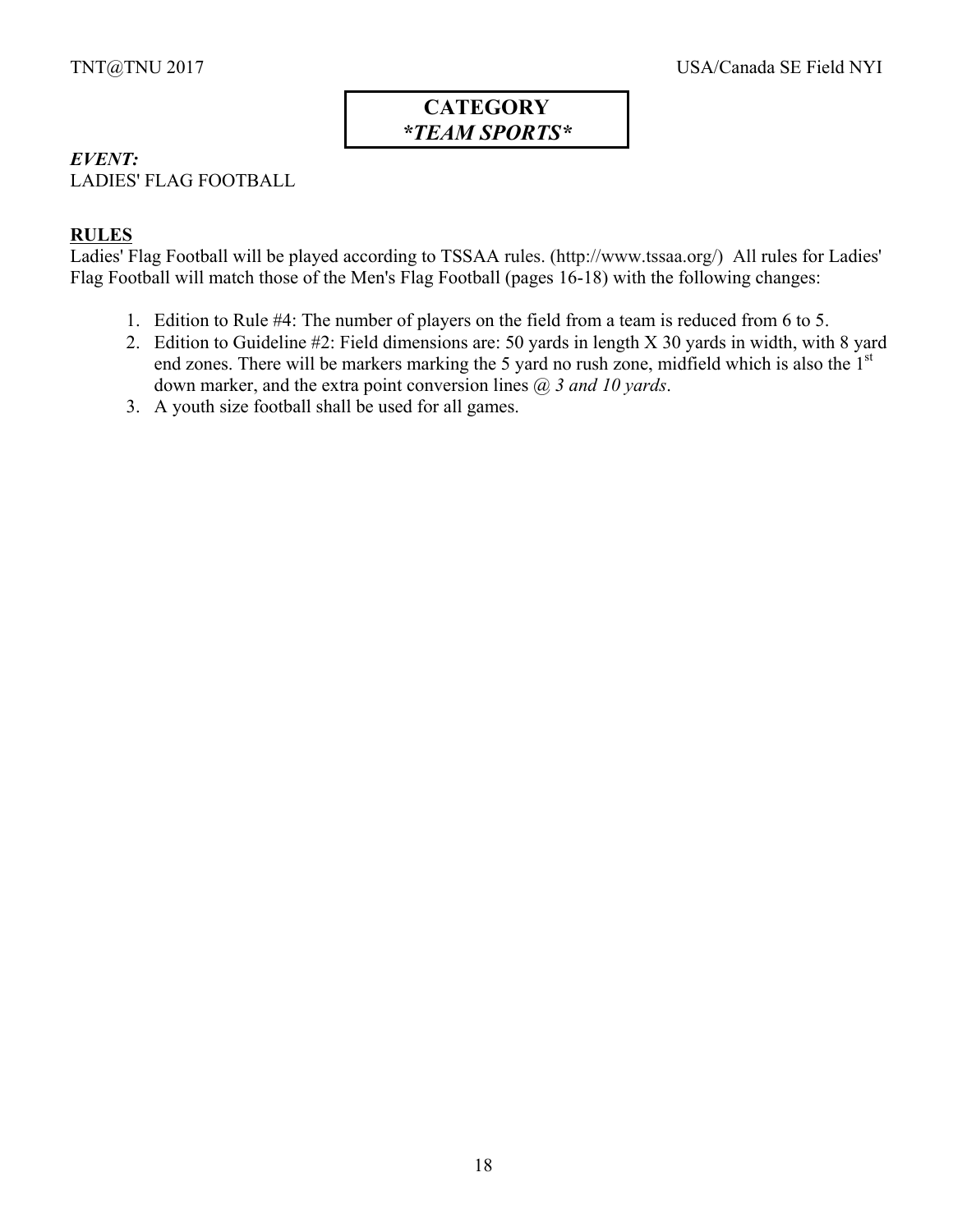## *EVENT:* LADIES' BASKETBALL

# **RULES**

- 1. The women's basketball tournament shall be conducted according to NFHS rules. (http://www.nfhs.org/content.aspx?id=3297) (variations below). State certified officials shall be used. Persons currently coaching basketball at Trevecca Nazarene University cannot be used as district coaches.
- 2. Each game shall consist of two sixteen-minute halves. The game clock will stop only on shooting fouls and time-outs, until the final two minutes of each half, when all rules for stopping the clock will be observed. Each team will be allowed two time-outs per half, which may not be carried over. A two-minute overtime period will be used in case of a tie at the end of regulation. There will be a five-minute warm-up period, and a five-minute halftime.
- 3. No full-court pressing will be allowed by a team 20 or more points ahead. One warning will be issued per game, then a technical foul violation will be called on a team.
- 4. Good sportsmanship is to be displayed at all times. Referees and officials are to be respected at all times. Coaches must remove a player momentarily from the game upon said player receiving a technical foul. Cursing, initiating a fight, or two technical fouls on a player or coach will result in an automatic ejection from the game and removal from the gym area. The ejected player will also be ineligible to play in the next game. A second offense will result in expulsion from the tournament. No noisemakers may be used by spectators. Sportsmanship is urged among spectators; booing or harassing players/officials is not tolerated.
- 5. The maximum number on any district ladies' basketball roster is 12 players

- 1. The competition is structured in pool play format. No schedule changes are allowed.
- 2. Basketball entries may be the team who won the district TNT tournament, or may be a district all-star team. Districts are urged to conduct a tournament, rather than selecting a team by try-outs. Reversible jerseys are recommended; numbers are required. Alternate jerseys will be available to teams without their own, or when contrasting colors with the opposing team are needed.
- 3. All games are to start as close to the scheduled time as possible. Should a game end later than scheduled, the five-minute warm-up period for the next team will begin immediately after the final buzzer. Competitors will have a five-minute grace period from the time the match or competition slot is scheduled to appear and compete. If a bracket is running late so that the match or competition slot is five or more minutes behind, there will be no additional grace period. Teams that arrive past the applicable grace period will forfeit the game. Any team arriving late will be denied warm-up time.
- 4. An honorary 10 member all-star team is selected by vote of district coaches and officials. A Most Valuable Player is chosen by vote (Must be a Senior High/Youth). Honorary sportsmanship awards may also be given to a team and one individual.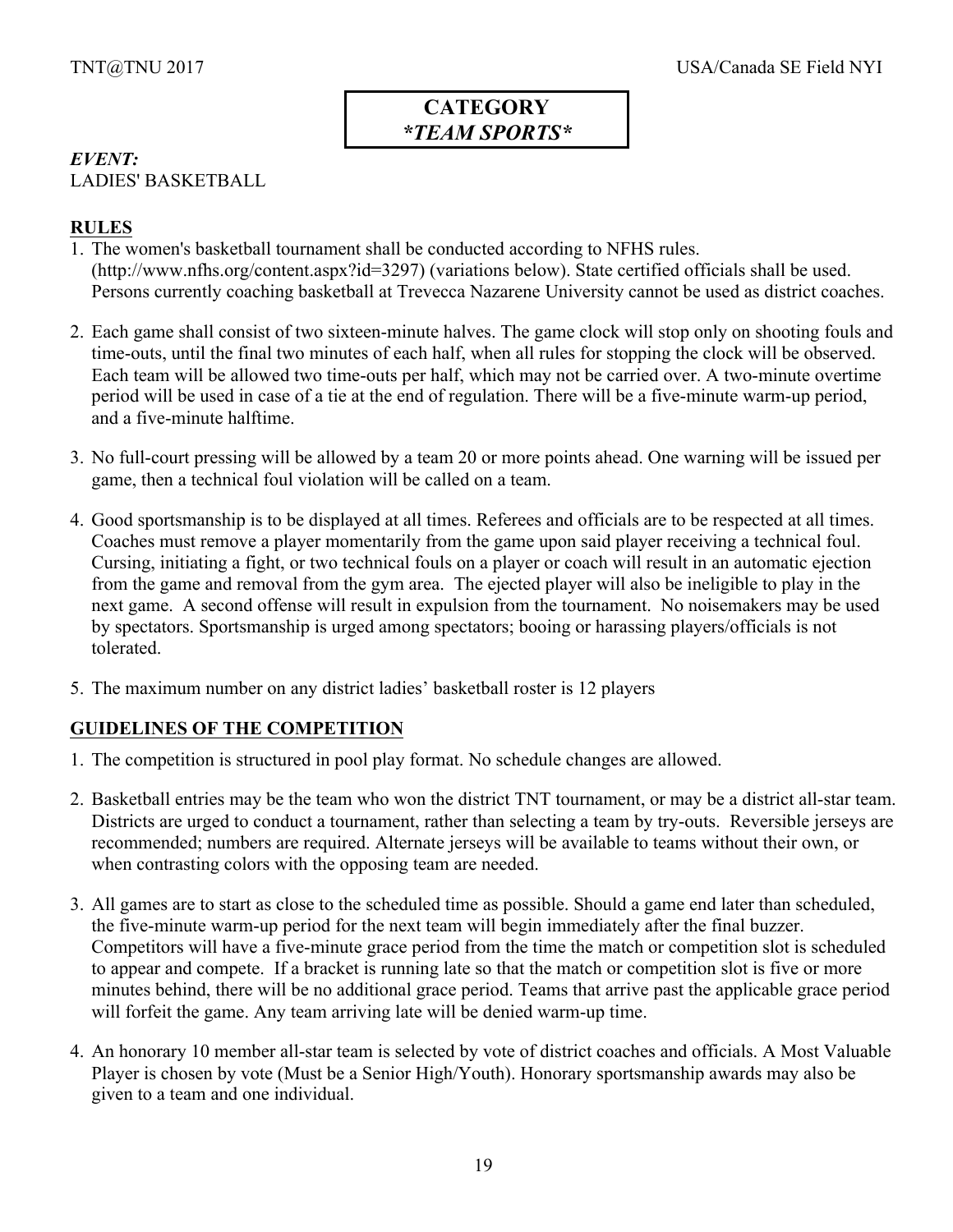# *EVENT:*

# LADIES' SOCCER

# **RULES**

- 1. The soccer competition will be conducted according to F.I.F.A. rules with exceptions to be listed below. State certified officials shall be used. (http://www.fifa.com/worldfootball/lawsofthegame.html)
- 2. Each game will consist of two twenty-minute halves. The clock will run continuously unless stoppage is deemed necessary by the officials.
- 3. Each team will be made up of seven players plus substitutes. This would commonly be six field players and one goalkeeper. Games will be played on shorter than regulation fields.
- 4. Christian conduct is expected at all times. Unsportsmanlike like conduct will be cautioned with a yellow card. A second misconduct will receive a "red" card resulting in removal from the game leaving the team shorthanded the remainder of the game. The ejected player will also be ineligible to play in the next game. A "gross" misconduct may result in an immediate "red" card, bypassing the initial caution. These are common F.I.F.A. procedures. Harassment of the officials will not be tolerated, and could ultimately result in the forfeiture of a match.
- 5. The maximum number allowed on the district soccer roster is fourteen (14) players.

- 1. The competition is structured around a double-elimination competition until the final round. Should a team previously undefeated lose in the final game to a team with one loss the teams would play just as if they had tied at the end of regulation play. There would be two five-minute "overtime" periods. If these periods should end in a tie, there would be up to two five-minute "sudden death" periods allowed. If these periods should end in a tie, there would be a "shoot-out" as provided in the F.I.F.A. rules to provide a champion.
- 2. A district team may consist of an "all-star" team from across the district, or the champion team from district competition. Team jerseys must be clearly, permanently numbered.
- 3. Coaches will receive a schedule of competition no later than at the coaches meeting. Additional copies will be available at the TNT@TNU information desk.
- 4. Competitors will have a five-minute grace period from the time the match or competition slot is scheduled to appear and compete. If a bracket is running late so that the match or competition slot is five or more minutes behind, there will be no additional grace period.
- 5. A 10 member honorary all-star team will be selected by vote of district coaches and officials. A Most Valuable Player will be chosen by vote (must be a senior high youth).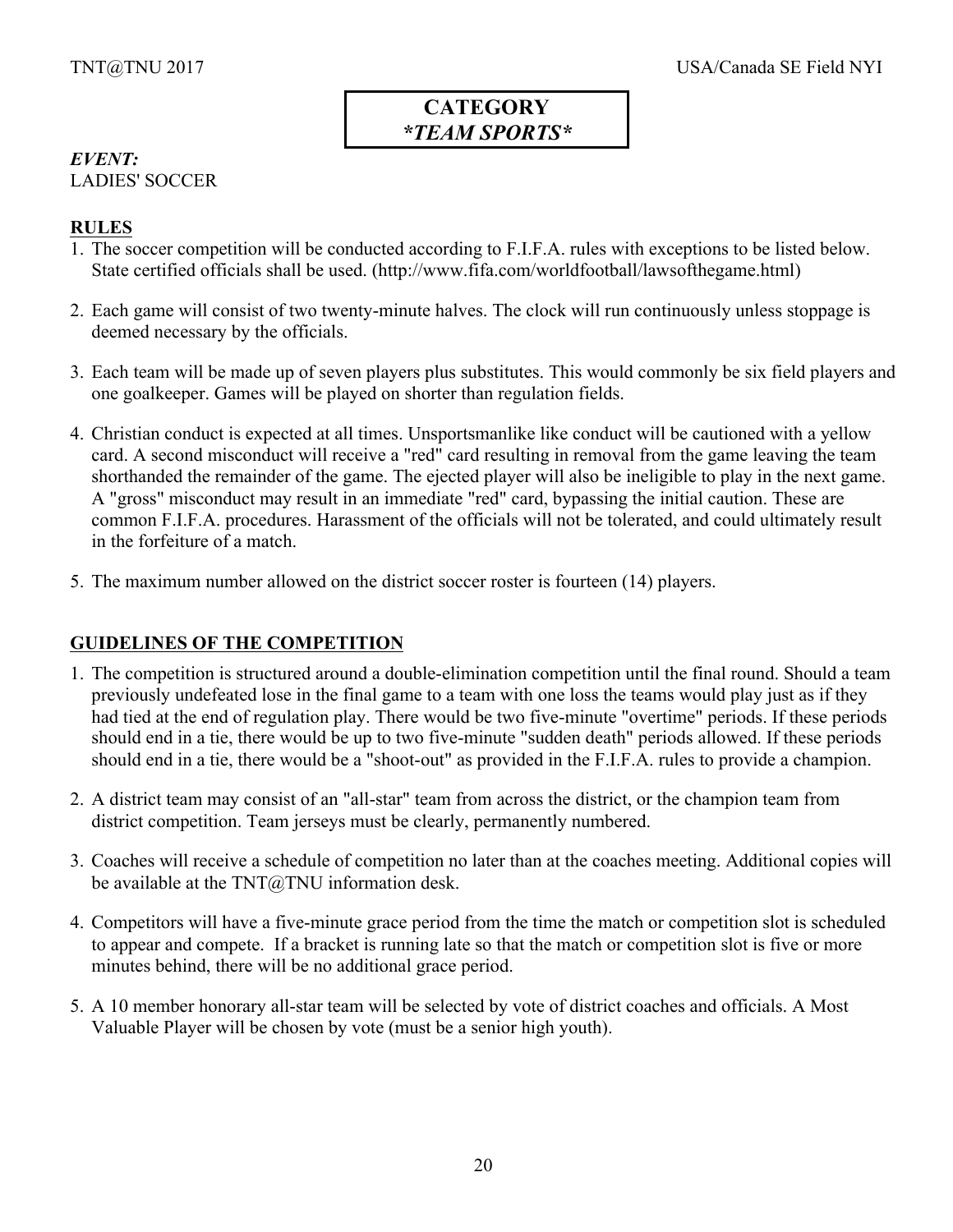# *EVENT:*

# LADIES' VOLLEYBALL

# **RULES**

- 1. The women's volleyball shall be conducted according to NFHS (variations below). TSSAA officials shall be used. Persons currently coaching volleyball at TNU cannot be used as district coaches. (http://www.nfhs.org/content.aspx?id=3297)
- 2. The rally point scoring system will be used in every game (this is scoring where someone receives a point every time the ball hits the floor).
- 3. Each match will be best of three format. First two games played to 25 (must win by 2). If a third game is necessary the game will be played to 15 (must win by 2).
- 4. If a serve hits the net and goes over, the ball is live and in play. There is no side out or point awarded simply because the ball touched the net during the service, unless, of course, it does not clear the net.
- 5. Each team is allowed one time-out per game. In the final match, two time-outs will be allowed per game. A five-minute warm-up period is allowed before the team's first match of the day.
- 6. Good sportsmanship is to be displayed at all times. Referees and official are to be respected at all times. A person may be ejected for un-sportsmanlike conduct if deemed appropriate by an official. The ejected player will also be ineligible to play in the next game. No noisemakers may be used by spectators. Sportsmanship is urged among spectators; booing and harassing players/officials is not tolerated.
- 7. The maximum roster size for any district women's volleyball team is 12 players. *This includes alternates.*

- 1. The competition is structured in a pool play tournament. If there is a tie between two teams with identical records, the tiebreaker is the score of the game played between the two teams. (head-to-head result) If there are two teams, and no clear victor can be determined through head-to-head competition, then the total number of defensive points given up, the one team with the lowest "point differential" advances. No schedule changes are allowed.
- 2. Volleyball entries may be the team who won the district TNT tournament, or may be a district all-star team. Districts are urged to conduct a tournament, rather than selecting teams by try-outs. Team jerseys are to be numbered.
- 3. All games are to start as close to the scheduled time as possible. Should a game end later than scheduled, the next game will begin immediately after the end of the late game. Competitors will have a five-minute grace period from the time the match or competition slot is scheduled to appear and compete. If a bracket is running late so that the match or competition slot is five or more minutes behind, there will be no additional grace period. Teams that arrive ten minutes past game time will forfeit the first two games and therefore the match. Any team arriving late will be denied warm-up time.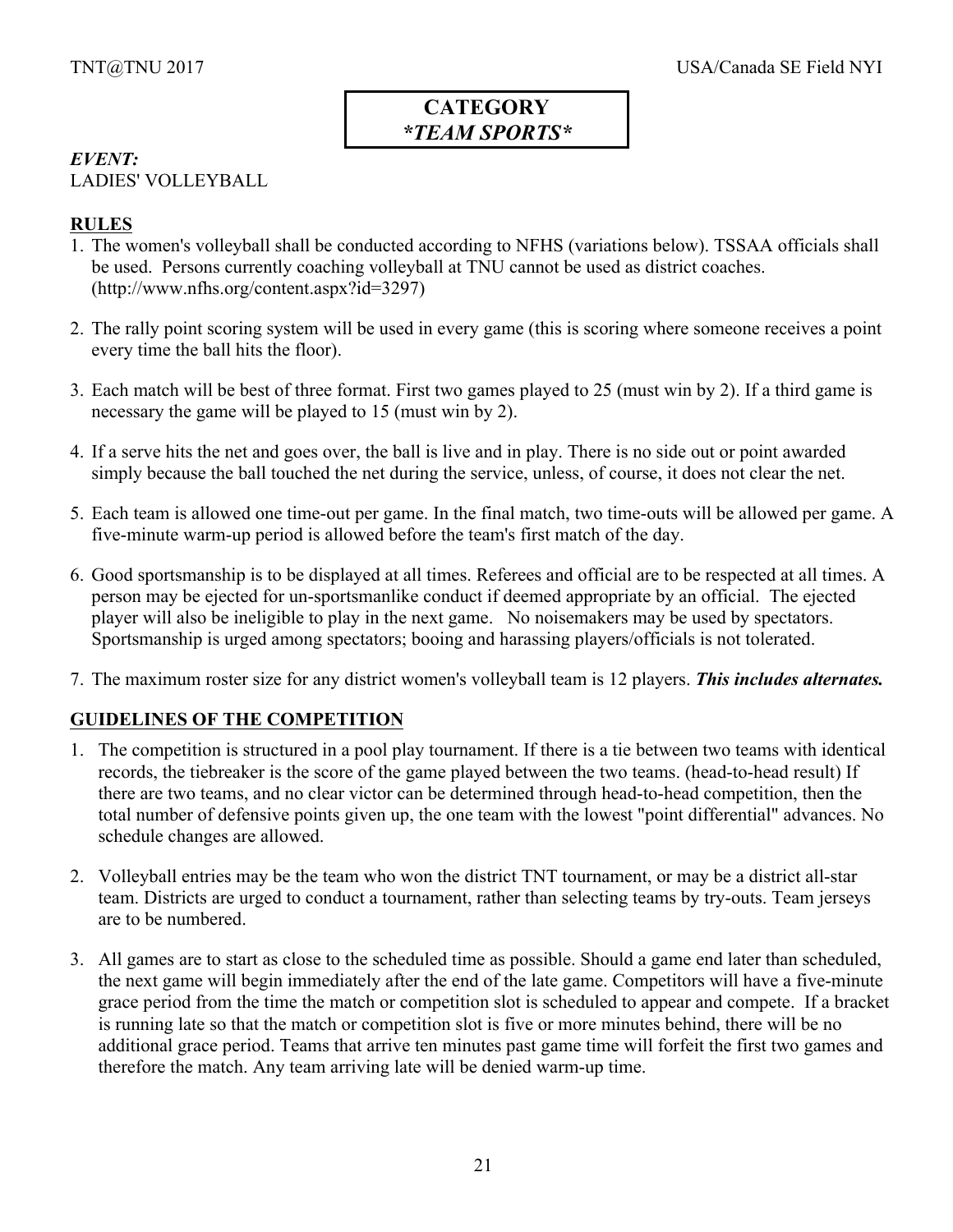4. An honorary *10 member all-star team* is selected by vote of district coaches and officials. A Most Valuable Player is chosen by vote (must be a senior high youth). Honorary sportsmanship awards may also be given to a team and one individual.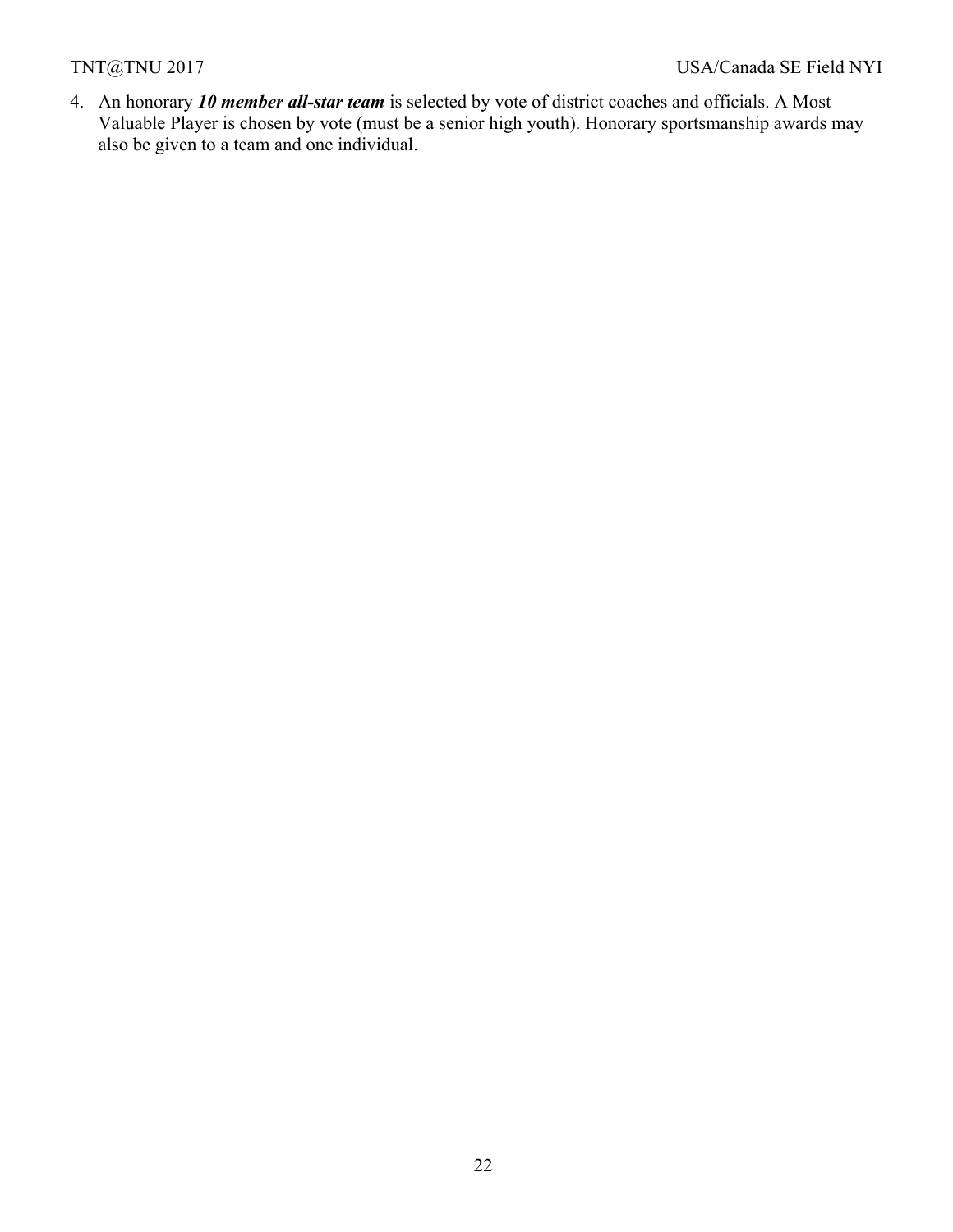# *EVENT:*

# CO-ED SLOW PITCH SOFTBALL

# **RULES**

- 1. The Co-ed slow pitch softball tournament will be conducted according to the rules found in the ASA Official Softball Rule Book. The rulebook can be found at any local sporting goods store. TSSAA officials will be used. Persons currently coaching softball at TNU cannot be used as district coaches.
- 2. Team composition on the field shall consist of at least 2 of each sex in the infield, at least 2 of each sex in the outfield AND a male/female pitching/catching combination.
- 3. Each at bat the batter will approach the plate with a  $1$  (ball)  $-1$  (strike) count.
- 4. Batting order shall alternate between male and female. Each team shall have only 10 batters. There is no 11th batter (extra person).
- 5. SHORT-HANDED RULE A game may begin or finish with 9 players, but when and if another player arrives (of correct sex missing), that player must be inserted into the line-up at the ninth or tenth batting position (depending on vacant spot by alternating sexes). If a team plays short-handed with either three in the infield or outfield, at least one of the three must be a male and at least one of the three must be a female player.
- 6. A slow pitch game shall consist of seven innings or a one-hour time limit, whichever comes first. In the event of a tie, refer to the rulebook.
- 7. Each team will be allowed one defensive or offensive conference (time out) per inning. There will be a fifteen-minute warm-up period before the first game of the day with ten minutes between successive games.
- 8. Good sportsmanship is to be displayed at all times. Referees and official are to be respected at all times. A person may be ejected for un-sportsmanlike conduct if deemed appropriate by an official. The ejected player will also be ineligible to play in the next game. No noisemakers may be used by spectators. Sportsmanship is urged among spectators; booing and harassing players/officials is not tolerated.
- 9. No metal cleats will be allowed.
- 10.A registered player may enter the lineup at any time.
- 11.The maximum roster size for any district co-ed softball team is 15 players. Each team shall have only 10 batters. There is no 11th batter (extra person).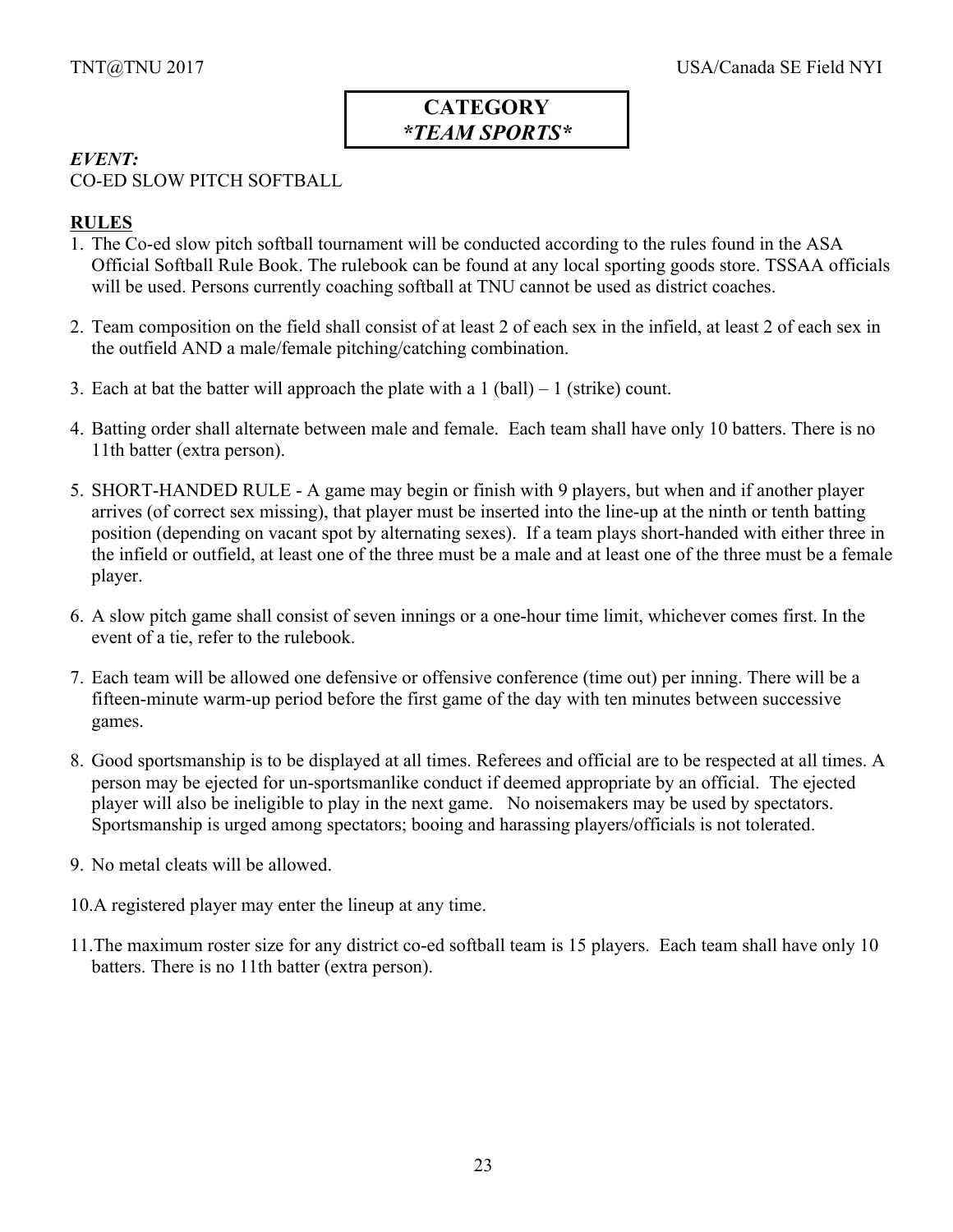- 1. The competition is structured in a double-elimination tournament. No schedule changes are allowed.
- 2. Softball entries may be the team who won the district TNT competition, or a district all-star team. Districts are urged to conduct a tournament, rather than selecting a team by tryouts. Team jerseys must be numbered.
- 3. All games are to start as close to the scheduled time as possible. Should a game end later than scheduled, the next game will begin fifteen minutes after the late game is declared over.
- 4. An honorary *10 member all-star team* is selected by vote of district coaches and officials. A Most Valuable Player is chosen by vote (Must be a senior high/youth). Honorary sportsmanship awards may also be given to a team and one individual.
- 5. One male and one female MVP will be chosen by vote.
- 6. In case of rain delaying a tournament beyond possibility of completion in the prescribed times, that event will revert to a single-elimination bracket, subject to the approval of the Softball Director and the TNT@TNU Director.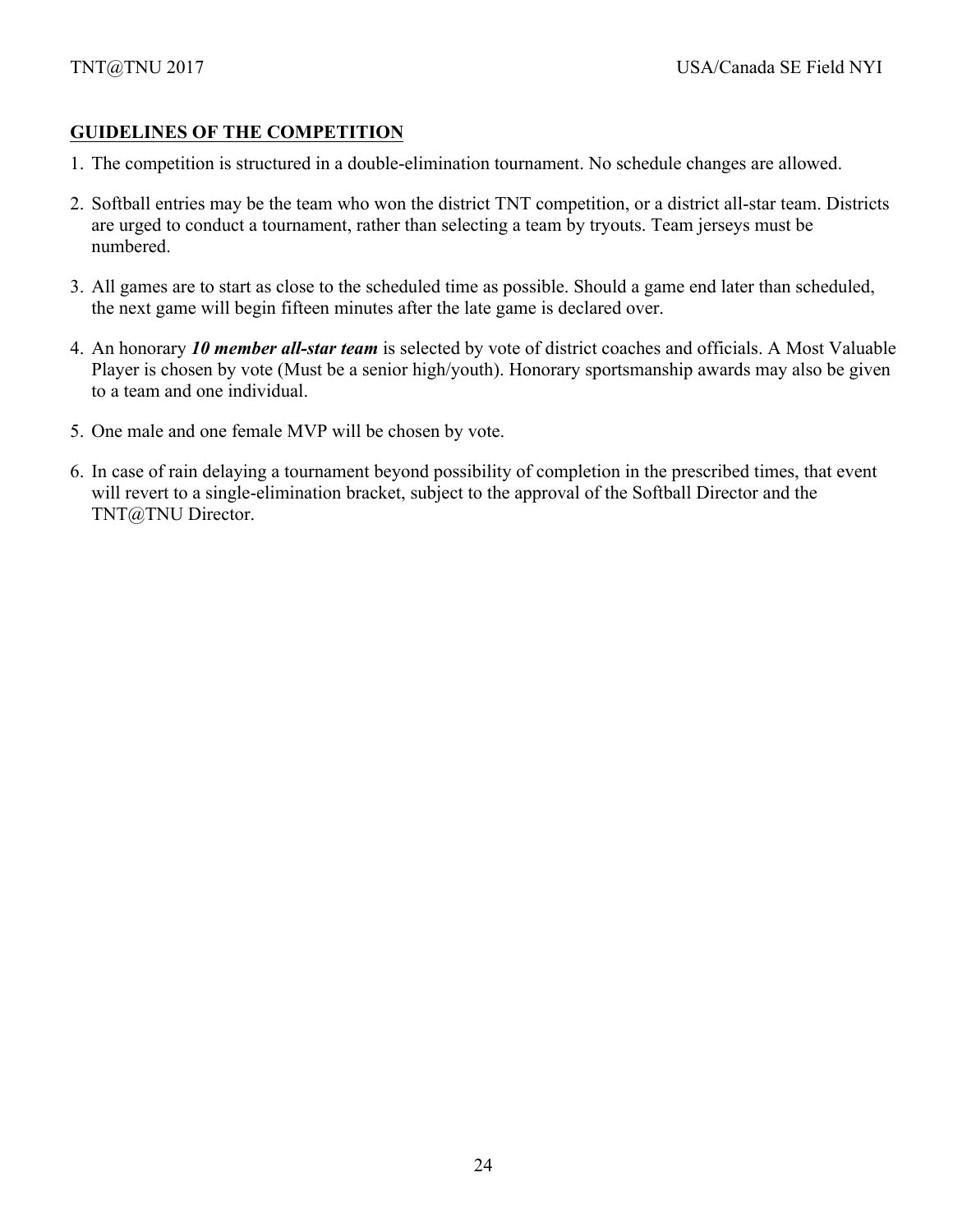## *EVENT:* CO-ED ULTIMATE FRISBEE

# RULES

- 1. **The Field** -- A rectangular shape with endzones at each end. A regulation field is 70 yards by 40 yards, with endzones 25 yards deep.
- 2. **The Team -** Each team will consist of 7 players on the field. A team roster can have a maximum of 14 players. A minimum of two persons of each gender for each team must be in the game at all times.
- 3. **Initiate Play** -- Each point begins with both teams lining up on the front of their respective endzone line. The defense throws ("pulls") the disc to the offense. A regulation game has seven players per team.
- 4. **Scoring** -- Each time the offense completes a pass in the defense's endzone, the offense scores a point. Play is initiated after each score.
- 5. **Movement of the Disc** -- The disc may be advanced in any direction by completing a pass to a teammate. Players may not run with the disc. The person with the disc ("thrower") has ten seconds to throw the disc. The defender guarding the thrower ("marker") counts out the stall count.
- 6. **Change of possession** -- When a pass is not completed (e.g. out of bounds, drop, block, interception), the defense immediately takes possession of the disc and becomes the offense.
- 7. **Substitutions** -- Players not in the game may replace players in the game after a score and during an injury timeout. A minimum of two persons of each gender for each team must be in the game at all times.
- 8. **Non-contact** -- No physical contact is allowed between players. Picks and screens are also prohibited. A foul occurs when contact is made.
- 9. **Fouls** -- When a player initiates contact on another player a foul occurs. When a foul disrupts possession, the play resumes as if the possession was retained. If the player committing the foul disagrees with the foul call, the play is redone.
- 10. **Self-Refereeing** -- Players are responsible for their own foul and line calls. Players resolve their own disputes.
- 11. **Spirit of the Game** -- Ultimate stresses sportsmanship and fair play. Competitive play is encouraged, but never at the expense of respect between players, adherence to the rules, and the basic joy of play.

- 1.The competition is structured in a pool play tournament. If there is a tie between two teams with identical records, the tiebreaker is the score of the game played between the two teams. (head-to-head result) If there are two teams, and no clear victor can be determined through head-to-head competition, then the total number of defensive points given up, the one team with the lowest "point differential" advances. No schedule changes are allowed.
- 2.Ultimate Frisbee entries may be the team who won the district TNT tournament, or may be a district all-star team. Districts are urged to conduct a tournament, rather than selecting teams by try-outs.
- 3.All games are to start as close to the scheduled time as possible. Should a game end later than scheduled, the next game will begin immediately after the end of the late game. Teams that arrive ten minutes past game time will forfeit the game. Any team arriving late will be denied warm-up time.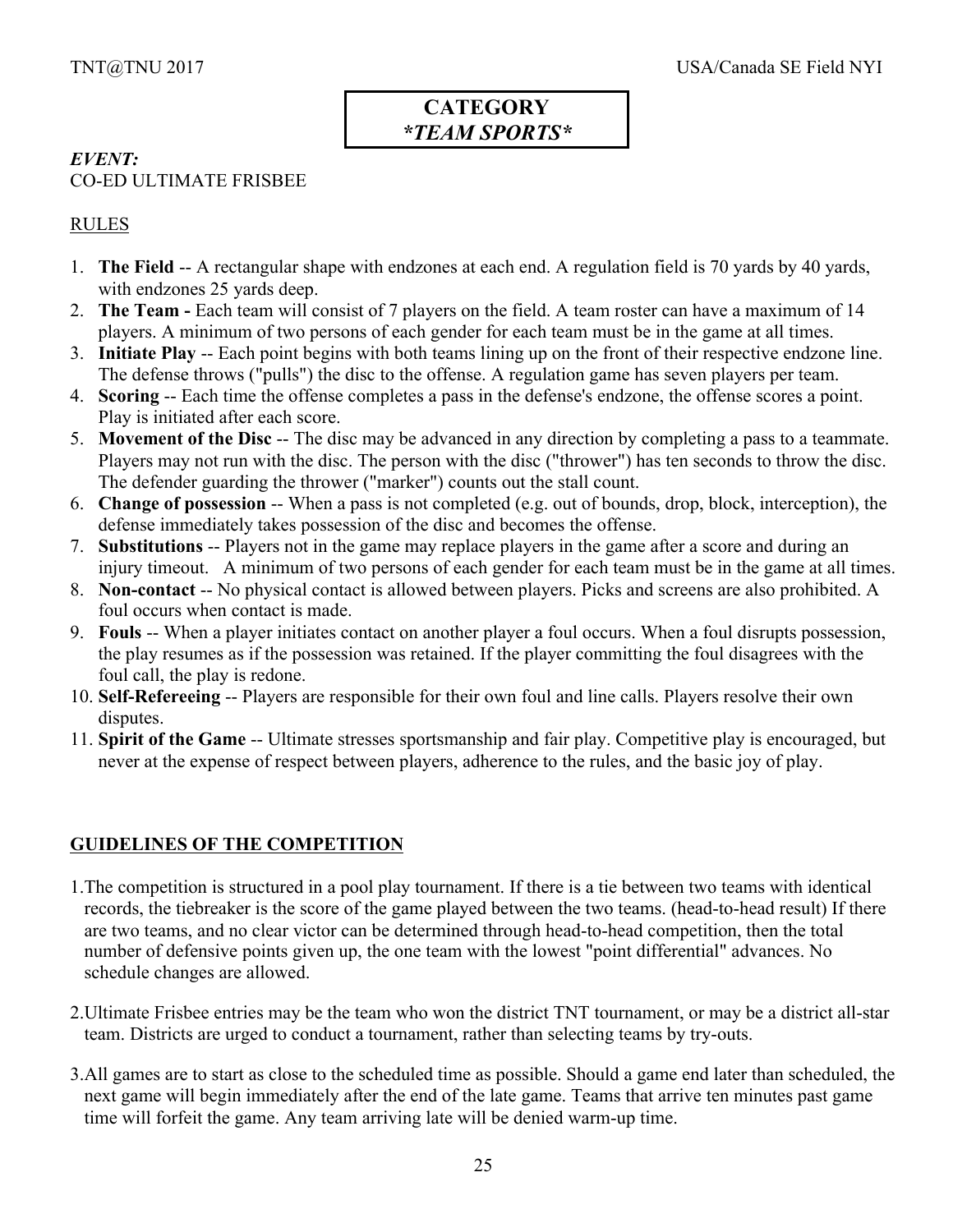4.An honorary *10 member all-star team* is selected by vote of district coaches and officials. A Most Valuable Player is chosen by vote (must be a senior high youth). Honorary sportsmanship awards may also be given to a team and one individual.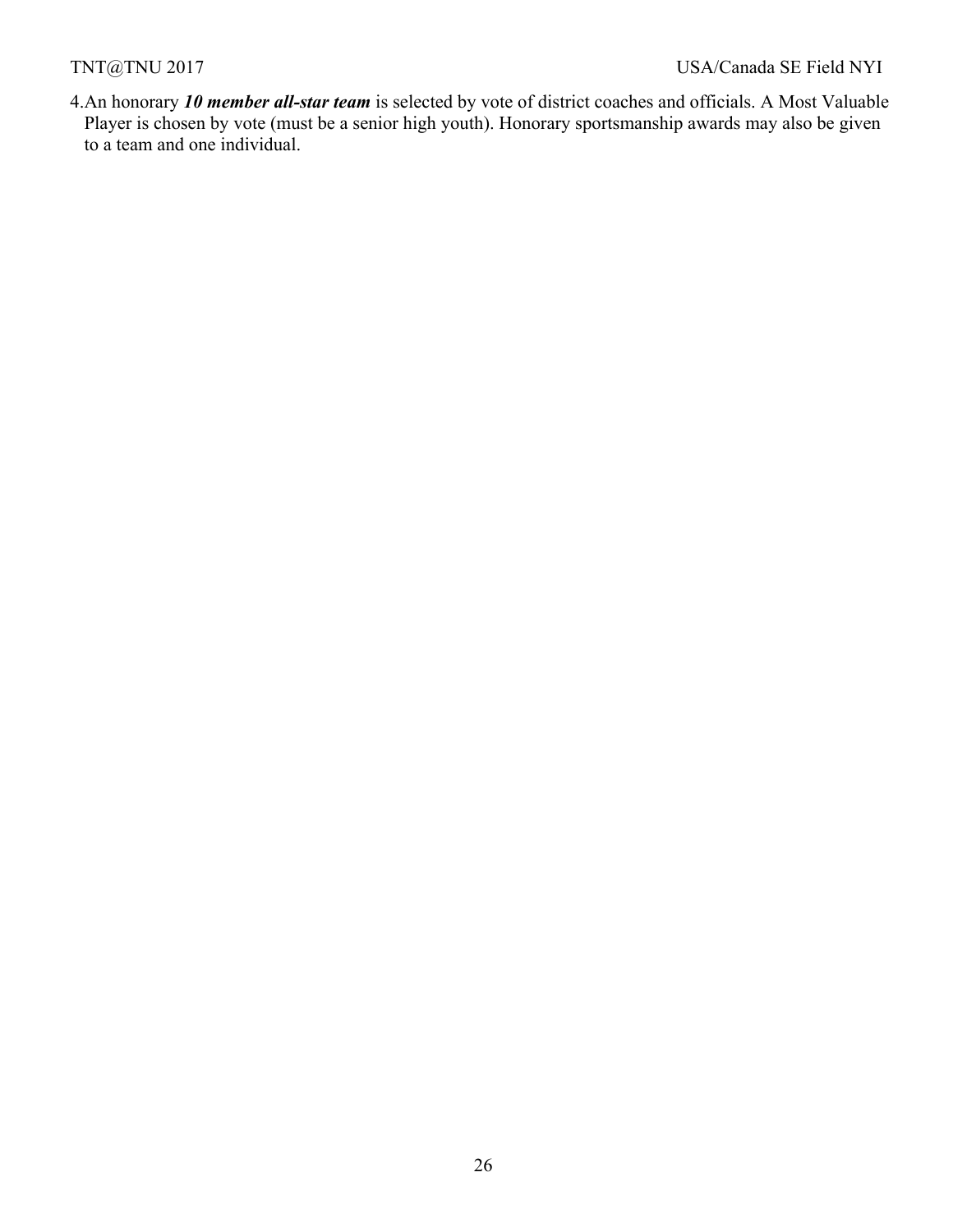# *EVENT:* CO-ED DODGEBALL

#### RULES

- 1. Dodgeball is played according to the rules of the National Amateur Dodgeball Association. (http://www.dodgeballusa.com/rules.html)
- 2. Each match will be a best of 3 format.
- 3. A player is eliminated when an opposing player is hit with a live ball below the shoulders or when an opposing player catches a live ball thrown at them the thrower is then eliminated. A live ball is one that has been thrown and has not touched anything, including the floor/ground, another ball, another player, official, or other item outside of the playing field (wall, ceiling, etc.)
- 4. All players must remain within the boundary lines. Players may only leave the boundaries through their end line only to retrieve stray balls. They must also only return through their end line.
- 5. Players cannot cross the centerline. If they do they are eliminated.
- 6. The game begins with 6 balls on the centerline and all players lined up with one foot on their end line. Following a signal by the official teams may approach the centerline and to retrieve the balls. This signal starts the contest. Once a ball is retrieved it must be taken back behind the attack line before it can be legally thrown.
- 7. The first team to legally eliminate all opposing players is declared the winner.
- 8. If a player catches a live ball thrown at them, then an **eliminated** member from their team may rejoin the game.
- 9. Each team will be made up of **6 players on the court**. A team can have a maximum of 10 players on their roster. Teams must begin the game with at least two members from each gender on the court.
- 10. Good sportsmanship is to be displayed at all times. Referees and official are to be respected at all times. A person may be ejected for un-sportsmanlike conduct if deemed appropriate by an official. The ejected player will also be ineligible to play in the next game. No noisemakers may be used by spectators. Sportsmanship is urged among spectators; booing and harassing players/officials is not tolerated.
- 11. The playing field shall be a rectangle at least 50ft long and at least 30ft wide, divided into 2 equal sections by a center-line and attack lines 3 yards from and parallel to the centerline.

#### GUIDELINES OF THE COMPETITION

1. The competition is structured in a double-elimination tournament. No schedule changes are allowed.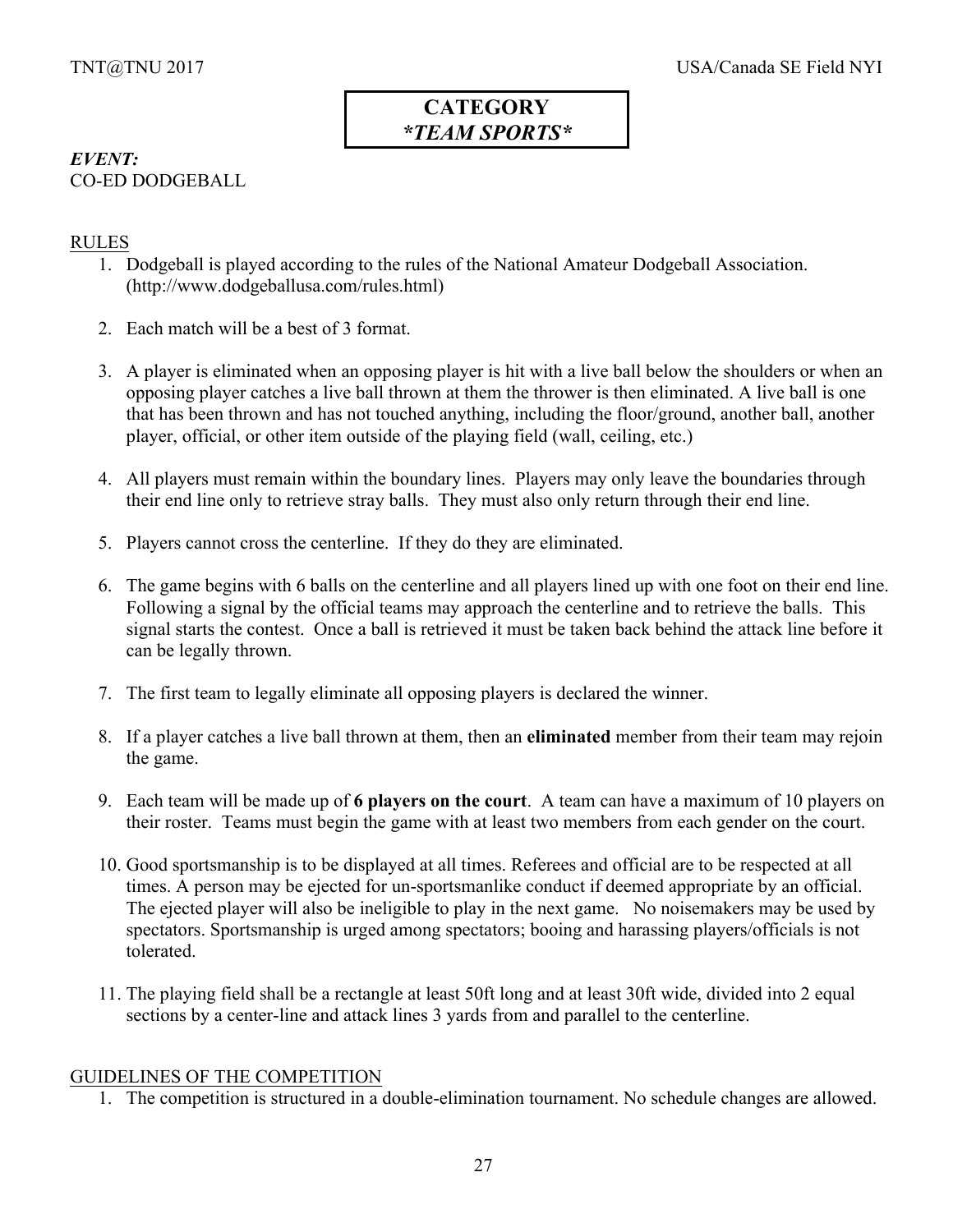- 2. Dodgeball entries may be the team who won the district TNT tournament, or may be a district all-star team. Districts are urged to conduct a tournament, rather than selecting teams by try-outs. Team jerseys are to be numbered.
- 3. All games are to start as close to the scheduled time as possible. Should a game end later than scheduled, the next game will begin immediately after the end of the late game. Teams that arrive ten minutes past game time will forfeit their first game. Teams that arrive twenty minutes past game time will forfeit both games and therefore the match. Any team arriving late will be denied warm-up time.
- 4. An honorary *10 member all-star team* is selected by vote of district coaches and officials. A Most Valuable Player is chosen by vote (must be a senior high youth). Honorary sportsmanship awards may also be given to a team and one individual.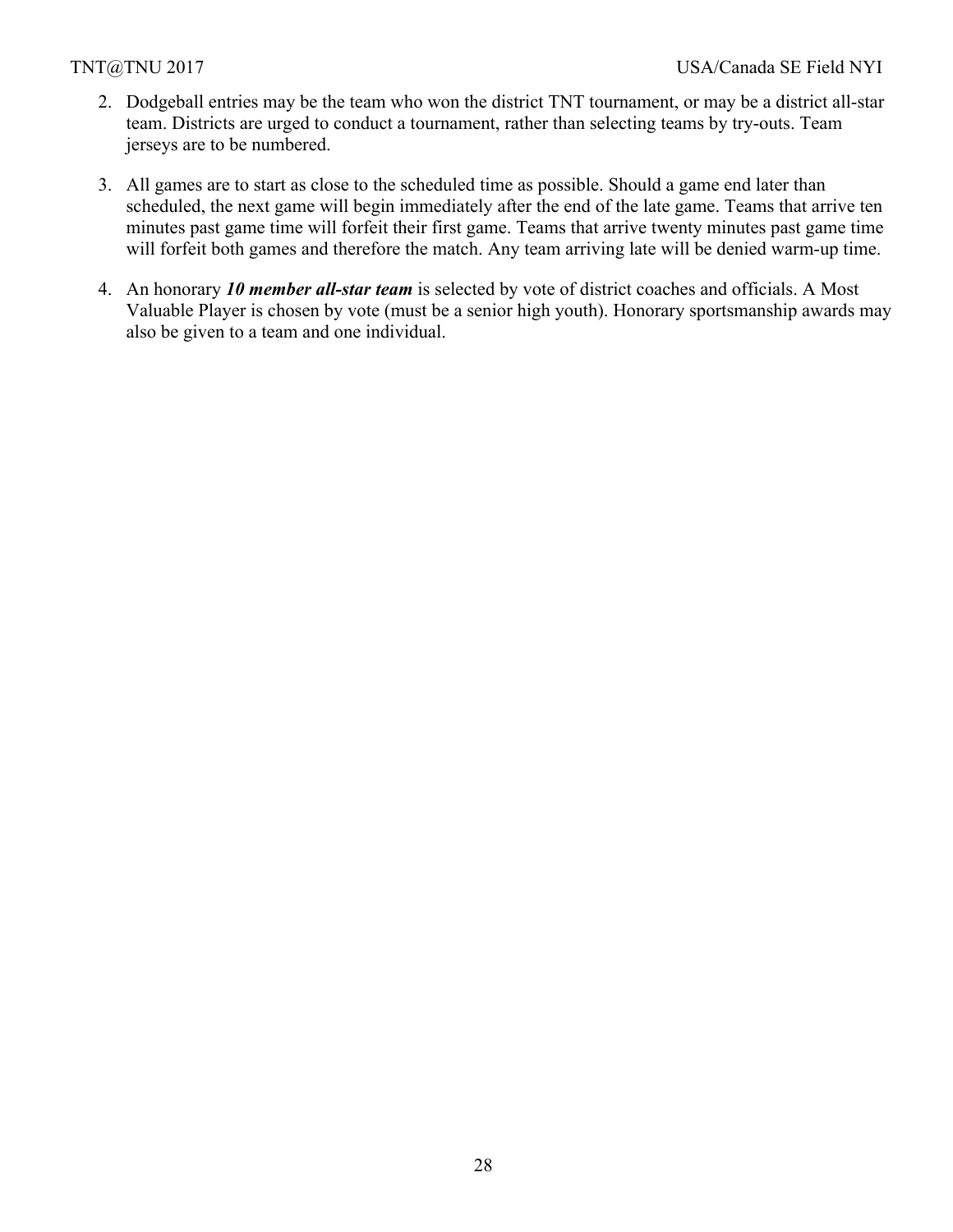#### *EVENTS:*

Junior High Men's 5K Middle High Men's 5K Senior High Men's 5K Junior High Ladies' 5K Middle High Ladies' 5K Senior High Ladies' 5K

# **RULES**

- 1. Junior, Middle, and Senior High events will start at the same time with winners being determined by the best time on the course.
- 2. A course walk through is provided forty-five minutes prior to the start of the race. Course marshals will be provided with split times available at strategic points on the course.

- 1. The 5K run is an open event, run in the style of high school cross-country races.
- 2. Only entrants are allowed on the course during the race. No one is allowed to run in the race other than entrants along the route of the course.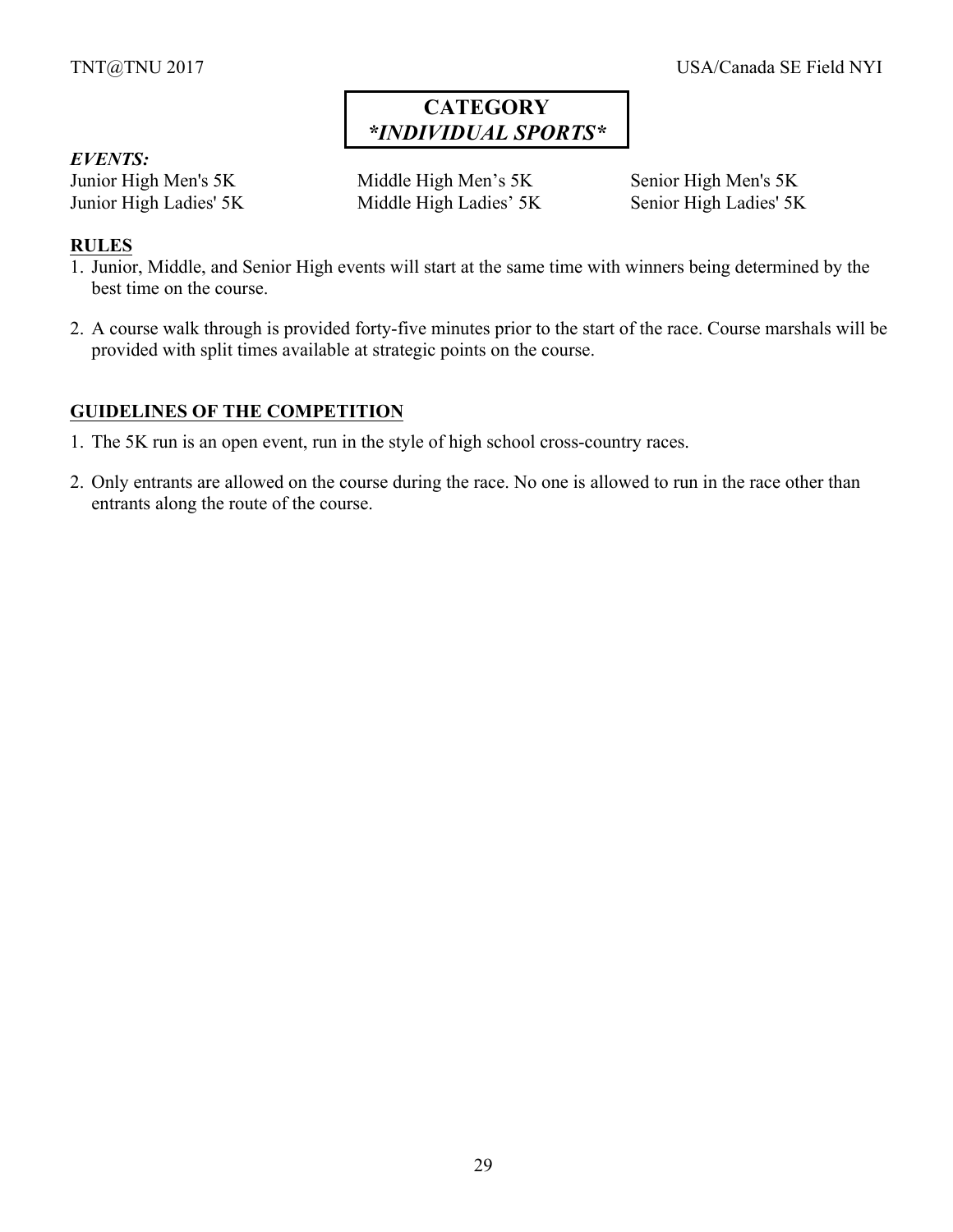# *EVENTS:*

Junior High Men's 100m Middle High Men's 100m Senior High Men's 100m Junior High Ladies' 100m Middle High Ladies' 100m Senior High Ladies' 100m

# **RULES**

- 1. Participants will race on a measured and lined course, 100m in length. The first participant to cross the finish line wins.
- 2. *In the case where limited lane space is available, multiple heats will be ran with the winner from each heat running in a championship race*.
- 3. All runners must remain in their lane from start to finish line.

- 1. The 100m is made up of the top qualifier from each age and gender division from each district. Limit one runner per age/gender division, per district.
- 2. The race will have a line judge at the start line to determine a fair start. After a single false start, runners will be called back to the starting line, a second false start will disqualify the runner who commits the infraction.
- 3. A second judge will be at the end of the race to determine a winner. This judge's determination of finishing order is final.
- 4. In the event of a tie there will be a run off between those two runners.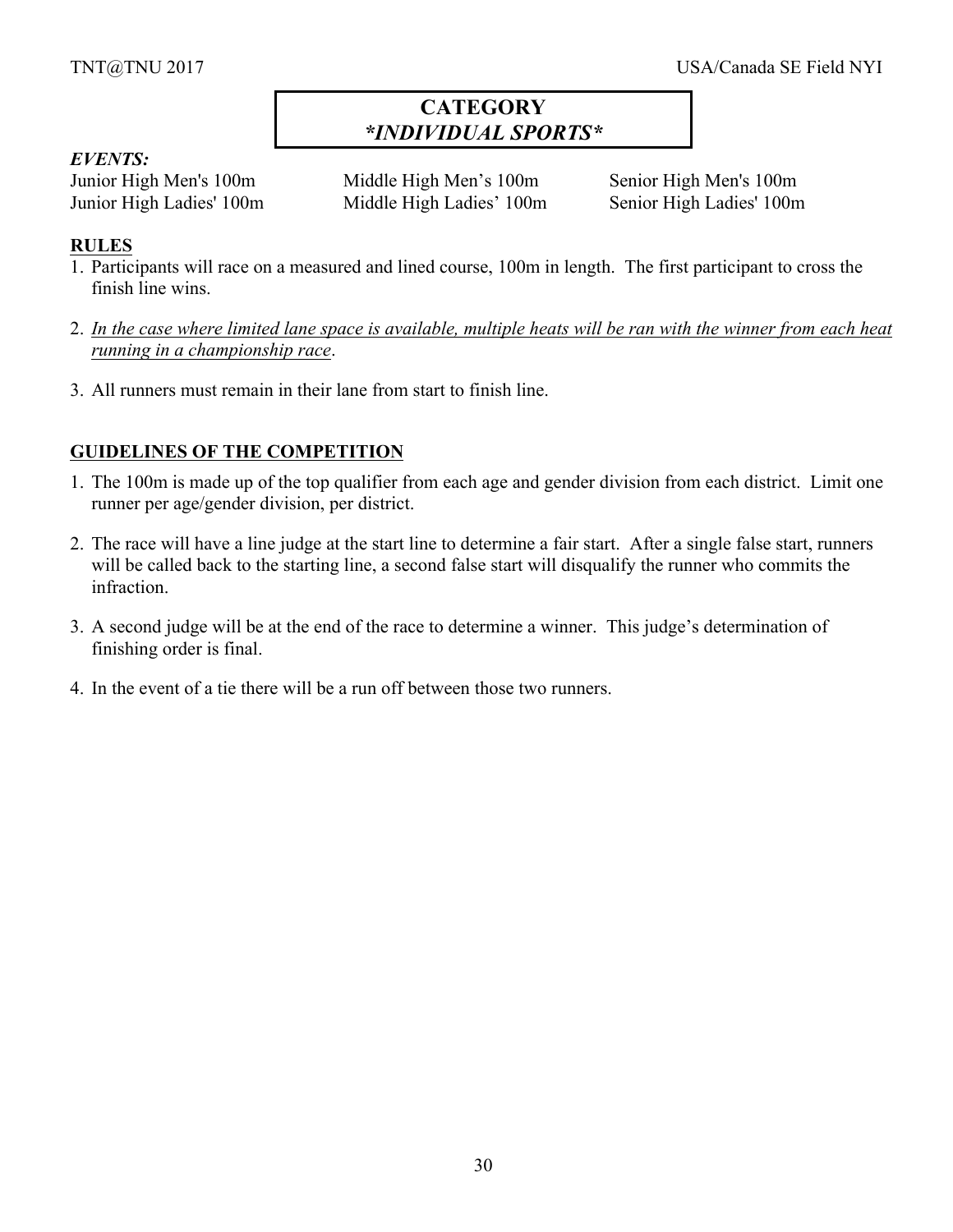#### *EVENTS:*

Junior High Men's Tennis Junior High Ladies' Tennis Middle High Men's Tennis Middle High Ladies' Tennis Senior High Men's Tennis Senior High Ladies' Tennis

#### **RULES**

- 1. The tennis competition shall be conducted according to regulation high school tennis rules.
- 2. The competition is structured in double-elimination tournament brackets for each event.
- 3. Players call their own lines and faults.
- 4. Tennis matches consist of one pro set (first one to eight games, win by two) unless a tie of 10 is achieved then a 12-point tiebreaker will be played.

- 1. Brackets are set up in advance and cannot be changed. Competitors will have a ten-minute grace period from the time the match or competition slot is scheduled to appear and compete.
- 2. Should a player not arrive within the applicable grace period after the announced start time, he or she will forfeit the match.
- 3. In case of rain delaying a tournament beyond possibility of completion in the prescribed times, that category will revert to a single-elimination bracket, subject to the approval of the Tennis Director and the TNT@TNU Director.
- 4. This is a tournament style event and counts toward the maximum two tournament limitation field rule.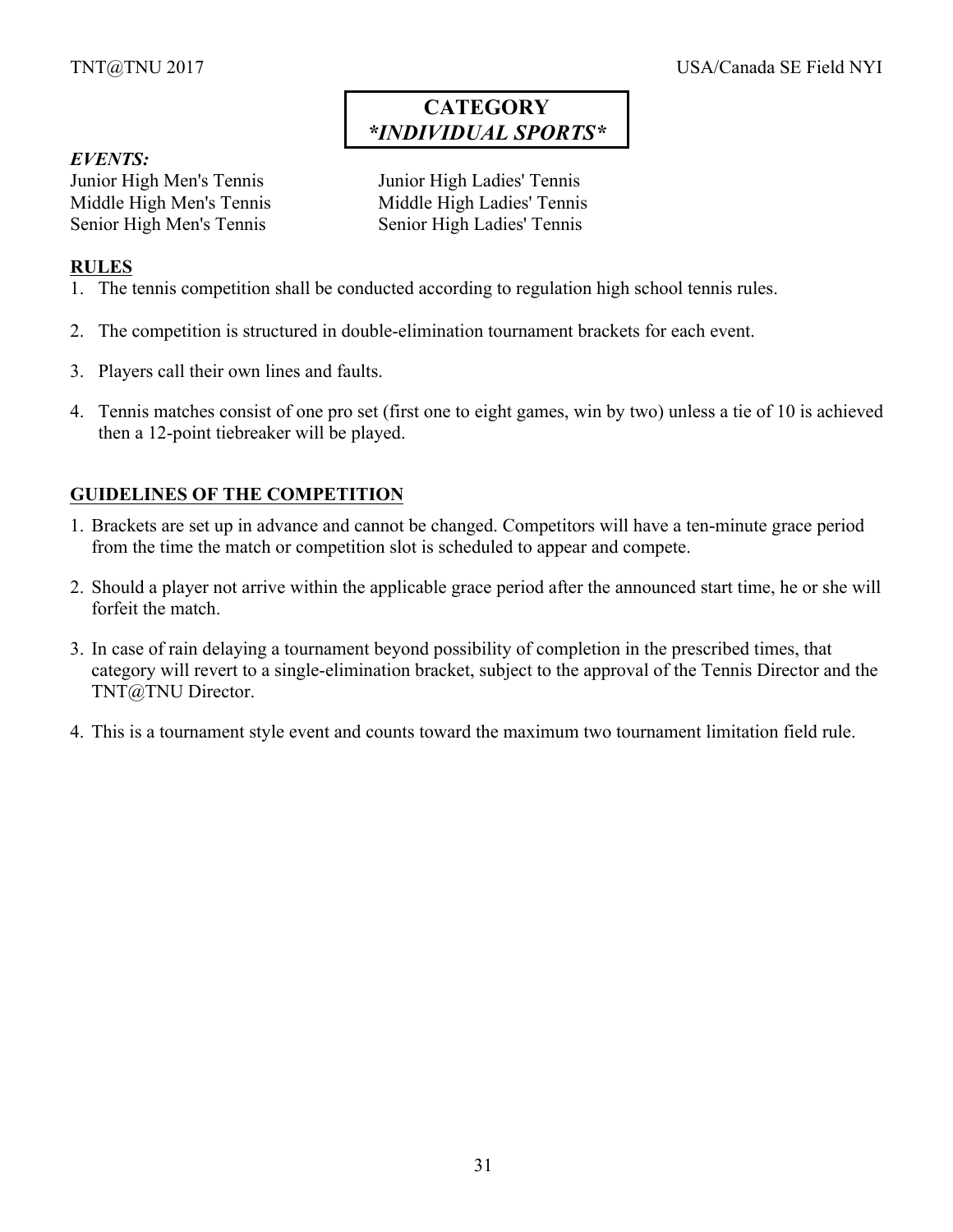# *EVENT:*

Junior High Men's Table Tennis Junior High Ladies' Table Tennis Middle High Men's Table Tennis Middle High Ladies' Table Tennis Senior High Men's Table Tennis Senior High Ladies' Table Tennis

# **RULES**

- 1. The table tennis tournament will be conducted according to USATT rules (http://www.teamusa.org/USA-Table-Tennis).
- 2. The competition is structured in double-elimination tournament bracket.
- 3. Players call their own lines and faults.
- 4. Matches consist of the best two of three games to twenty-one. Winners must win by two points

- 1. Brackets are set up in advance and cannot be changed. Should a player not arrive within ten minutes of the announced start time, he or she will forfeit the match.
- 2. The common table tennis rules of etiquette should be followed, with cheering only between points, but not during play.
- 3. This is a tournament style event and counts toward the maximum two tournament limitation field rule.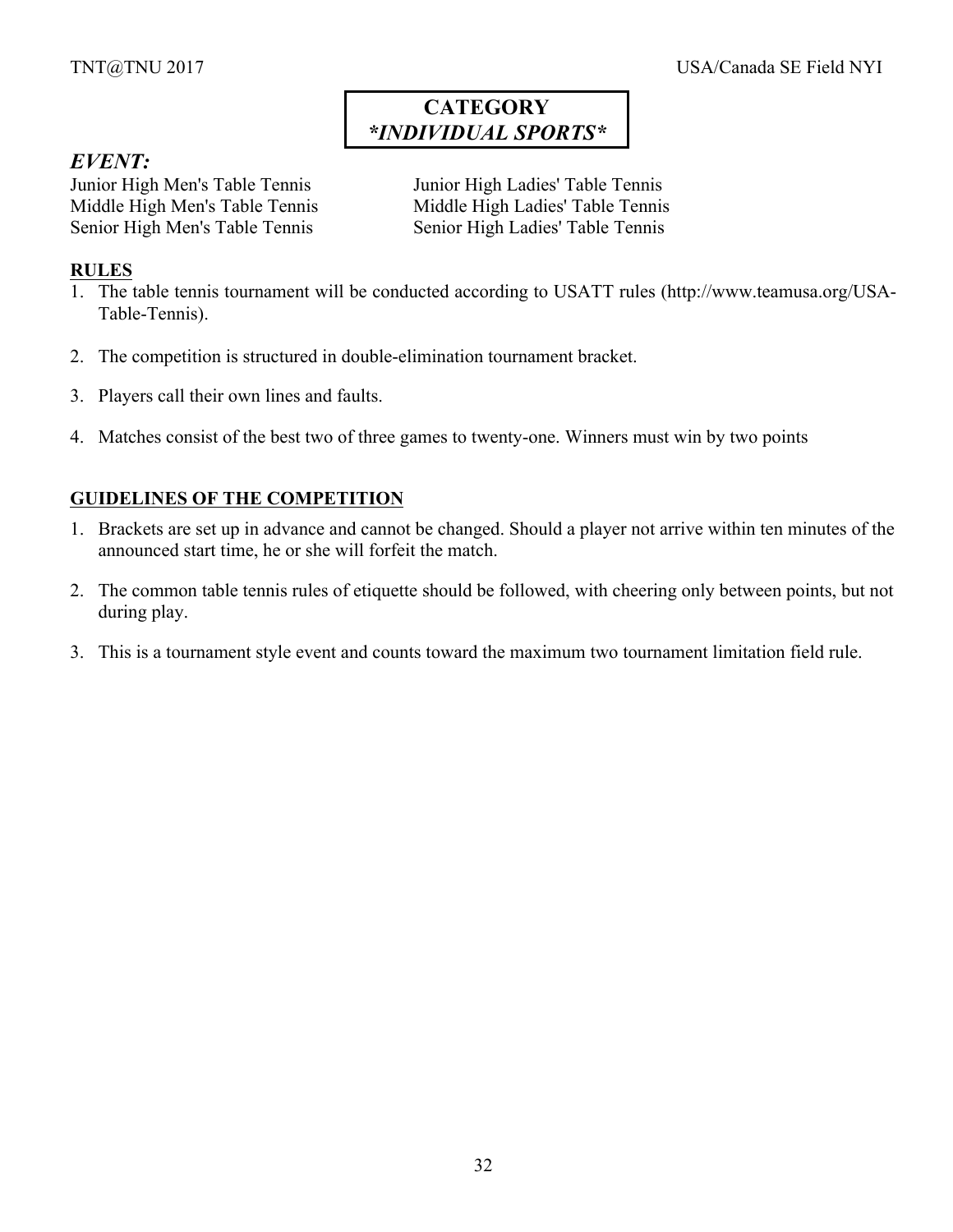# *EVENTS:*

Junior High Men's Golf Junior High Ladies Golf Middle High Men's Golf Middle High Ladies Golf Senior High Men's Golf Senior High Ladies Golf

- 1. Golf registration must be in no later than *February 17th, 2017. E-mail Howard Wilson at hjwilson@dcr.net with the number of golf participants from each district*. *Fees can be paid at TNT@TNU onsite during registration*. Districts will be responsible for the payment of greens fees based on their registration on that date.
- 2. Standard high school rules for golf will be used for this event.
- 3. If the participant reaches a score of double par on the hole, the golfer will pick up his/her ball and move to the next hole and record the score as double the par for that hole.
- 4. Each district is allowed two participants per gender per age division.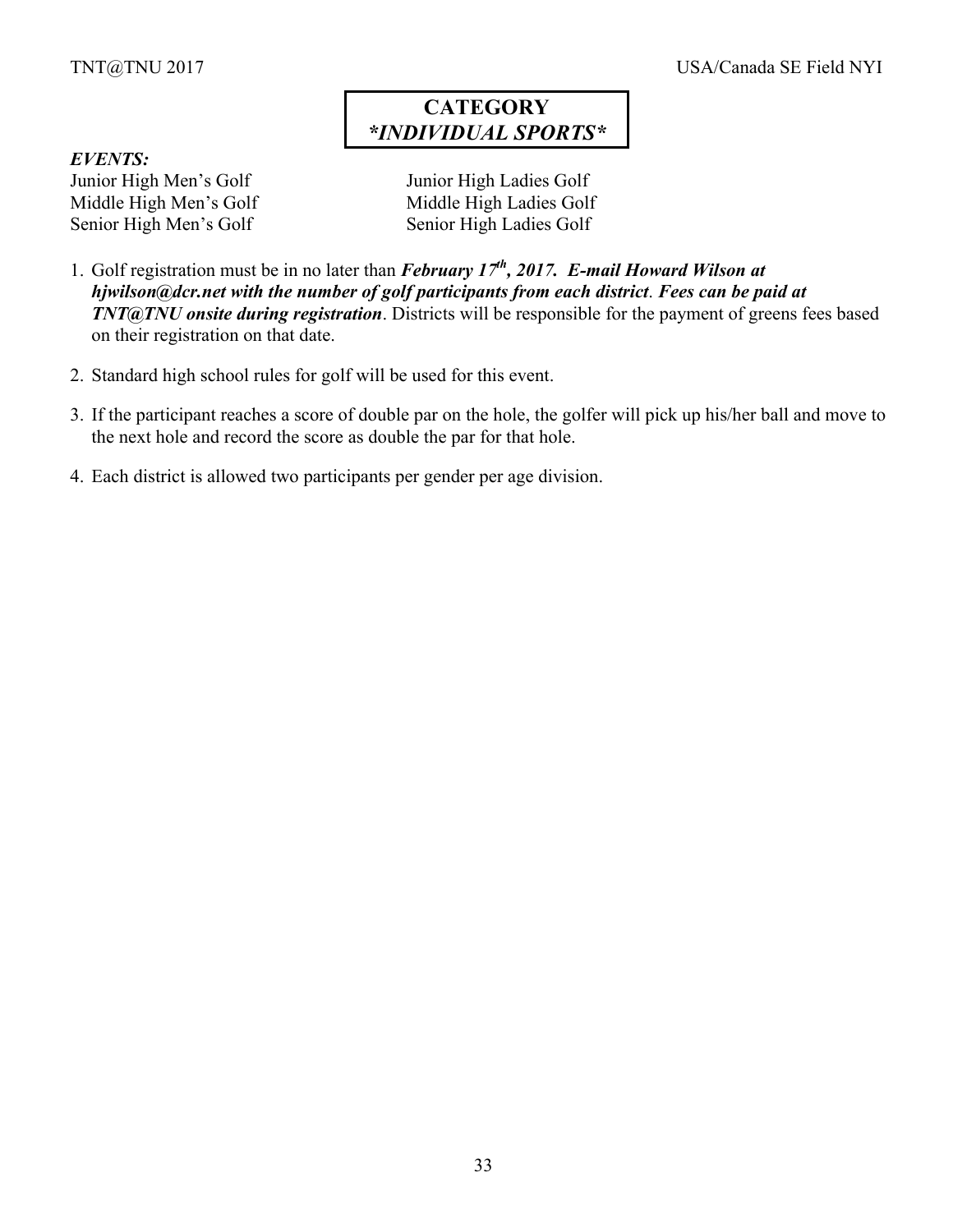#### *EVENTS:*

Junior High Men's Swimming Junior High Ladies' Swimming Senior High Men's Swimming<br>
Senior High Ladies' Swimming

Middle High Men's Swimming Middle High Ladies' Swimming

# **RULES**

- 1. The swimming competition allows each entrant to swim twice. The best time will be used in determining winners.
- 2. The distance is approximately 50 meters, with one turn.

- 1. Swimmers may be allowed to re-schedule their swimming times with the Swimming Director when it is done in advance and time is available for swimming officials.
- 2. The Swimming Director arranges for timekeepers and lifeguards, and determines the sequence and number of those swimming.
- 3. Each district will be allowed a maximum of 2 swimmers per swimming event. Example: each district may have 2 junior high men swimmers, 2 senior high men swimmers competing for that district at TNT@TNU swimming event. This is not a head-to-head tournament event.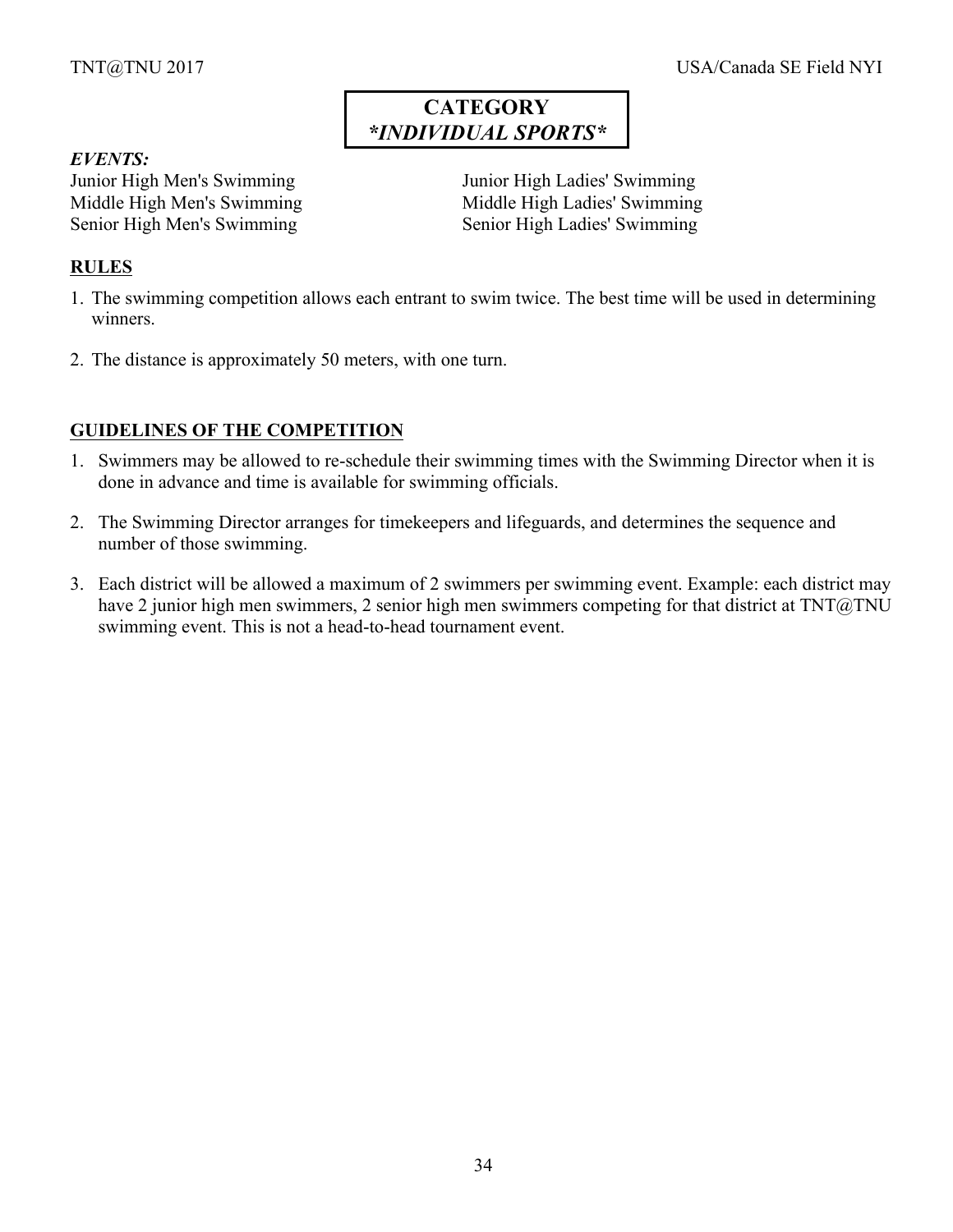# **CATEGORY** *\*SPEECH\**

## *EVENTS:*

Early Youth Original Oratory Senior Youth Original Oratory Early Youth Oral Interpretation Senior Youth Oral Interpretation Early Youth Impromptu Speaking Senior Youth Impromptu Speaking

Early Youth Contextual Storytelling Senior Youth Contextual Storytelling

## **DEFINITIONS**

- 1. Original oratory is an original speech to inform, persuade, amuse, or inspire. Notes may be used, but the speech cannot be read from manuscript. Visual aids to supplement or reinforce the speech may be used.
- 2. Oral interpretation is a reading of single or multiple selections of published poetry, prose, or Scripture. The reading must include an original introduction and, if multiple selections are used, brief original transitions. Selections must be presented from manuscript, with introductions and transitions from memory.
- 3. Impromptu speaking is an event in which entrants receive a short quotation or excerpt of general interest from the judges, and then have five minutes to prepare a speech based on what they have received. All topics are religious in nature. Limited notes are permitted. Minimum speaking time is four minutes. The only reference that may be used is a Bible that will be supplied during competition by judges or event coordinator.
- 4. Contextual storytelling is an event in which entrants receive a setting of time and place, character(s), an event, and a Biblical concept from the judges. The entrants will then be allowed seven minutes to prepare a narrative story line using the given the setting, character(s), and event received to clearly communicate the Biblical concept provided by the judges (telling a parable). Limited notes are permitted. The story must be no less than 4 minutes in total presentation. The only reference permitted is a Bible supplied during competition by the judges or the event coordinator. This is neither exposition or a speech, but an original narrative.

#### **RULES**

- 1. Entries may be on a religious or a secular topic, but all entries must be in harmony with the doctrines and lifestyle standards of the Church of the Nazarene.
- 2. Time limit on each entry will be eight minutes.
- 3. Entrants must not use material presented in prior years.
- 4. Two copies of the manuscript must be presented to the judges in interpretation events. Two copies of the outline must be presented in oratory events.

- 1. Entrants make their presentation one time. Time may be rescheduled only with permission of the Speech Director, if done prior to the scheduled time and if judges are available.
- 2. Entries will be judged on the basis of appropriateness of selection, introduction/ transitions, sequence, clarity, articulation, mood, gestures, confidence, research, depth of thought, and creativity of ideas.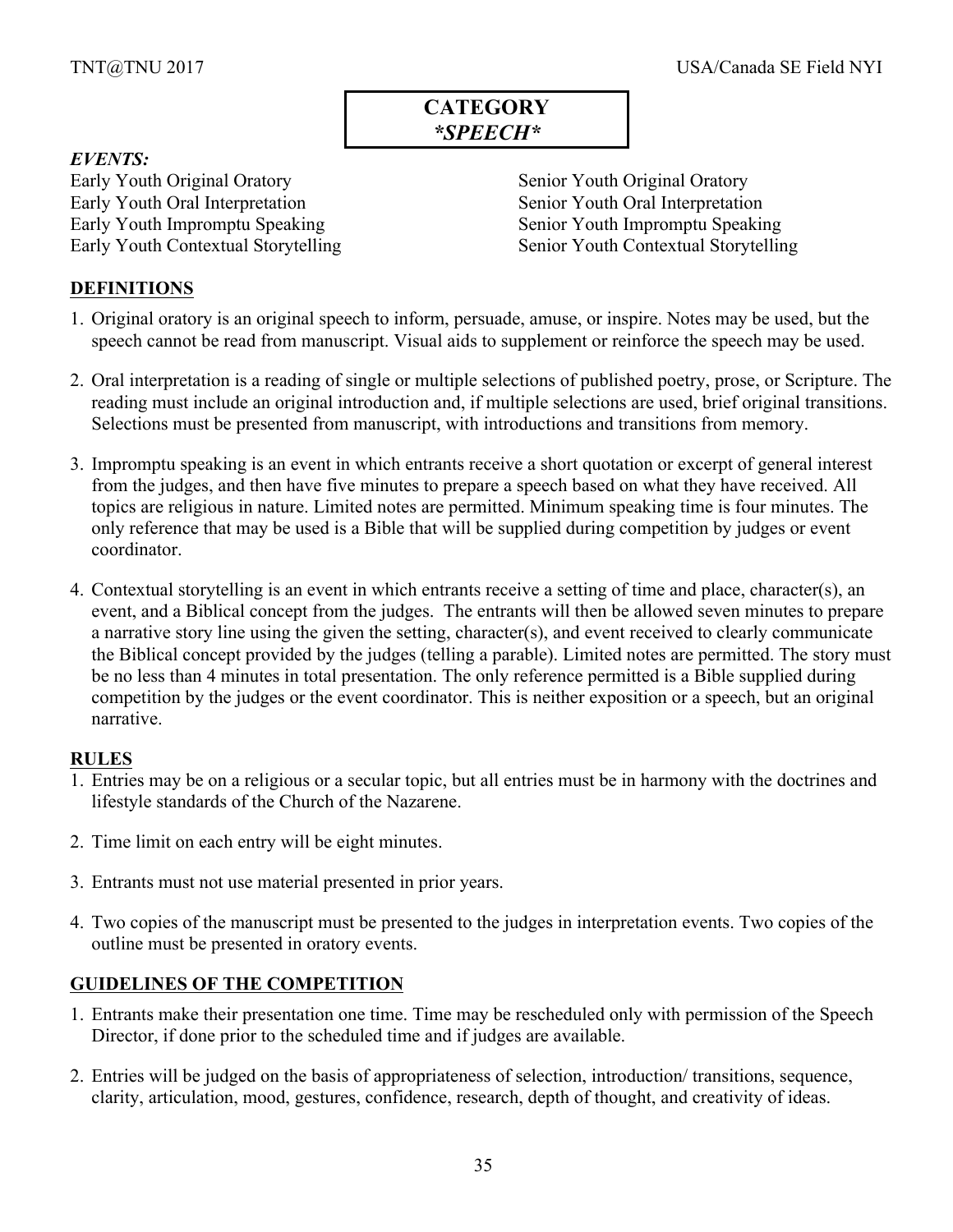# **CATEGORY** *\*VOCAL MUSIC\**

## *EVENTS:*

*Early Youth Female Vocal Solo Senior Youth Female Vocal Solo Early Youth Vocal Duet Senior Youth Vocal Duet Early Youth Male Vocal Solo Senior Youth Male Vocal Solo Vocal Small Group (3-4 members) Vocal Ensemble (5-12 members) Vocal Choir (13 or more) Singer / Songwriter*

Early Youth Worship Band (2 or more) Senior Youth Worship Band (2 or more)

# **RULES**

- 1. All entries must be of a religious nature. All entries must utilize only published music.
- 2. Total memory recall is required for entrants. Accompanists who are not singing may use musical score. Clarification: someone accompanying himself/herself is not allowed to use chord charts or sheet music.
- 3. For all events other than choir, sheet music is not required. Three copies of a lyric sheet must be provided. Those competing in the choir competition must submit sheet music.
- 4. No entrant may perform the same song in a following year.
- 5. Time limit on all entries: 5 minutes. Entries over 5 minutes are disqualified.
- 6. Participation in a vocal choir does not count as a category.
- 7. District IMPACT teams are not eligible.
- 8. No entrant may compete more than twice in the same event.

- 1. The house sound system is to be used by all entries.
- 2. Performance schedule changes are discouraged for ensembles and choirs, and may be arranged only by directors with the Vocal Music Coordinator.
- 3. Entrants are encouraged to select music that reflects their vocal range and ability, and to give consideration to classics and hymn arrangements.
- 4. Due to the limited number of available auditoriums, room for all spectators at every event is not guaranteed.
- 5. The event of vocal duet is determined by the grade level of the oldest member. Vocal duets, groups, ensembles, and choirs are to include harmony in their presentation.
- 6. Entries are judged according to poise/posture, appropriateness of selection, phrasing, dynamics, communication of message, intonation, tone quality, diction, precision, and blend (except solos). Please use discretion regarding appropriate dress and apparel for performance.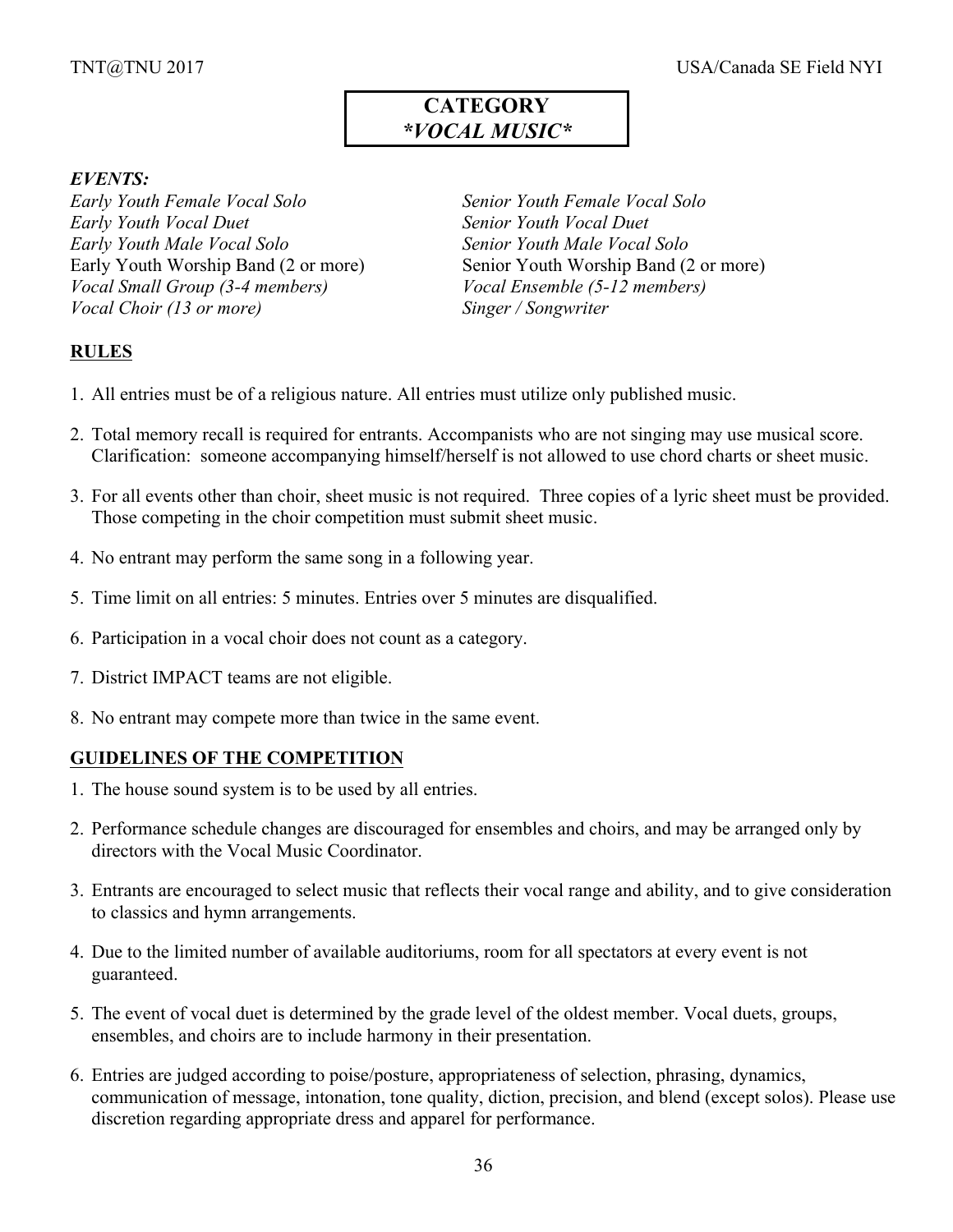- 7. Duets, groups, ensembles, and choirs may be composed of teens from different churches, but must participate in the district TNT event. The development of local church groups, ensembles, and choirs is encouraged.
- 8. Consideration will be given to balance in the selection of qualified judges.
- 9. Should an *entrant* experience problems of a technical nature (sound system malfunction, CD skip, etc.), consideration may be given to allowing the entry to begin again.
- 10. Competition procedures are announced by the Vocal Music Director at the Competition Organization Meeting prior to the beginning of the competition.
- 11. Accompaniment tracks may be used for all entries if desired. Only vocal solos may use tracks that include background vocals. *All tracks must be on CD or a digital music player (with the exception of worship band).*
- 12. Though sheet music is not required, it is encouraged to be provided if possible.
- 13. Choir and Ensemble Directors may stand on the stage or floor at their discretion.

# *SUBCATEGORY:*

Worship Band

Worship band competition shall be a presentation of worship music with both live vocal and instrumental accompaniment. The entrant shall be judged on both musical quality and ability to lead in worship. Performance is not the primary objective.

# **RULES**

- 1. One entry per district
- 2. Maximum time limit allowed on all entries is 5 minutes.
- 3. Taped accompaniment is not allowed and prerecorded clicks, stem files and/or loops must be produced by the competing worship band.
- 4. Groups will have 10 minutes to set up for their presentation.
- 5. The presentation itself should have no breaks (i.e., if more than one song is used they should flow together).
- 6. Entries are judged on the basis of musical quality, ability to lead a group in worship and communication.
- 7. Total memory recall is required for all entrants.
- 8. A 5-piece drum set (kick, snare, toms, high hat, ride, crash) will be provided if needed.
- 9. A visual display of words (PowerPoint, Media Shout, Easy Worship, ProPresenter, etc.) is not allowed.

# *SUBCATEGORY:*

Singer / Songwriter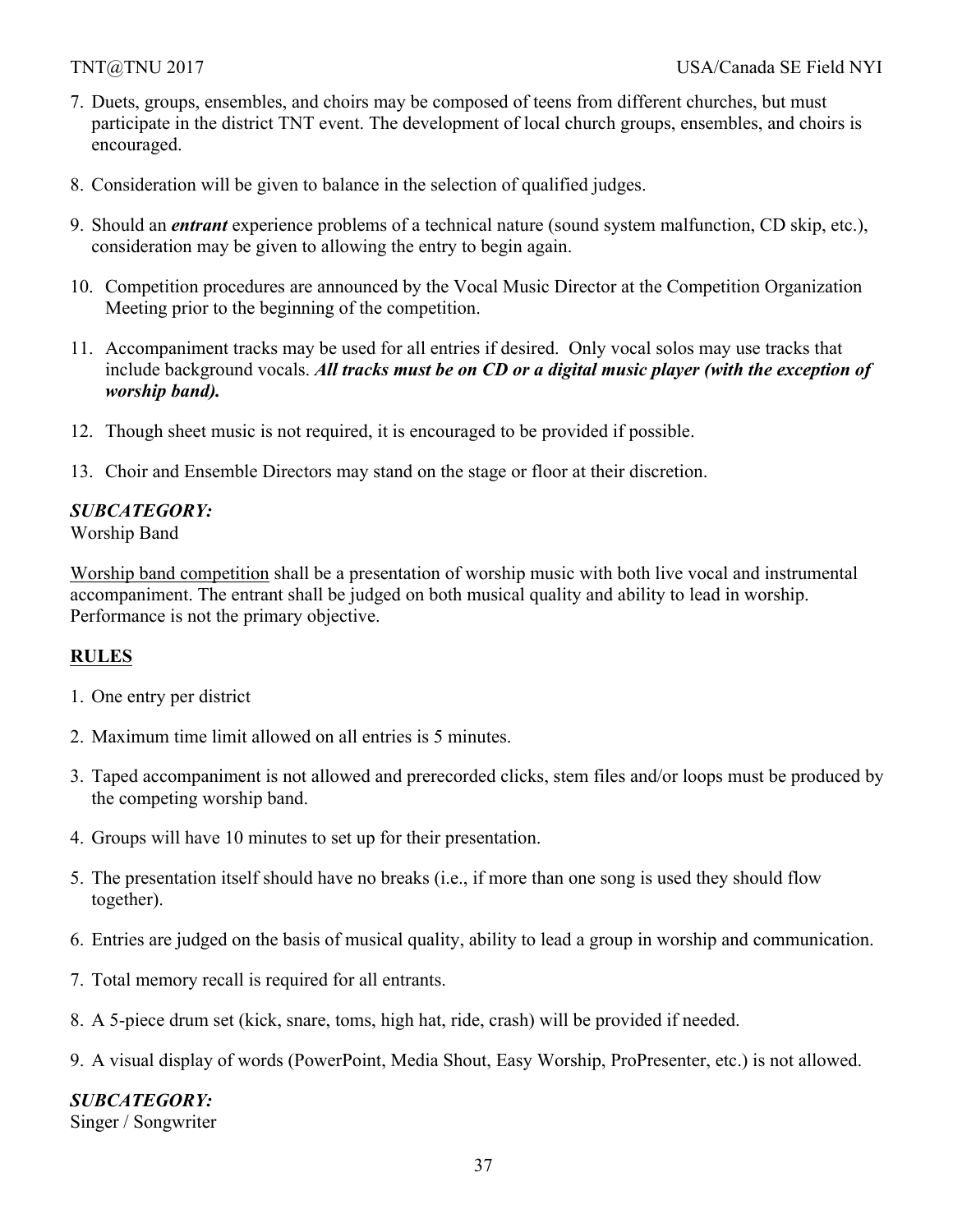# **RULES**

- 1. All entries must be of a religious nature.
- 2. Total memory recall is required for entrants.
- 3. One original copy and two photocopies of an applicable chord chart and lyric sheet.
- 4. No entry may perform the same song in multiple years.
- 5. Time limit on all entries is 5 minutes. Entries over 5 minutes are disqualified.
- 6. All participants must provide their own instrumentation. No additional instrumentation is allowed.
- 7. The original song must be performed by the writer or writers who wrote the song.

# **GUIDELINES OF THE COMPETITION**

- 1. The house sound system is to be used by all entries.
- 2. Entries are judged according to stage presence, communication, delivery, lyrical phrasing, dynamics, connectivity, creativity, intonation, tone quality, and diction.
- 3. Should a participant experience any problem technical in nature (such as sound system malfunction), consideration may be given to allow the participant to restart their performance.
- 4. No instrumentation will be provided. All participants must bring their own appropriate instrumentation. A 5-piece drum set (kick, snare, toms, high hat, ride, crash) will be provided if needed.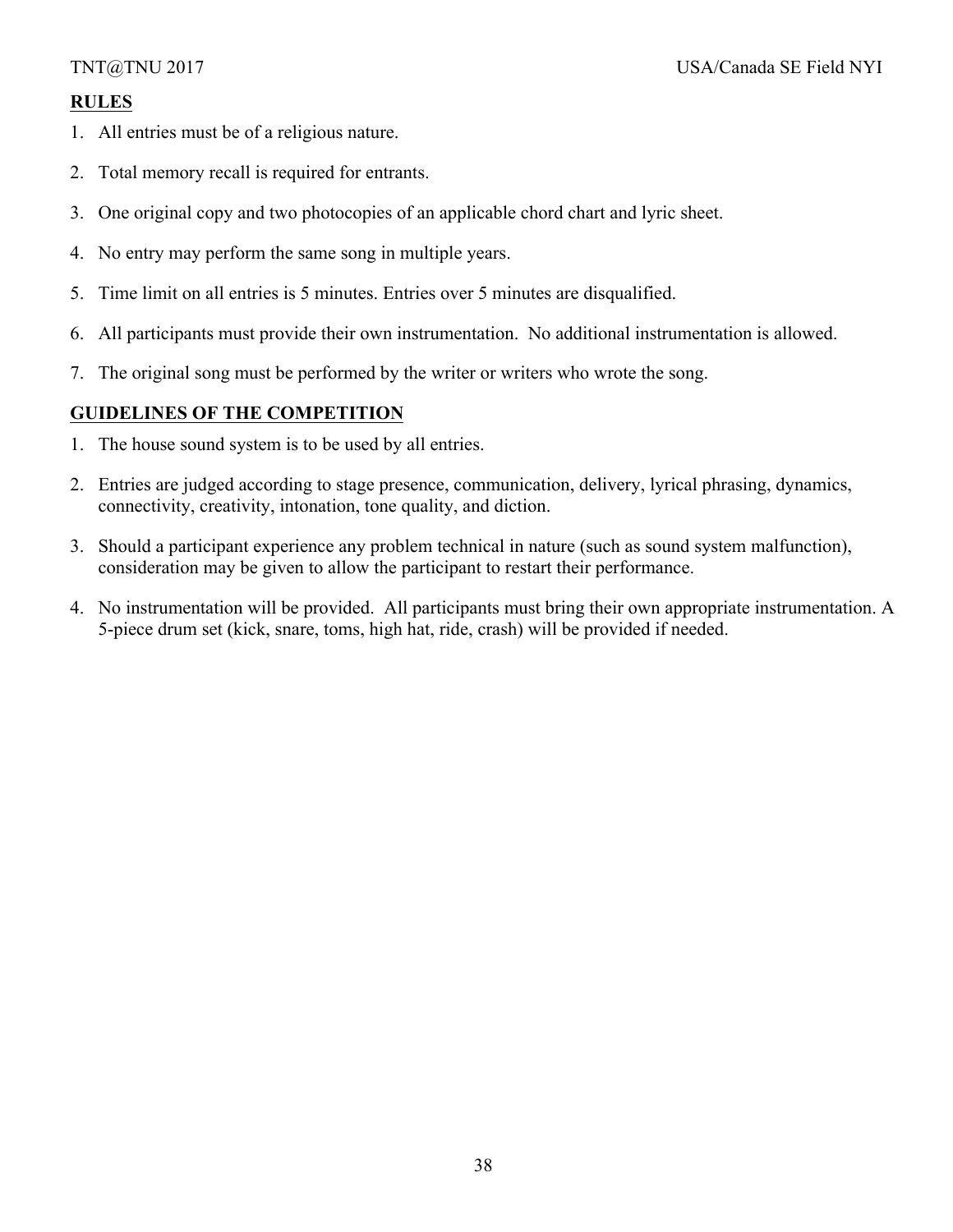# **CATEGORY** *\*INSTRUMENTAL MUSIC\**

# *EVENTS:*

Early Youth Keyboard Solo Senior Youth Keyboard Solo Early Youth Brass Solo Senior Youth Brass Early Youth Woodwind Solo Senior Youth Woodwind Solo Early Youth Strings Solo Senior Youth Strings Solo Early Youth Percussion Solo Senior Youth Percussion Solo Instrumental Group [2 or more]

# **RULES**

- 1. All entries must be of a religious or classical nature.
- 2. Memorization of music is not required for any entries.
- *3.* Pre-recorded accompaniment is allowed only on instrumental solo entries. *All pre-recorded accompaniment must be on CD or in other digital form.*
- 4. One original copy and two photocopies of the printed music of the arrangement being performed must be submitted to the judges prior to performing. It is not mandatory for entrants in percussion solo to provide sheet music.
- 5. No entry may perform the same piece in a following year.
- 6. Time limit on each entry: 5 minutes. Entries over 5 minutes will be disqualified.

# **GUIDELINES OF THE COMPETITION**

- 1. Performance schedule changes are discouraged for ensembles, and may be arranged only by directors with the Instrumental Music Director.
- 2. Entrants are encouraged to select music that reflects adequate difficulty, and to give consideration to classics and hymn arrangements.
- 3. Due to the limited number of available auditoriums, room for all spectators at every event is not guaranteed.
- 4. Groups [2 or more] may be composed of teens from different churches, as long as they earn the right to compete in competition among other entries at a district TNT event. The development of local church groups is encouraged.
- 5. Consideration will be given to balance in the selection of qualified judges.
- 6. Entries are judged according to poise/posture, appropriateness of selection, interpretation and technique. Please use discretion regarding appropriate dress and apparel for performance.
- 7. Should an entry experience problems of a technical nature (sound system malfunction, tape cueing, etc.), consideration may be given to allowing the entry to begin again.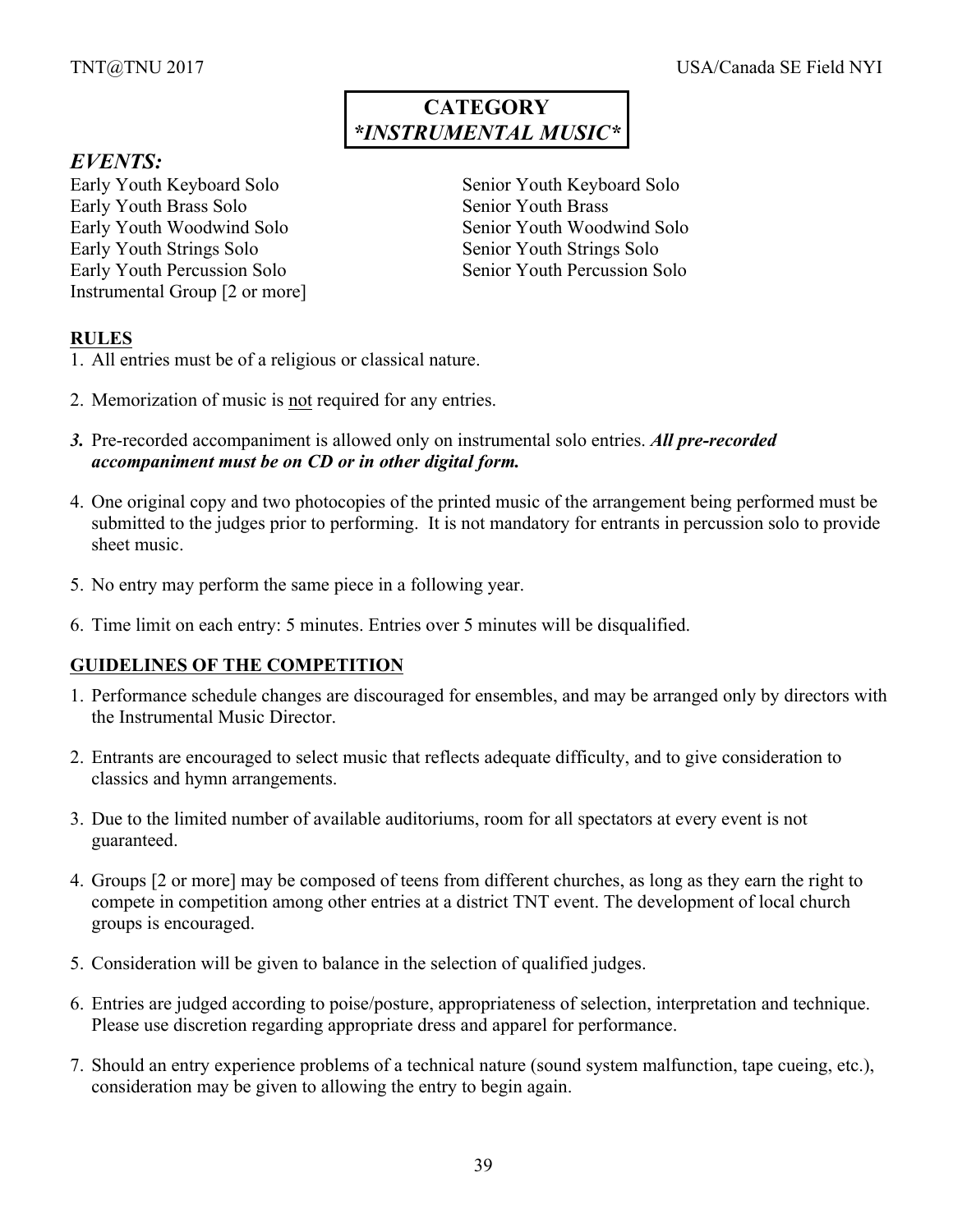8. A 5-piece drum set (kick, snare, toms, high hat, ride, crash) will be provided if needed.

9. Competition procedures are announced by the Instrumental Music Director in the competition organization meeting prior to the beginning of the competition.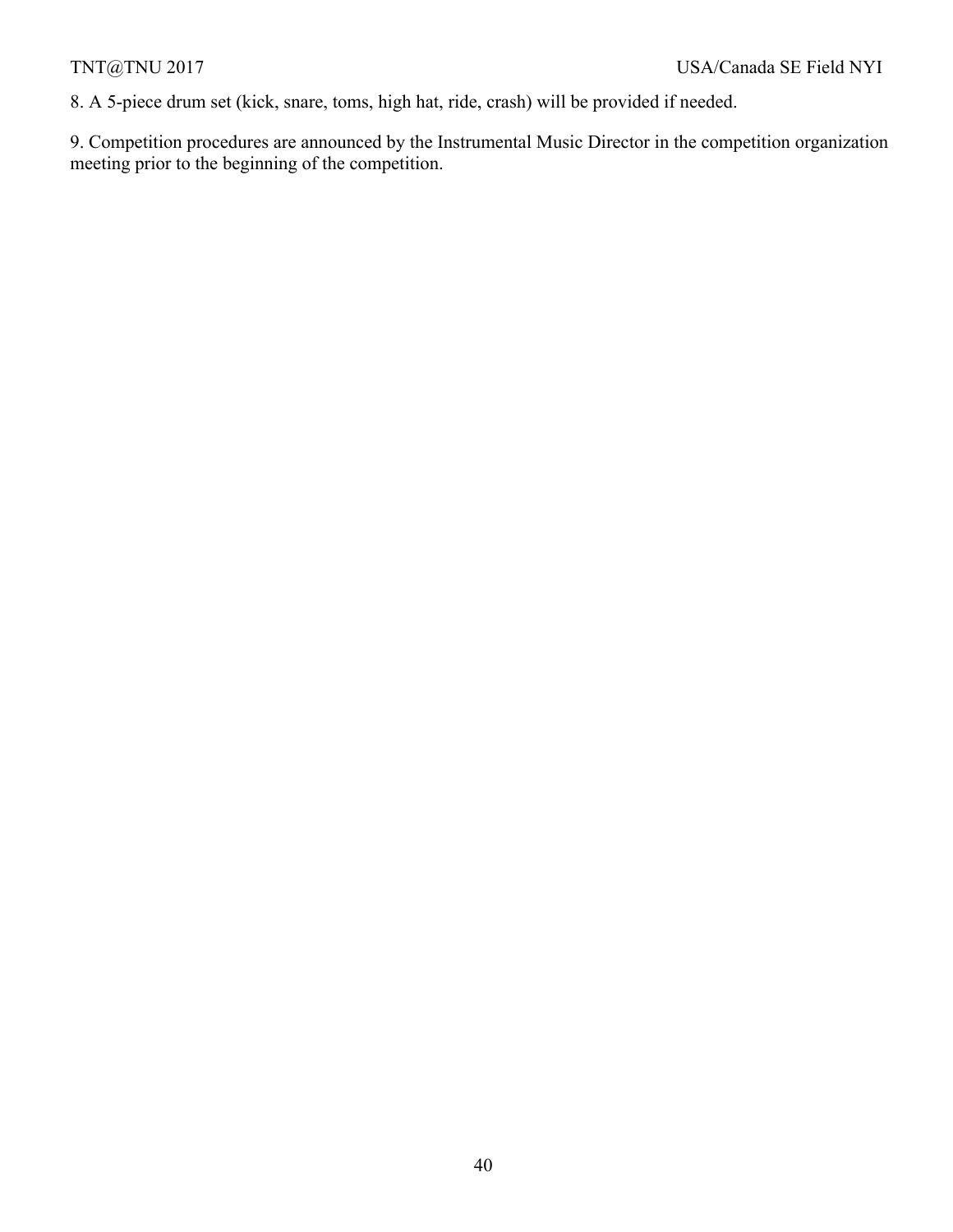# **CATEGORY** *\*CREATIVE MINISTRIES\**

# *EVENTS:*

Early Youth Video Production Senior Youth Video Production Early Youth Puppets (2 or more) Senior Youth Puppets (2 or more) Early Youth Preaching Senior Youth Preaching Early Youth Drama Group (2 or more) Senior Youth Drama Group (2 or more) Early Youth Drama Monologue Senior Youth Drama Monologue Early Youth Human Video Solo Senior Youth Human Video Solo Early Youth Sign Language (1 person) Senior Youth Sign Language (1 person) Early Youth Interpretive Worship Solo Senior Youth Interpretive Worship Solo EY Interpretive Worship Group (2 or more) SY Interpretive Worship Group (2 or more)

Early Youth Human Video Group (2 or more) Senior Youth Human Video Group (2 or more)

# **DEFINITIONS**

- 1. Video Production is an original presentation of a pre-recorded videotape production of a music video (dramatization of a song), documentary video (theme presentation with narration or interviews), or drama video (skit or feature). Entries may be submitted by an individual or group; any number of persons may be used in the "cast." Only those entrants who are submitting the tape are allowed in the production of the tape; no adult assistance is permitted.
- 2. Preaching is the presentation of an original message from a Scripture passage of the entrant's choice. The points of the sermon arise from and explain the meaning of the passage itself, then give contemporary application. The exposition is also to contain an introduction and conclusion. Outlines are to be original; sources used must be credited. Notes may be used.
- 3. Puppets competition consists of a presentation of a published or original script piece by a group of two or more persons. All presentations are to be done behind a puppet stage; one person may be out front to serve as a narrator or converse with puppets. (This competition does not include ventriloquist dummies.)
- 4. Drama Group competition shall be the presentation of an original or published religious skit, short drama, or cutting from a play, which involves the portrayal of two or more characters by two or more entrants. Staging, costumes, and props may be used. All lines are to be memorized. A copy of the script must be provided to the judges.
- 5. Drama monologue competition shall be the presentation of an original or published religious skit, short drama, or excerpt from a play, which is based on the portrayal of one character. Staging, costumes and props may be used. All lines are to be memorized. A copy of the script must be provided to the judges.
- 6. Human Video is a commercial or original presentation by one (or more) entrant(s) with no vocal lines by any participant. The presentation should tell a story and create a picture. Emphasis on choreographed body movement (dancing) is not an appropriate form of mime/human video. Sign Language is not a form of mime/human video.
- 7. Sign Language competition shall be a presentation by one individual. The purpose is to translate a song or speech to the hearing impaired in a manner that is accurate to the message of the original song or speech. It is not choreography. Although beauty and flow may be a part of the presentation, it is not the primary purpose.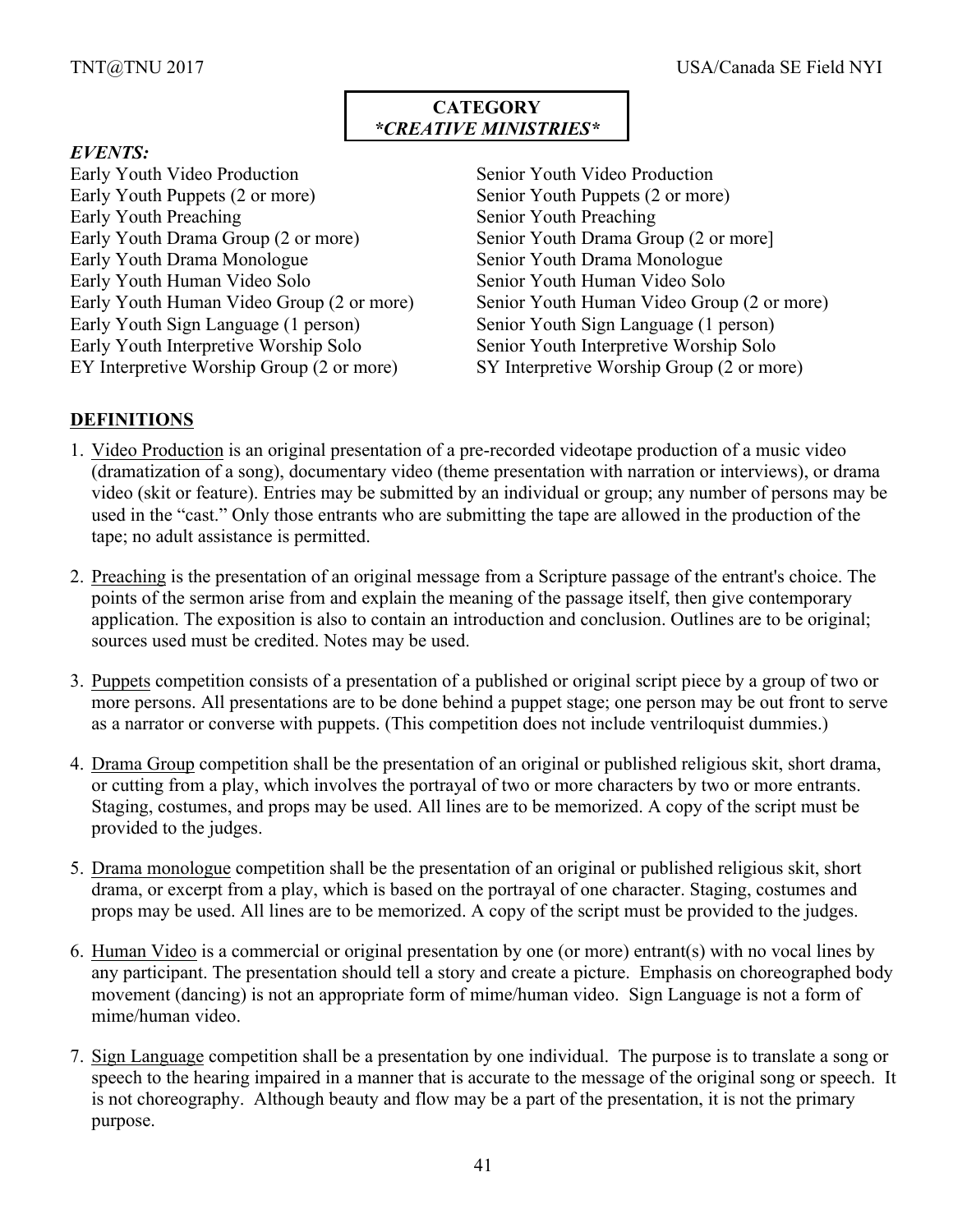8. Interpretive Worship is an original presentation of choreographed *dance* that brings to life either spoken or sung words as a visual aid for the glory of God.

# **RULES**

- 1. All entries must be of a religious nature and in harmony with the doctrine of the Church of the Nazarene.
- 2. Entries that exceed time limits will be disqualified.
- 3. Entrants in group presentations may be from more than one church; no district-sponsored groups are allowed. Each event in the Creative Ministries category is determined by grade level of oldest member participating.
- 4. Two copies of the script (in sermon, outline, or manuscript) must be submitted to the judges prior to the presentation.
- 5. Entrants must be present at the event to receive awards.
- 6. Only one presentation is made in each event.
- 7. No entry may perform the same presentation in a following year.

# **GUIDELINES OF THE COMPETITION**

Video Production

- 1. Entries are to be submitted in person at the Orientation Meeting prior to the beginning of the competition
- 2. Entries are judged on the basis of technique, content, theme presented, and effectiveness of communication.
- 3. Maximum time limit allowed on all entries is 10 minutes.

#### Preaching

- 1. Presentations will be made to judges who are currently active in pastoral ministry or teaching ministry. Practical tips and encouragement are given.
- 2. Entries are judged on the basis of organization, content, delivery, theological perspective, and appropriateness.
- 3. Maximum time limit allowed on all entries is 10 minutes.

#### Puppets

- 1. Pre-recorded music, scripts, and/or live presentation are allowed. All pre-recording material must be on CD or a digital music player
- 2. Puppet groups must provide their own equipment. Any necessary set-up must be done prior to the beginning of the competition; a stage may be moved into place prior to presentation.
- 3. Entries are judged on the basis of technique, clarity of presentation, theme presented, and effectiveness of communication.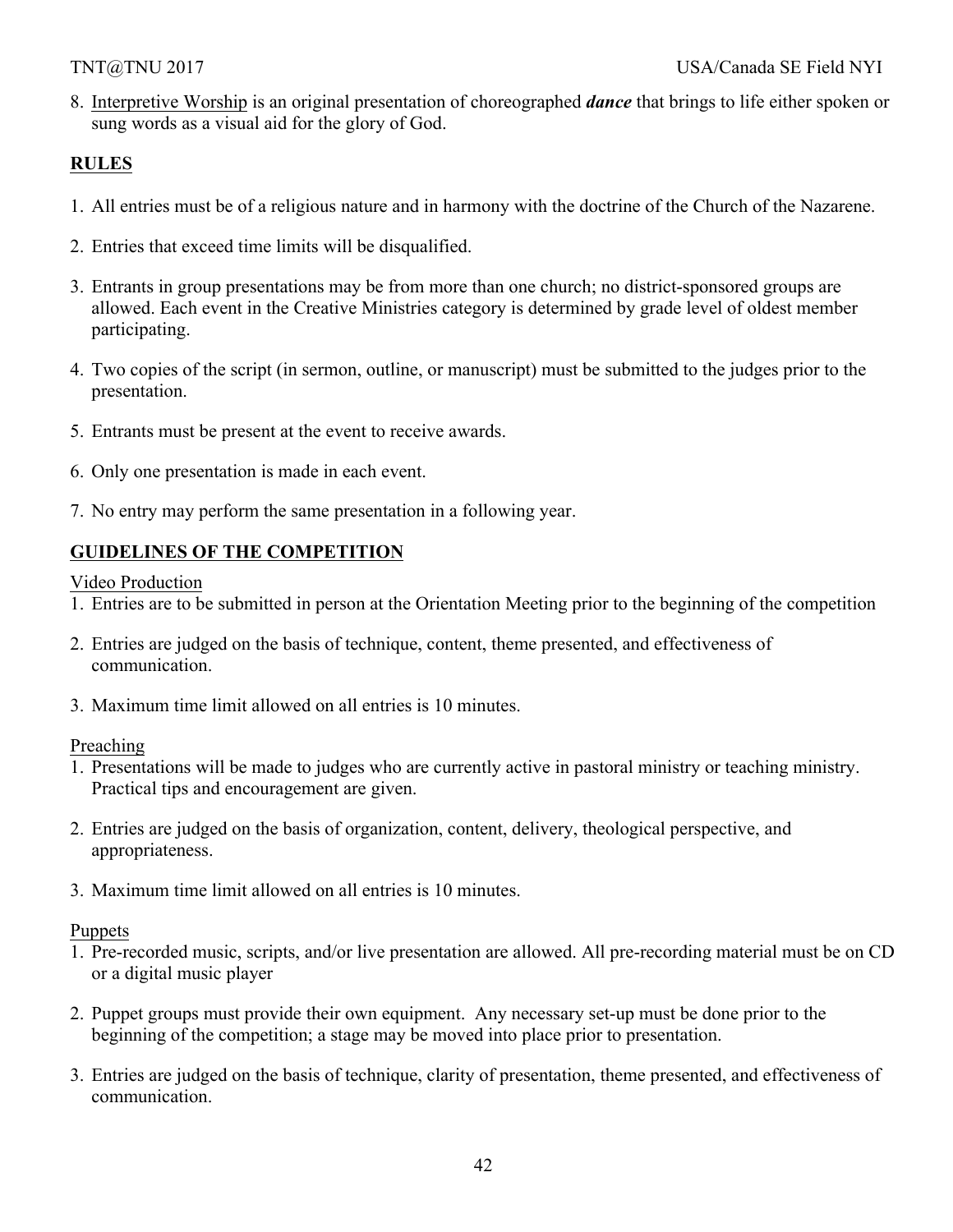4. Maximum time limit allowed on all entries is 10 minutes.

# Drama Group / Drama Monologue

- 1. Presentations are made on a stage. A three-minute time limit is observed for the setting of the stage; costumes, props, or stage furniture needed should be brought along, or arranged for, prior to the beginning of the competition by the entrants.
- 2. Accompaniment music cannot be used.
- 3. Entries are judged on the basis of appearance, voice projection and articulation, characterization, movement, interpretation, creativity, audience contact, content and overall presentation.
- 4. Maximum time limit allowed on all entries is 12 minutes.

# Human Video

- 1. Pre-recorded music can be used only if religious in nature and only as a CD or digital music player.
- 2. Entries will be judged by appearance, characterization, movement, interpretation, creativity, clarity of presentation, message of mime, and overall presentation.
- 3. Only small props may be used due to limited space at venue.
- 4. Maximum time limit allowed on all entries is 10 minutes*.*

# Sign Language

- 1. One individual may enter in each age category. It is not a group event. A hearing impaired person may use a prompter.
- 2. There is a 5-minute time limit to the presentation.
- 3. Songs or speeches to be interpreted must be recorded and played.
- 4. Two written translations of the song/speech shall be given to the judges.
- 5. Entrants will be judged on accuracy, execution, facial expression, eye contact, and overall presentation.
- 6. Either ASL (American Sign Language) or SEE (Signing Exact English) may be used.

# Interpretive Worship

- 1. A 3- minute time limit is observed for the setting of the stage if needed.
- 2. Time limit on all entries is 6 minutes.
- 3. All movement should be done in an atmosphere of praise and worship directed towards God.
- 4. Clothing should allow for movement but be modest, tasteful, and appropriate for worship and the church setting (i.e., no exposed abdomen, girls should wear ballet tights or leggings underneath dresses). It should encourage people to focus on the message and not be a hindrance.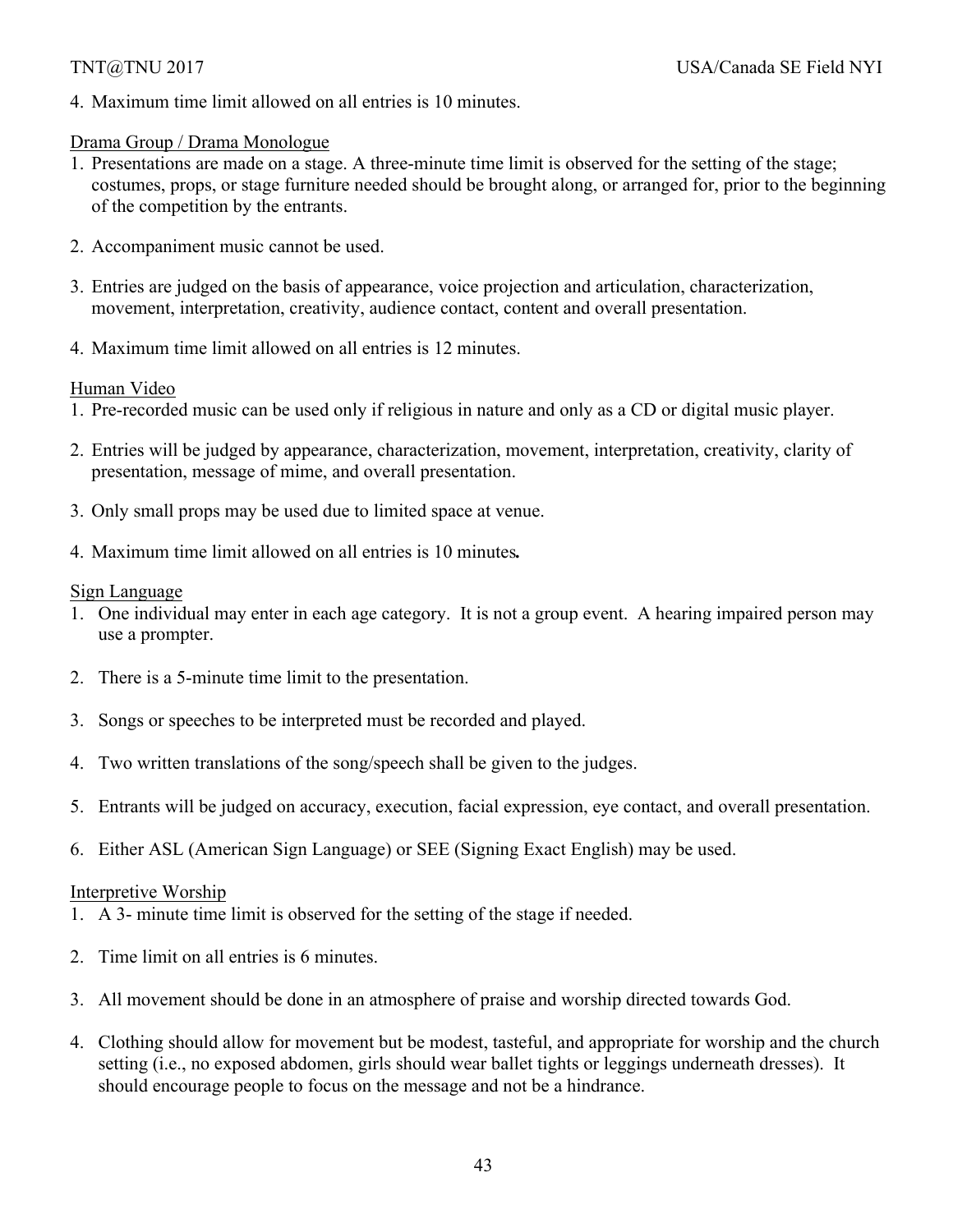- 5. Entrants should provide judges, either introduction or in writing, what the entrant is trying to communicate to the audience if an instrumental piece in being used (2 copies). This should describe your purpose of the presentation. If the purpose is self explanatory by Scripture being read or by the words of the song, this is not necessary.
- 6. Entries are judged by appropriateness of selection and message presented, clarity of presentation of selection, characterization if applicable, movement, interpretation, creativity, mode, gestures, emotions portrayed, transition of mood (if applicable), attitude of worship, and overall presentation.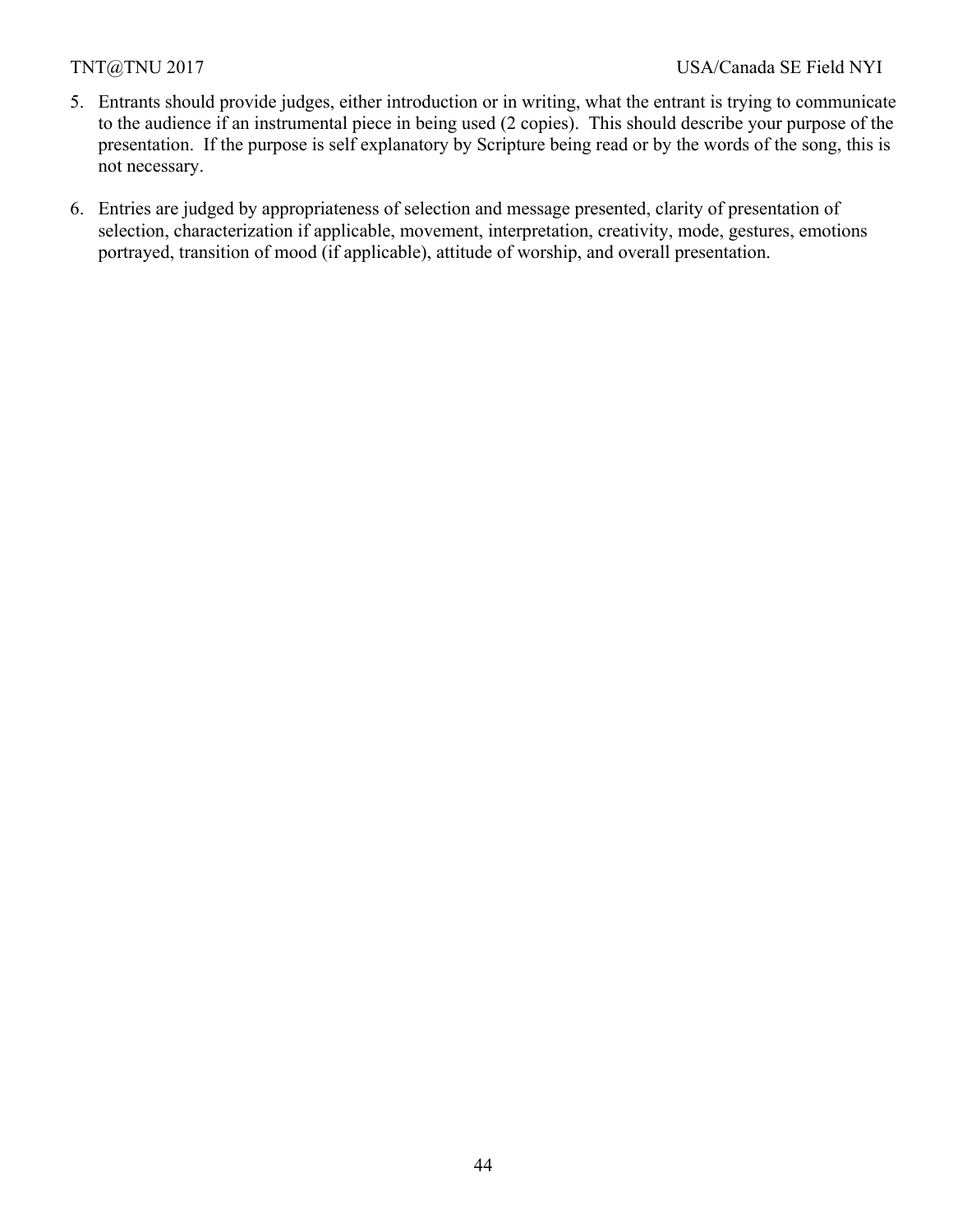# **CATEGORY** *\*ART\**

# *EVENTS:*

Early Youth Oil/Acrylic Senior Youth Oil/Acrylic Early Youth Pencil Senior Youth Pencil Early Youth Pen/Ink Senior Youth Pen/Ink Early Youth Water Senior Youth Water Early Youth Chalk/Pastels Senior Youth Chalk/Pastels Early Youth Mixed Media Senior Youth Mixed Media Early Youth Photography Senior Youth Photography Early Youth 3-D Senior Youth 3-D

Early Youth Graphic Design Senior Youth Graphic Design

#### RULES

- 1. Entries must be displayed on a mat, mount, or frame.
- 2. Each piece may only be entered one year.
- 3. Entries must be original and must not be a copying of another work.
- 4. Entrants must be present at the event to receive awards.

### DEFINITIONS

### **3-D**

Entries must express the three dimensions of depth, width, and height. They may be constructed of a variety of materials, which may include sculptures, models, plaster casts, pottery, statues, furniture, installation work, etc. Each entry must be mounted, matted, or displayed within a frame.

#### **Pencil**

Entries must be created with common instruments that include graphite pencils, wax color pencils, charcoals, or graphite. Each entry must be matted or displayed within a frame.

#### **Pen/ Ink**

Entries must be created with common instruments that include pen  $\&$  ink and/or inked brushes. Each entry must be matted or displayed within a frame.

### **Chalk/ Pastels**

Entries must be created with common instruments that include crayons, chalk, or pastels. Each entry must be matted or displayed within a frame.

#### **Oil/ Acrylic**

Entries must be created with common mediums that include acrylics or oils. Each entry must be matted or displayed within a frame.

#### **Watercolor**

Entries must be created with the common medium of watercolor paints. Each entry must be matted or displayed within a frame.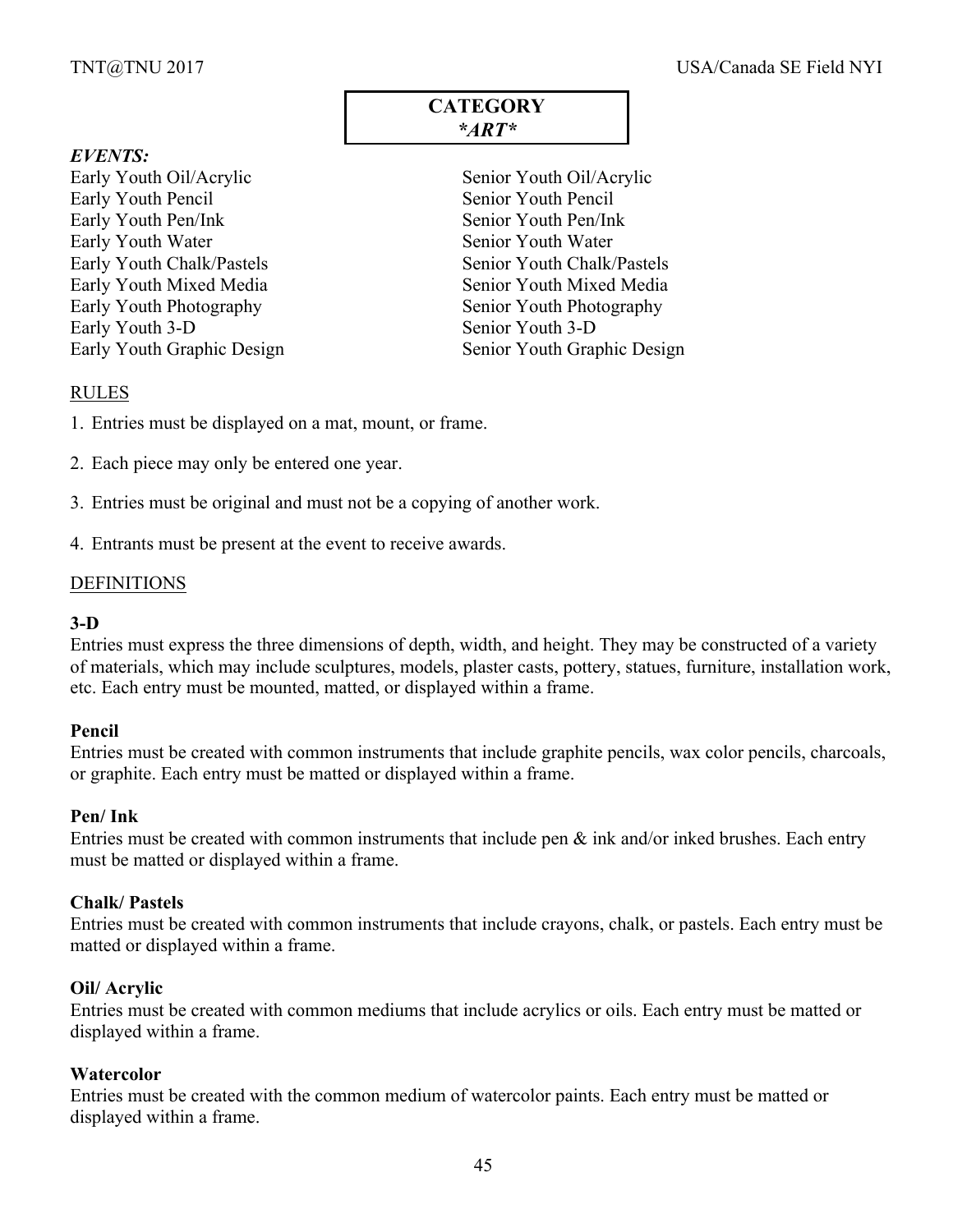# **Mixed Media**

Entries should be visual art pieces in which more than one medium has been employed. Mediums include paint, pen & ink, pencil, found objects, etc. Each entry must be matted or displayed within a frame.

# **Photography**

Entries may be created with digital or film, in color or black & white. Images may be color corrected, cropped, or cleaned up. Photo-manipulation is also welcome, but entries may be placed within the "Mixed Media" category if an additional medium is used or in the "Graphic Design" category if done through electronic means. Each entry must be matted or displayed within a frame.

# **Graphic Design**

Entries must be created using electronic software from a computer or other electronic device. Each entry must be printed and matted or displayed within a frame.

# GUIDELINES OF THE COMPETITION

- 1. A card with the name of the artist, district, age level, and event entered is to be placed in the lower right hand corner of each entry.
- 2. Entrants must attend the art competition orientation meeting. Any exceptions must be cleared by the Art Director. Three judging sheets are to be filled out by each entrant and placed with their entry.
- 3. Entries are judged according to selection, originality, presentation, craftsmanship, composition, design, interpretation, and style.
- 4. Separate judges serve the early youth and senior youth events.
- 5. Entries may be left at the registration area at the beginning of the event, to be held at the Orientation Meeting.
- 6. Any art work submitted which does not fit into a TNT@TNU event may be judged and displayed, but cannot receive an award.
- 7. Mixed Media is an entry that utilizes a combination of distinct media and/or media not already defined to express an artistic theme and still remain in a 2-dimensional framework.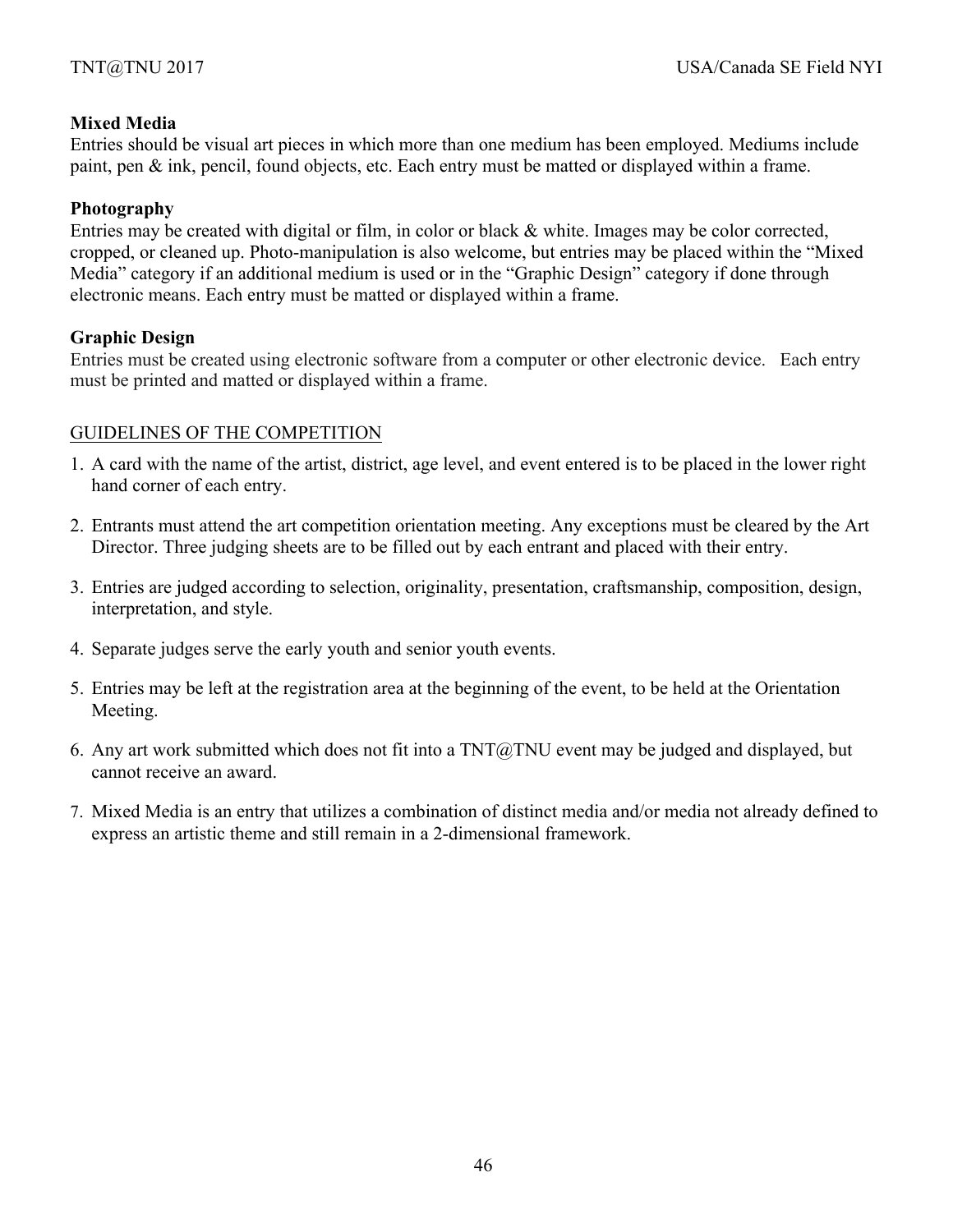# **CATEGORY** *\*CREATIVE WRITING\**

# *EVENTS:*

Early Youth Poetry **Early Youth Prose** Senior Youth Poetry Senior Youth Prose

# RULES

- 1. All entries must be original. Each piece may only be entered one year.
- 2. Entries may be on a religious or a secular topic, but all entries must be in harmony with the doctrines and lifestyle standards of the Church of the Nazarene.
- 3. Entrants must be present to receive awards.
- 4. Entries are to be typewritten on 8 1/2 x 11 inch typing paper, double-spaced, pages numbered, and must be contained in a cover. The name, district, age level, and category of the entrant is to be included at the top right hand corner of the first page, followed by any title of the piece centered underneath.
- 5. No piece can be submitted in both speech and creative writing categories.

# GUIDELINES OF THE COMPETITION

- 1. Fiction or non-fiction pieces may be submitted. Sources quoted must be properly cited. All pieces must be narrative in structure.
- 2. Initials of the author should be typed in the bottom corner of each page in case the text becomes separated.
- 3. Only one copy must be submitted to judges, and the entrant should keep an extra copy in possession in case of loss.
- 4. Entrants must attend the creative writing competition orientation meeting. Any exceptions must be cleared by the Creative Writing Director. Three judging sheets are to be filled out by each entrant and placed inside the entry cover.
- 5. Entries are judged on the basis of organization, content, style, grammar, logical flow, creativity, and depth of thought.
- 6. Entries may be of any length, yet excessive or inadequate length without cause may bring a deduction of points.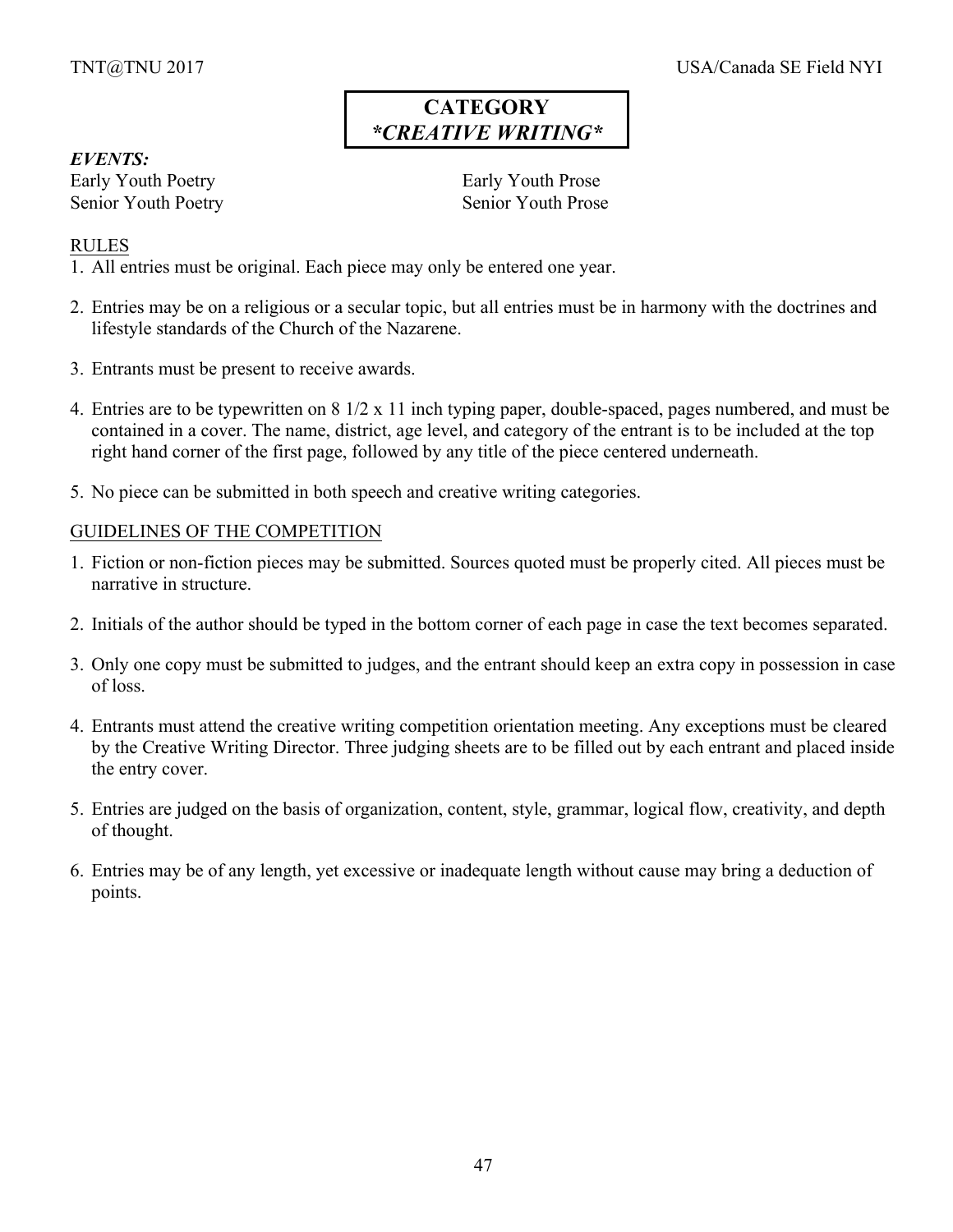# **CATEGORY** *\*MATH & ACCOUNTING\**

# *EVENTS:*

Early Youth Math Senior Youth Math Senior Youth Accounting

# RULES

- 1. Entrants are not allowed to leave the room or talk to others during the math or accounting tests.
- 2. Tests are not returned to individuals.
- 3. Calculators can be used during the tests**.**
- 4. The math and accounting competitions are open, meaning that districts may enter as many persons as wish to participate, who have participated that year in the district competition.

# Math and Accounting

- 1. The math and accounting competitions are operated on the basis of standardized tests taken by each entrant. Sixty minutes are given to complete each test. Awards are given according to test scores, computed using correct answers only. Wrong answers do not count against the score.
- 2. Accuracy is the primary concern, not speed. Only in the case of a tie is the time of completion used; the first turned in is determined the winner.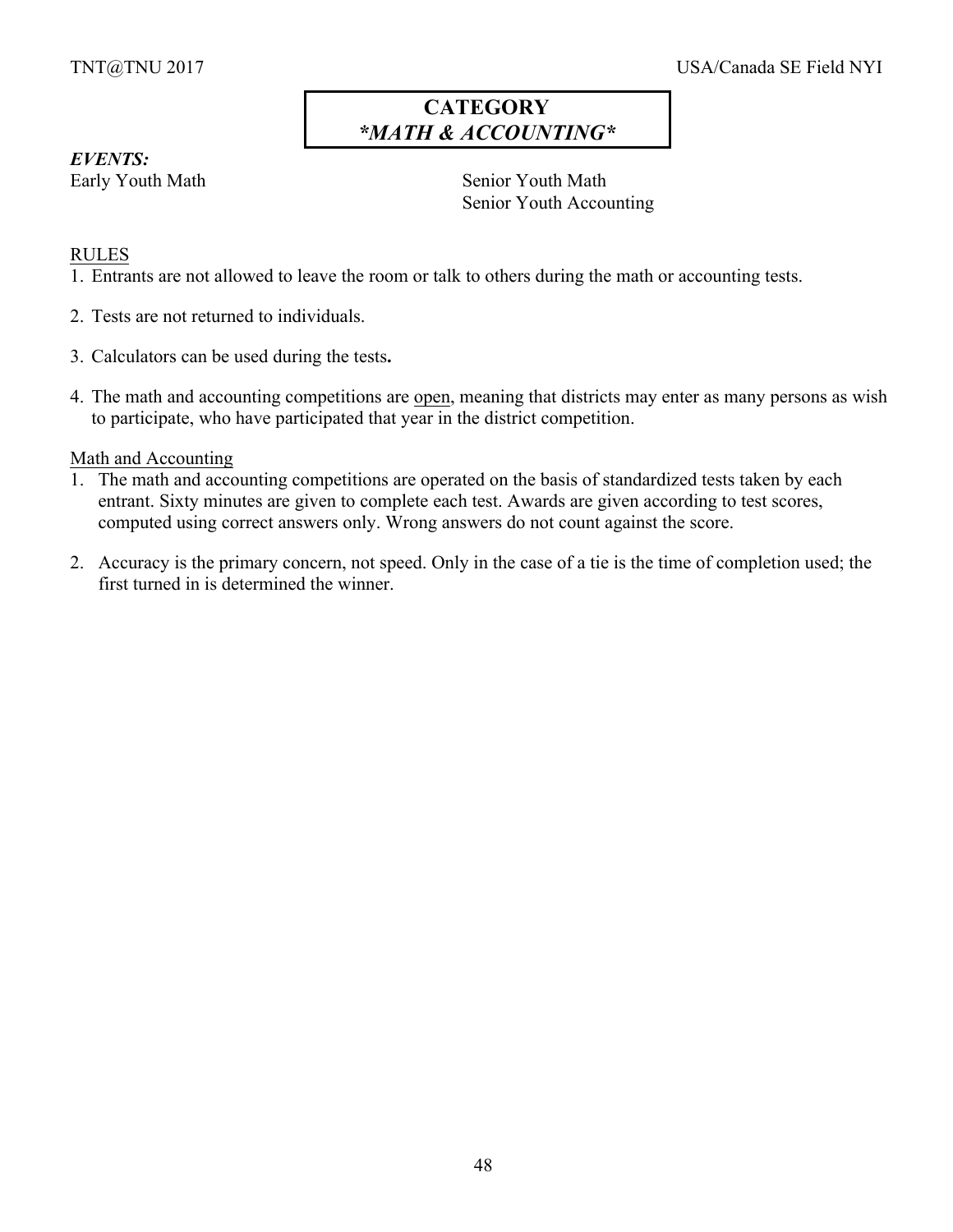# **CATEGORY** *\*SCIENCE\**

# *EVENTS:*

Senior Youth Science

# RULES

- 1. TNT@TNU Science Competition Preliminary Entries will be submitted through http://physics.trevecca.edu/TNT/index.html and are due by February  $25<sup>th</sup>$ , 2016.
- 2. The Science competition will follow the Intel ISEF Rules (https://student.societyforscience.org/international-rules-pre-college-science-research) with the following exceptions:
	- a. The TNT@TNU Competition will not include the social and behavioral sciences
	- b. The  $TNT@TNU$  Competition is open only to current juniors and seniors.
	- c. The TNT@TNU Competition will not have an Internal Review Board (IRB of Scientific Review Committee (SRC). In general, this means that projects involving the following are not permitted unless they have been pre-approved by an IRB or SRC associated with the participant's local, regional, state, or international science fair:
		- i. human subjects
		- ii. vertebrate animals
		- iii. potentially hazardous biological agents
		- iv. hazardous chemicals, activities or devices
	- d. The ISEF Rules Wizard (https://apps2.societyforscience.org/wizard/index.asp) can be used to identify if your project requires prior approval. If the wizard indicates that your project requires more than the four forms listed below, it requires IRB/SRC approval.
- 3. The format for submissions will differ from the ISEF rules, since the initial submission will be electronic only, and the poster presentation will use a stand-up conference poster presentation style rather than a sitdown booth. Although photographs of science fair displays will be accepted for the initial electronic submission, the regional poster competition at TNU will require a poster with a maximum size of 48" wide 36" tall. A PDF file formatted to this size can be submitted for printing at Trevecca at no cost to the regional participants.

# **Required Forms**

- 1. The following forms will be required for all projects (please open the forms using a reader that supports fillable form fields such as Adobe Reader):
	- a. Checklist for Adult Sponsor (1) (http://member.societyforscience.org/Document.Doc?id=641)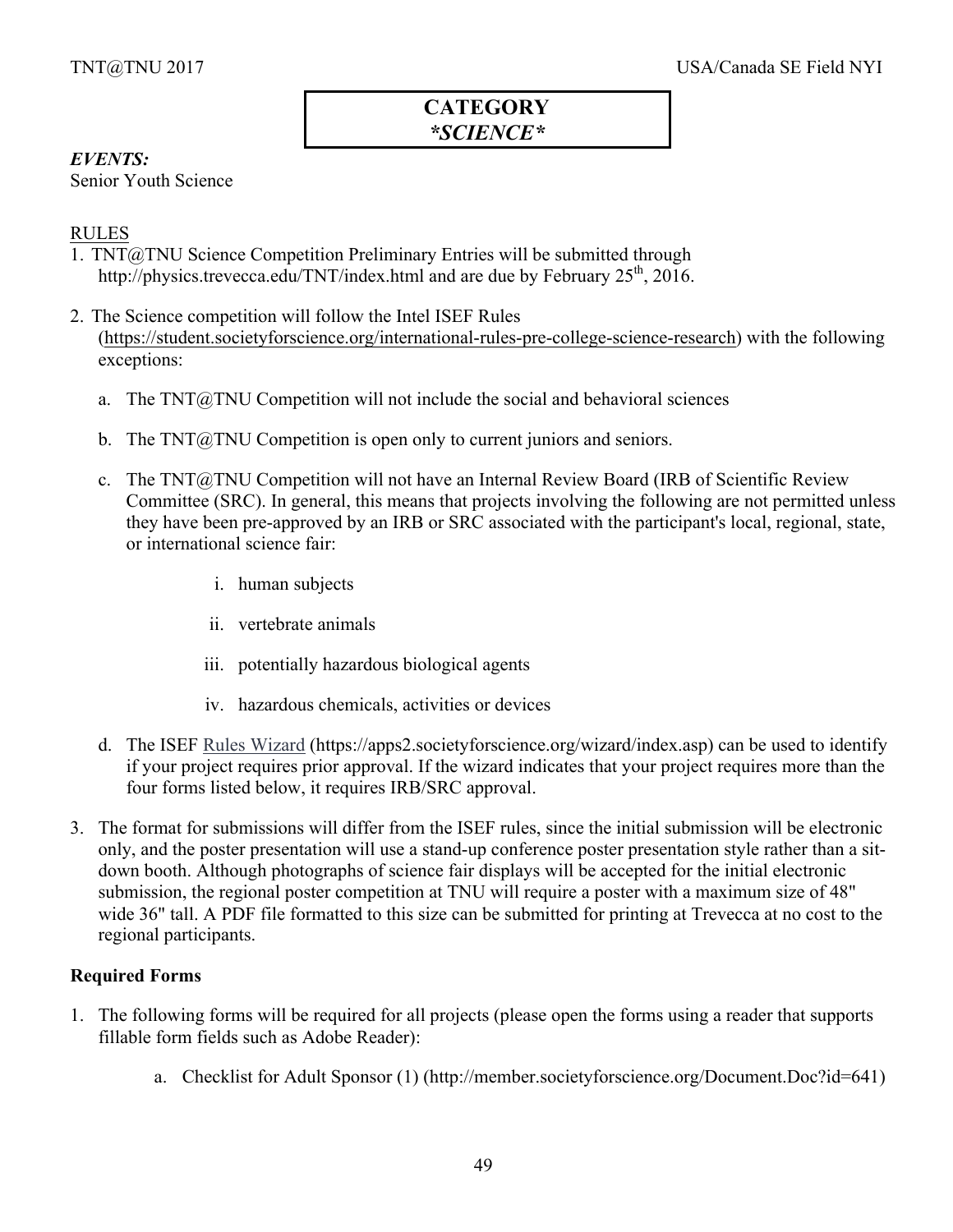- b. Student Checklist (1A) and Research Plan (http://member.societyforscience.org/Document.Doc?id=642) (including project summary/report)
- c. Approval Form (1B) (http://member.societyforscience.org/Document.Doc?id=643) (section 1 only, unless SRB/IRB approval is required)
- d. Official Abstract Form (87 kb) (http://member.societyforscience.org/Document.Doc?id=579) (stamp/seal not necessary unless SRB/IRB approval is required)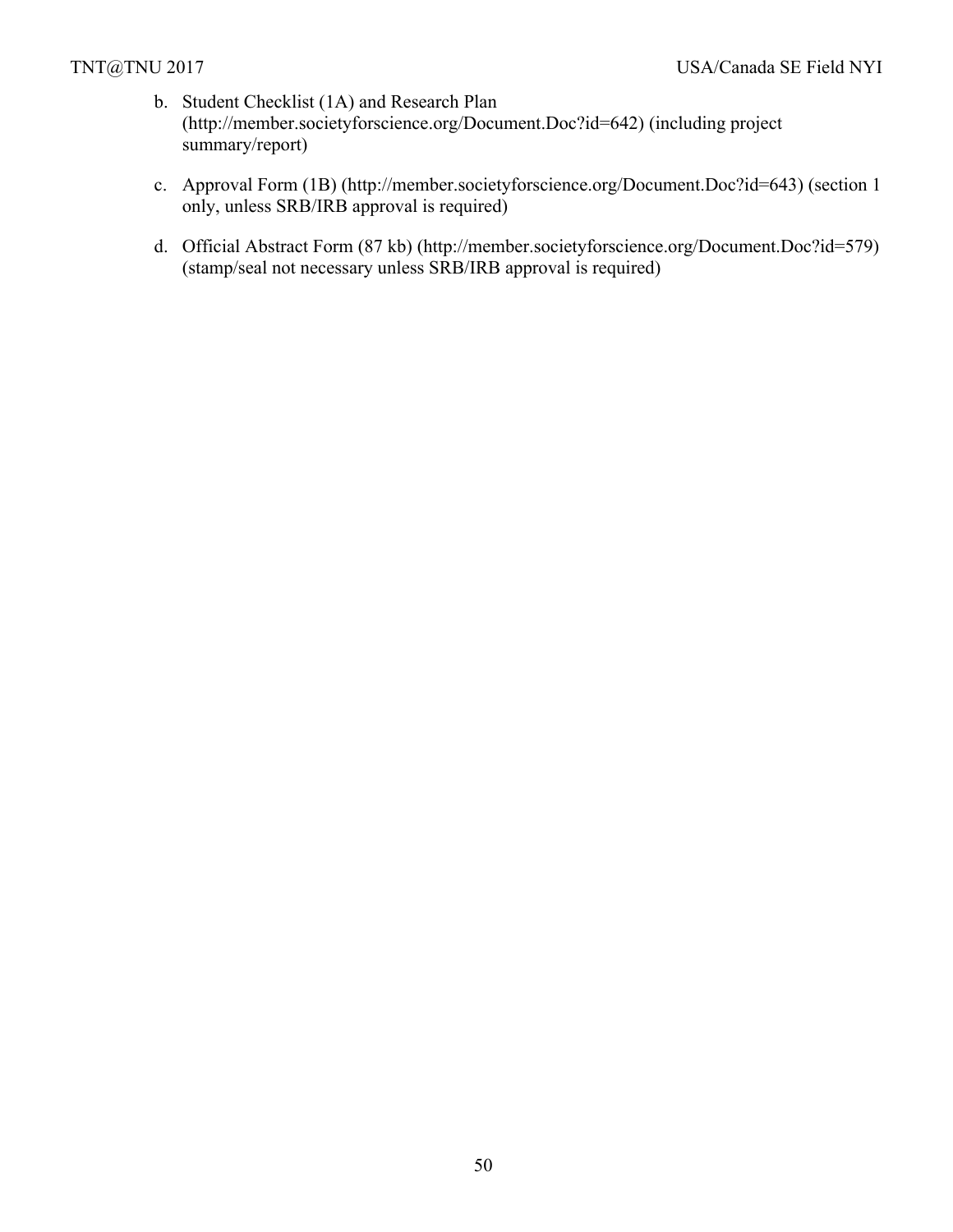# **Grand Trophy Point System**

Points for determining the grand trophy are awarded as follows:

| Category                       | 1st  | 2nd | 3rd | Entry                     |
|--------------------------------|------|-----|-----|---------------------------|
| Quizzing - A League            | 1000 | 750 | 500 | 200                       |
| Quizzing - B League            | 700  | 500 | 350 | 150                       |
| Quizzing - A League Individual | 500  | 400 | 300 | $4th - 200$<br>5th - 100  |
| Quizzing - B League Individual | 300  | 200 | 100 | $4th - 0$<br>$5th-0$      |
| <b>Team Sports</b>             | 700  | 500 | 350 | 75 (per team participant) |
| <b>Individual Sports</b>       | 400  | 250 | 150 | 75                        |
| Vocal Music Choir / Ensemble   | 500  | 300 | 200 | 100                       |
| All other Vocal Music          | 400  | 250 | 150 | 75                        |
| <b>Instrumental Music</b>      | 400  | 250 | 150 | 75                        |
| Speech                         | 400  | 250 | 150 | 75                        |
| Math & Accounting              | 400  | 250 | 150 | 75                        |
| <b>Creative Writing</b>        | 400  | 250 | 150 | 75                        |
| Art                            | 400  | 250 | 150 | 75                        |
| <b>Creative Ministries</b>     | 400  | 250 | 150 | 75                        |

• Exhibition Events do not receive points for entry or placement.

• If a district completes registration by the early registration deadline, an extra 1000 points are awarded.

• Each participant selected to a TNT@TNU all-star team earns an additional 100 points for his or her district.

• Each participant selected as an MVP at TNT@TNU earns an additional 200 points for his or her district.

A Grand Trophy is awarded to the district with the most total points in each division. The districts are divided into divisions as follows:

| PURPLE DIVISION  | <b>WHITE DIVISION</b> |
|------------------|-----------------------|
| Alabama North    | <b>East Tennessee</b> |
| Alabama South    | Florida               |
| Florida          | Georgia               |
| MidSouth         | Kentucky              |
| South Carolina   | MidSouth              |
| Southern Florida | North Carolina        |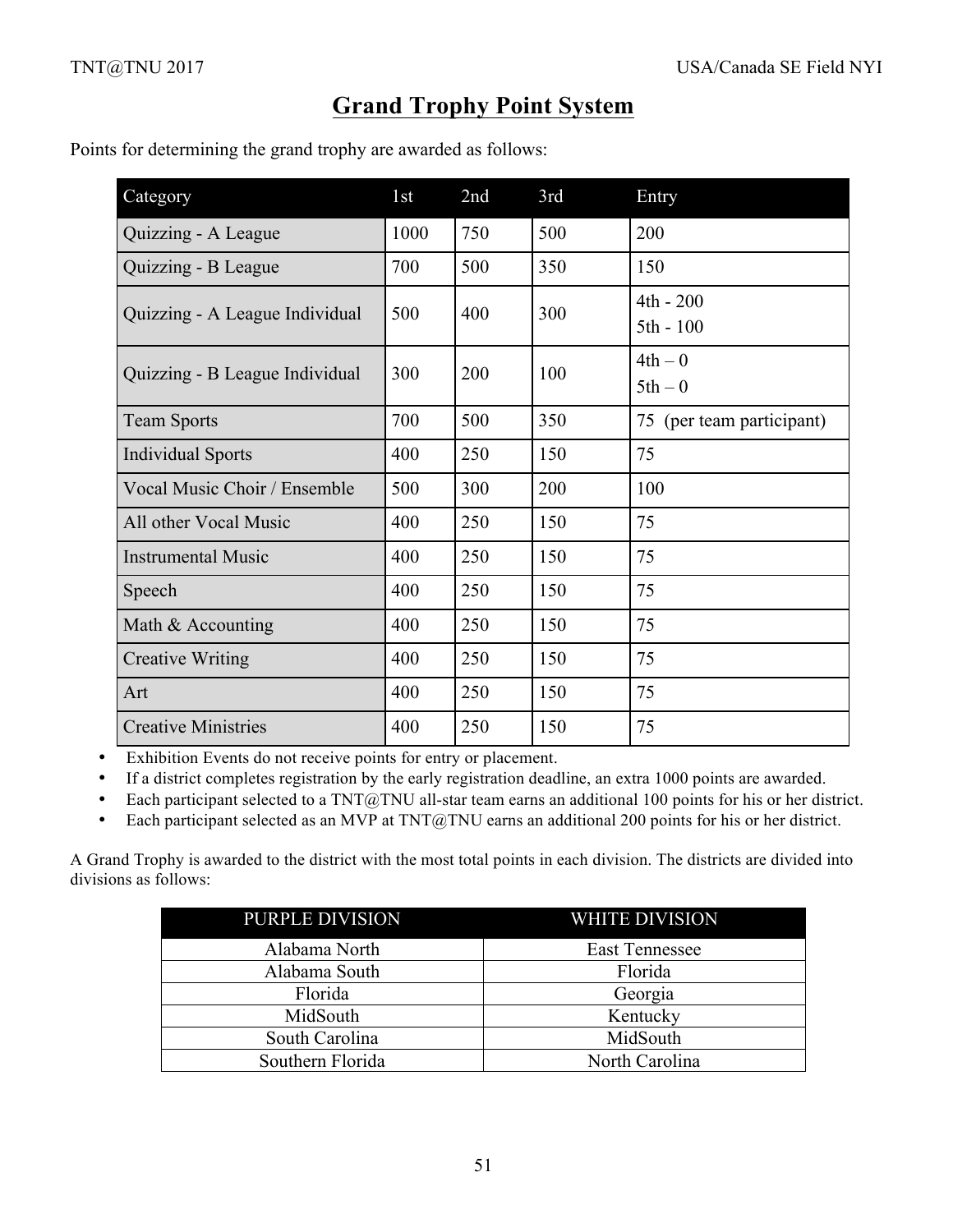# **Previous Grand Trophy Winners**

| <b>YEAR</b> | <b>DISTRICT</b>  |                       |  |  |  |  |  |  |  |  |  |  |
|-------------|------------------|-----------------------|--|--|--|--|--|--|--|--|--|--|
| 1986        |                  | Tennessee             |  |  |  |  |  |  |  |  |  |  |
| 1987        | Kentucky         |                       |  |  |  |  |  |  |  |  |  |  |
| 1988        | Alabama North    |                       |  |  |  |  |  |  |  |  |  |  |
| 1989        | Tennessee        |                       |  |  |  |  |  |  |  |  |  |  |
| 1990        |                  | Alabama North         |  |  |  |  |  |  |  |  |  |  |
| 1991        | Tennessee        |                       |  |  |  |  |  |  |  |  |  |  |
| 1992        | Tennessee        |                       |  |  |  |  |  |  |  |  |  |  |
| 1993        | Tennessee        |                       |  |  |  |  |  |  |  |  |  |  |
|             | PURPLE DIVISON   | <b>WHITE DIVISION</b> |  |  |  |  |  |  |  |  |  |  |
| 1994        | North Carolina   | Southern Florida      |  |  |  |  |  |  |  |  |  |  |
| 1995        | North Carolina   | <b>East Tennessee</b> |  |  |  |  |  |  |  |  |  |  |
| 1996        | South Carolina   | <b>East Tennessee</b> |  |  |  |  |  |  |  |  |  |  |
| 1997        | South Carolina   | <b>East Tennessee</b> |  |  |  |  |  |  |  |  |  |  |
| 1998        | Mississippi      | Kentucky              |  |  |  |  |  |  |  |  |  |  |
| 1999        | Mississippi      | <b>East Tennessee</b> |  |  |  |  |  |  |  |  |  |  |
| 2000        | South Carolina   | <b>East Tennessee</b> |  |  |  |  |  |  |  |  |  |  |
| 2001        | Alabama North    | North Carolina        |  |  |  |  |  |  |  |  |  |  |
| 2002        | South Carolina   | North Carolina        |  |  |  |  |  |  |  |  |  |  |
| 2003        | South Carolina   | North Carolina        |  |  |  |  |  |  |  |  |  |  |
| 2004        | South Carolina   | North Carolina        |  |  |  |  |  |  |  |  |  |  |
| 2005        | South Carolina   | North Carolina        |  |  |  |  |  |  |  |  |  |  |
| 2006        | Alabama North    | North Carolina        |  |  |  |  |  |  |  |  |  |  |
| 2007        | Southern Florida | Kentucky              |  |  |  |  |  |  |  |  |  |  |
| 2008        | South Carolina   | Kentucky              |  |  |  |  |  |  |  |  |  |  |
| 2009        | South Carolina   | <b>East Tennessee</b> |  |  |  |  |  |  |  |  |  |  |
| 2010        | South Carolina   | Kentucky              |  |  |  |  |  |  |  |  |  |  |
| 2011        | South Carolina   | Kentucky              |  |  |  |  |  |  |  |  |  |  |
| 2012        | South Carolina   | Kentucky              |  |  |  |  |  |  |  |  |  |  |
| 2013        | South Carolina   | Tennessee             |  |  |  |  |  |  |  |  |  |  |
| 2014        | South Carolina   | Tennessee             |  |  |  |  |  |  |  |  |  |  |
| 2015        | South Carolina   | Tennessee             |  |  |  |  |  |  |  |  |  |  |
| 2016        | South Carolina   | MidSouth              |  |  |  |  |  |  |  |  |  |  |
| 2017        |                  |                       |  |  |  |  |  |  |  |  |  |  |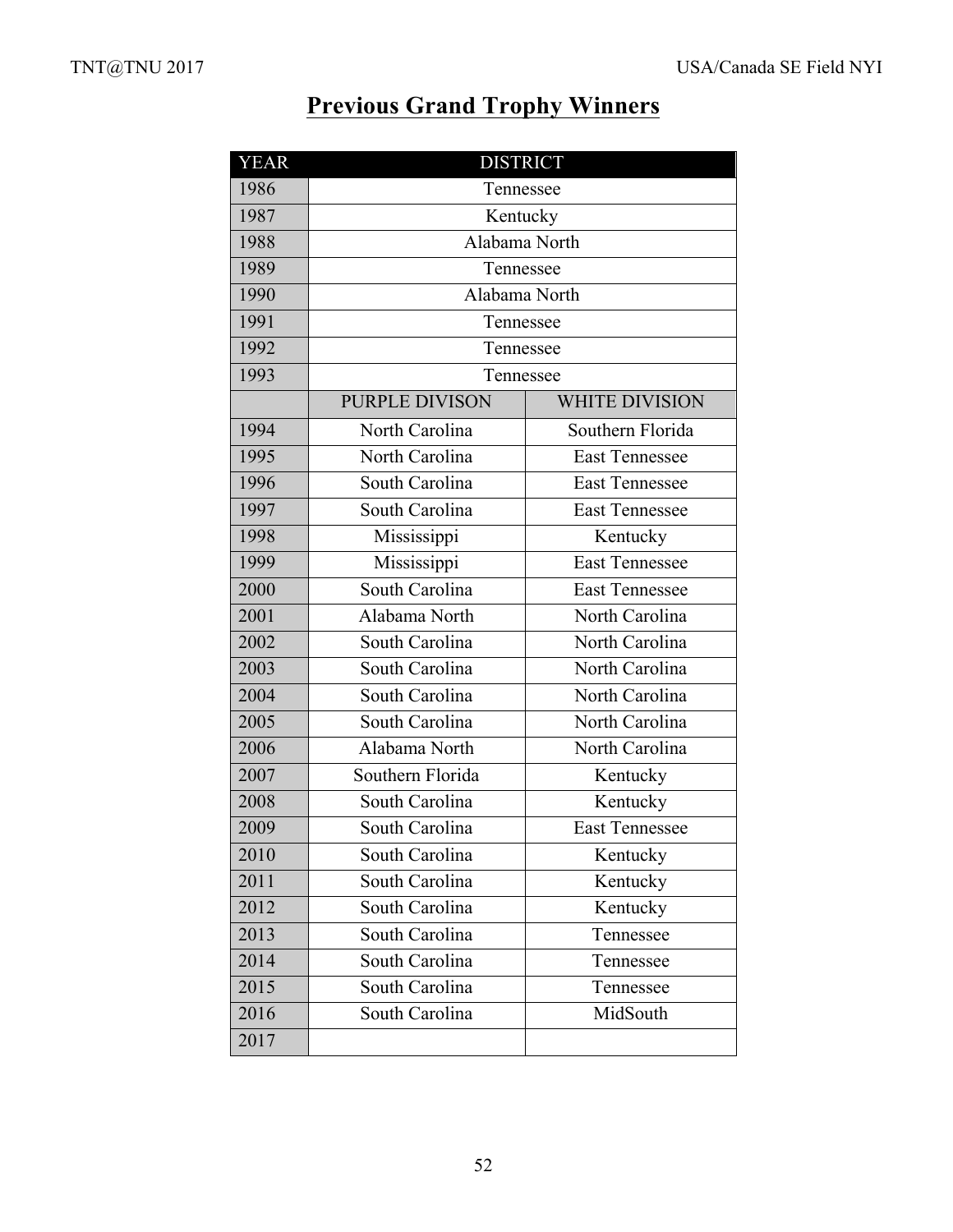TNT@TNU 2017 USA/Canada SE Field NYI

# TNT@TNU ART EVALUATION FORM

| <b>NAME</b>     | <b>AGE LEVEL</b> |  |
|-----------------|------------------|--|
| <b>CATEGORY</b> | DISTRICT/CHURCH  |  |

*Note to the judge*: Please indicate your evaluation by circling a number on each line. Each line is graded 1 through 10, with 10 being the best possible. Total all lines at the bottom. Use the back for comments and notes of encouragement.

|          | A. Selection      | 1            | $\overline{2}$ | $\overline{3}$ |                 |                                   | 4 5 6 7 8           |                 |   | 9 | 10 |
|----------|-------------------|--------------|----------------|----------------|-----------------|-----------------------------------|---------------------|-----------------|---|---|----|
|          | B. Originality    | $\mathbf{1}$ | $\overline{2}$ | 3 <sup>1</sup> | $\overline{4}$  | 5 <sup>5</sup>                    | $6\overline{6}$     | $7\overline{ }$ | 8 | 9 | 10 |
|          | C. Presentation   | $\mathbf{1}$ | 2              | $\overline{3}$ | $\overline{4}$  | $5\qquad 6$                       |                     | $7\phantom{.0}$ | 8 | 9 | 10 |
|          | D. Craftsmanship  | $\mathbf{1}$ | 2              | 3 <sup>1</sup> | $\overline{4}$  | $5\qquad 6$                       |                     | $7\phantom{.0}$ | 8 | 9 | 10 |
|          | E. Composition    | $\mathbf{1}$ | 2              | 3 <sup>7</sup> | $\overline{4}$  | 5 <sup>5</sup><br>$6\overline{6}$ |                     | $7\phantom{.0}$ | 8 | 9 | 10 |
|          | F. Design         | $\mathbf{1}$ | $\overline{2}$ | 3 <sup>1</sup> | $4\overline{ }$ | 5 <sup>5</sup>                    | 6<br>$\overline{7}$ |                 | 8 | 9 | 10 |
|          | G. Interpretation | $\mathbf{1}$ | $\overline{2}$ | 3 <sup>7</sup> | $\overline{4}$  | 5 <sup>5</sup>                    | 6                   | $\tau$          | 8 | 9 | 10 |
| H. Style |                   | $\mathbf{1}$ | $\overline{2}$ | $\mathfrak{Z}$ | $\overline{4}$  | 5 <sup>5</sup>                    | 6                   | $7\phantom{.0}$ | 8 | 9 | 10 |

# RATING SCALE

| Superior  | 80-68     |
|-----------|-----------|
| Excellent | 67-56     |
| Good      | 55-40     |
| Fair      | 39-32     |
| Poor      | $31 - 00$ |

Superior 80-68 TOTAL RATING: Excellent 67-56 JUDGE NUMBER: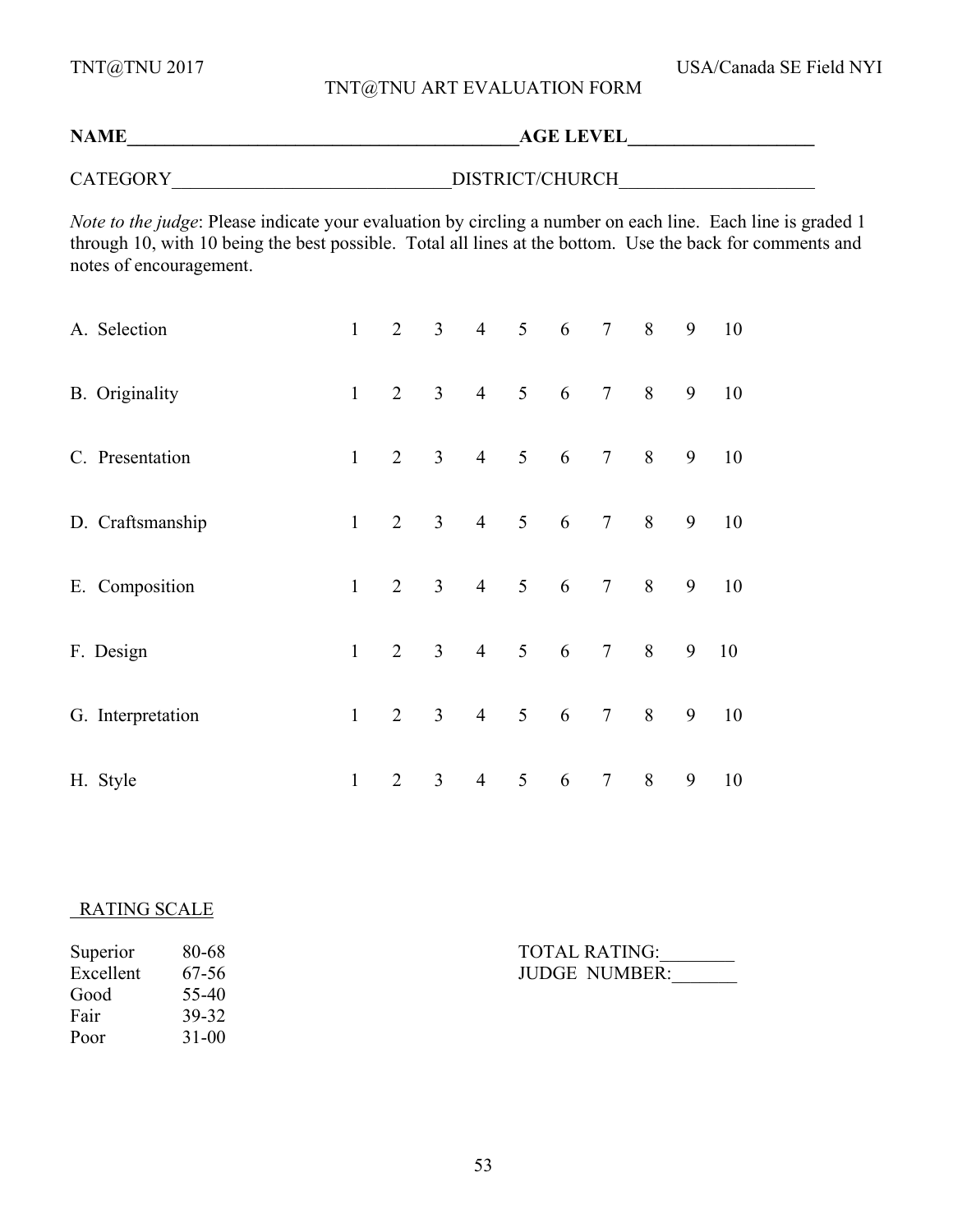TNT@TNU 2017 USA/Canada SE Field NYI

# TNT STILL PHOTOGRAPHY EVALUATION FORM

# **NAME\_\_\_\_\_\_\_\_\_\_\_\_\_\_\_\_\_\_\_\_\_\_\_\_\_\_\_\_\_\_\_\_\_\_\_\_\_\_\_\_\_\_AGE LEVEL\_\_\_\_\_\_\_\_\_\_\_\_\_\_\_\_\_\_\_\_\_** CATEGORY\_\_\_\_\_\_\_\_\_\_\_\_\_\_\_\_\_\_\_\_\_\_\_\_\_\_\_\_\_\_DISTRICT/CHURCH\_\_\_\_\_\_\_\_\_\_\_\_\_\_\_\_\_\_\_\_\_\_

*Note to the judge*: Please indicate your evaluation by circling a number on each line. Each line is graded 1 through 10, with 10 being the best possible. Total all lines at the bottom. Use the back for comments and notes of encouragement.

| A. Selection           | $\mathbf{1}$ |                | $2 \quad 3$             |                |                | 4 5 6 7         |                 | 8 | 9 | 10 |
|------------------------|--------------|----------------|-------------------------|----------------|----------------|-----------------|-----------------|---|---|----|
| <b>B.</b> Originality  | $\mathbf{1}$ |                | $2 \quad 3$             | $\overline{4}$ | 5 <sup>5</sup> | $6\overline{6}$ | $7\phantom{.0}$ | 8 | 9 | 10 |
| D. Presentation        | $\mathbf{1}$ | $\overline{2}$ | $\overline{\mathbf{3}}$ | $\overline{4}$ | 5 <sup>5</sup> | 6               | $\tau$          | 8 | 9 | 10 |
| F. Lighting            | $\mathbf{1}$ | $\overline{2}$ | 3 <sup>7</sup>          | $\overline{4}$ | 5 <sup>5</sup> | $6\overline{6}$ | $\overline{7}$  | 8 | 9 | 10 |
| G. Technique           | $\mathbf{1}$ | $\overline{2}$ | 3 <sup>7</sup>          | $\overline{4}$ | 5 <sup>5</sup> | 6               | $7\phantom{.0}$ | 8 | 9 | 10 |
| H. Setting/Composition | $\mathbf{1}$ | $\overline{2}$ | 3 <sup>7</sup>          | $\overline{4}$ | $5\qquad 6$    |                 | $\tau$          | 8 | 9 | 10 |
| I. Overall Quality     | $\mathbf{1}$ | 2              | $\overline{3}$          | $\overline{4}$ | 5 <sup>5</sup> | 6               | $\tau$          | 8 | 9 | 10 |

#### RATING SCALE

| Superior  | 70-60     |
|-----------|-----------|
| Excellent | 59-49     |
| Good      | 48-38     |
| Fair      | 37-27     |
| Poor      | $26 - 00$ |

Superior 70-60 TOTAL RATING:\_\_\_\_\_\_\_\_ JUDGE NUMBER: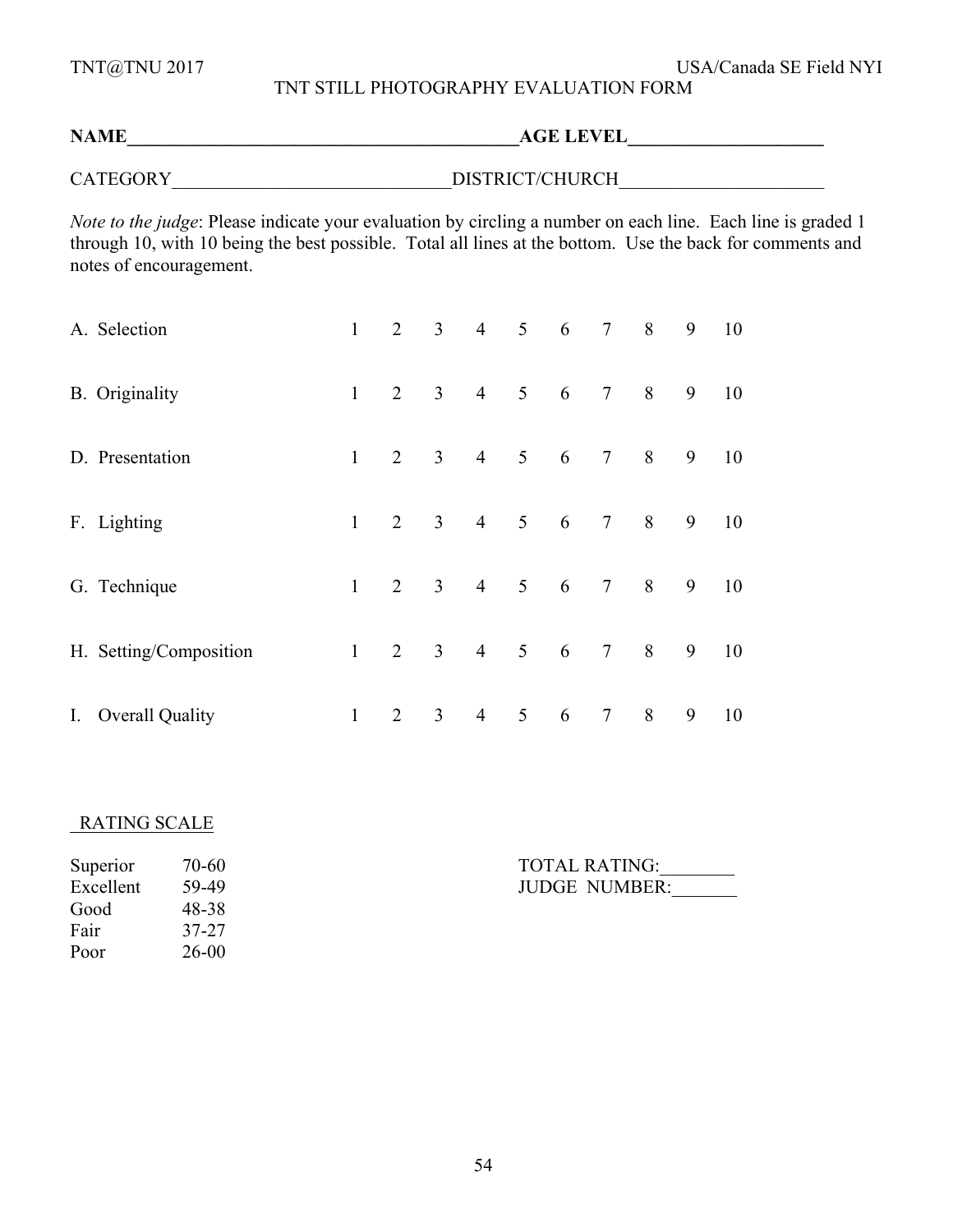### CREATIVE MINISTRIES TNT PREACHING EVALUATION FORM

**NAME\_\_\_\_\_\_\_\_\_\_\_\_\_\_\_\_\_\_\_\_\_\_\_\_\_\_\_\_\_\_\_\_\_\_\_\_\_\_\_\_\_\_AGE LEVEL\_\_\_\_\_\_\_\_\_\_\_\_\_\_\_\_\_\_\_\_\_**

CATEGORY\_\_\_\_\_\_\_\_\_\_\_\_\_\_\_\_\_\_\_\_\_\_\_\_\_\_\_\_\_\_DISTRICT/CHURCH\_\_\_\_\_\_\_\_\_\_\_\_\_\_\_\_\_\_\_\_\_\_

*Note to the judge*: Please indicate your evaluation by circling a number on each line. Each line is graded 1 through 10, with 10 being the best possible. Total all lines at the bottom. Use the back for comments and notes of encouragement.

#### **ORGANIZATION**

Good 76-56 Fair 55-44 Poor 43-00

| A. Introduction/Transitions |                                                                    | $\overline{2}$                                     | 3              | $\overline{4}$ | 5              | 6 | 7                    | 8 | 9 | 10                                                            |  |  |
|-----------------------------|--------------------------------------------------------------------|----------------------------------------------------|----------------|----------------|----------------|---|----------------------|---|---|---------------------------------------------------------------|--|--|
|                             |                                                                    | (Before and between major points or selections)    |                |                |                |   |                      |   |   |                                                               |  |  |
| B. Sequence                 |                                                                    | $\overline{2}$                                     | 3              | $\overline{4}$ | 5 <sup>1</sup> | 6 | 7                    | 8 | 9 | 10                                                            |  |  |
|                             | (Logical flow of thought)                                          |                                                    |                |                |                |   |                      |   |   |                                                               |  |  |
| C. Clarity                  |                                                                    | 2                                                  | 3              | 4              | 5              | 6 | 7                    | 8 | 9 | 10                                                            |  |  |
|                             | (Understandable presentation of thesis or selections)              |                                                    |                |                |                |   |                      |   |   |                                                               |  |  |
| <b>DELIVERY</b>             |                                                                    |                                                    |                |                |                |   |                      |   |   |                                                               |  |  |
| D. Articulation/Rate        | 1                                                                  | $\overline{2}$                                     | $\overline{3}$ | $\overline{4}$ | 5              | 6 | $\overline{7}$       | 8 | 9 | 10                                                            |  |  |
|                             |                                                                    | (Diction, control proper speed)                    |                |                |                |   |                      |   |   |                                                               |  |  |
| E. Mood                     |                                                                    | $\overline{2}$                                     | 3              | $\overline{4}$ | 5              | 6 | $\overline{7}$       | 8 | 9 | 10                                                            |  |  |
|                             |                                                                    |                                                    |                |                |                |   |                      |   |   | (Use of emotions, sensitivity, empathy, relatedness to topic) |  |  |
| F. Gestures/Emphasis        |                                                                    | 2                                                  | 3              | $\overline{4}$ | 5              | 6 | 7                    | 8 | 9 | 10                                                            |  |  |
|                             | (Justifiable and clear emphasis, use of hands and facial gestures) |                                                    |                |                |                |   |                      |   |   |                                                               |  |  |
| G. Confidence               |                                                                    | 2                                                  | 3              | $\overline{4}$ | 5              | 6 | 7                    | 8 | 9 | 10                                                            |  |  |
|                             |                                                                    | (Posture, poise, overall demeanor)                 |                |                |                |   |                      |   |   |                                                               |  |  |
| <b>CONTENT</b>              |                                                                    |                                                    |                |                |                |   |                      |   |   |                                                               |  |  |
| H. Appropriateness          |                                                                    | $\mathfrak{D}$                                     | 3              | $\overline{4}$ | 5              | 6 | $\overline{7}$       | 8 | 9 | 10                                                            |  |  |
|                             |                                                                    | (Universality, relatedness to audience, treatment) |                |                |                |   |                      |   |   |                                                               |  |  |
| I. Evidence of research     |                                                                    | $\overline{2}$                                     | 3              | $\overline{4}$ | 5              | 6 |                      | 8 | 9 | 10                                                            |  |  |
|                             |                                                                    | (Use of sources, quality of supportive material)   |                |                |                |   |                      |   |   |                                                               |  |  |
| J. Depth of Thought         |                                                                    | $\overline{2}$                                     | 3              | $\overline{4}$ | 5              | 6 | 7                    | 8 | 9 | 10                                                            |  |  |
|                             |                                                                    | (Logic used, challenge, intrigue)                  |                |                |                |   |                      |   |   |                                                               |  |  |
| K. Creativity               |                                                                    | $\overline{2}$                                     | 3              | $\overline{4}$ | 5              | 6 | 7                    | 8 | 9 | 10                                                            |  |  |
|                             |                                                                    | (Use of ideas)                                     |                |                |                |   |                      |   |   |                                                               |  |  |
| L. Accuracy of meaning      |                                                                    | $\overline{2}$                                     | 3              | $\overline{4}$ | 5              | 6 | $\overline{7}$       | 8 | 9 | 10                                                            |  |  |
|                             |                                                                    | (Faithfulness to text meaning and content)         |                |                |                |   |                      |   |   |                                                               |  |  |
| M. Use of illustration      |                                                                    | $\overline{2}$                                     | 3              | $\overline{4}$ | 5              | 6 | 7                    | 8 | 9 | 10                                                            |  |  |
|                             |                                                                    |                                                    |                |                |                |   |                      |   |   | (Appropriateness to content, did it help portray message)     |  |  |
| N. Application              |                                                                    | $\overline{2}$                                     | 3              | $\overline{4}$ | 5              | 6 | 7                    | 8 | 9 | 10                                                            |  |  |
|                             |                                                                    | (Call to action)                                   |                |                |                |   |                      |   |   |                                                               |  |  |
| <b>RATING SCALE</b>         |                                                                    |                                                    |                |                |                |   |                      |   |   |                                                               |  |  |
| Superior<br>112-94          |                                                                    |                                                    |                |                |                |   | <b>TOTAL RATING:</b> |   |   |                                                               |  |  |
| 93-77<br>Excellent          |                                                                    |                                                    |                |                |                |   | <b>JUDGE NUMBER:</b> |   |   |                                                               |  |  |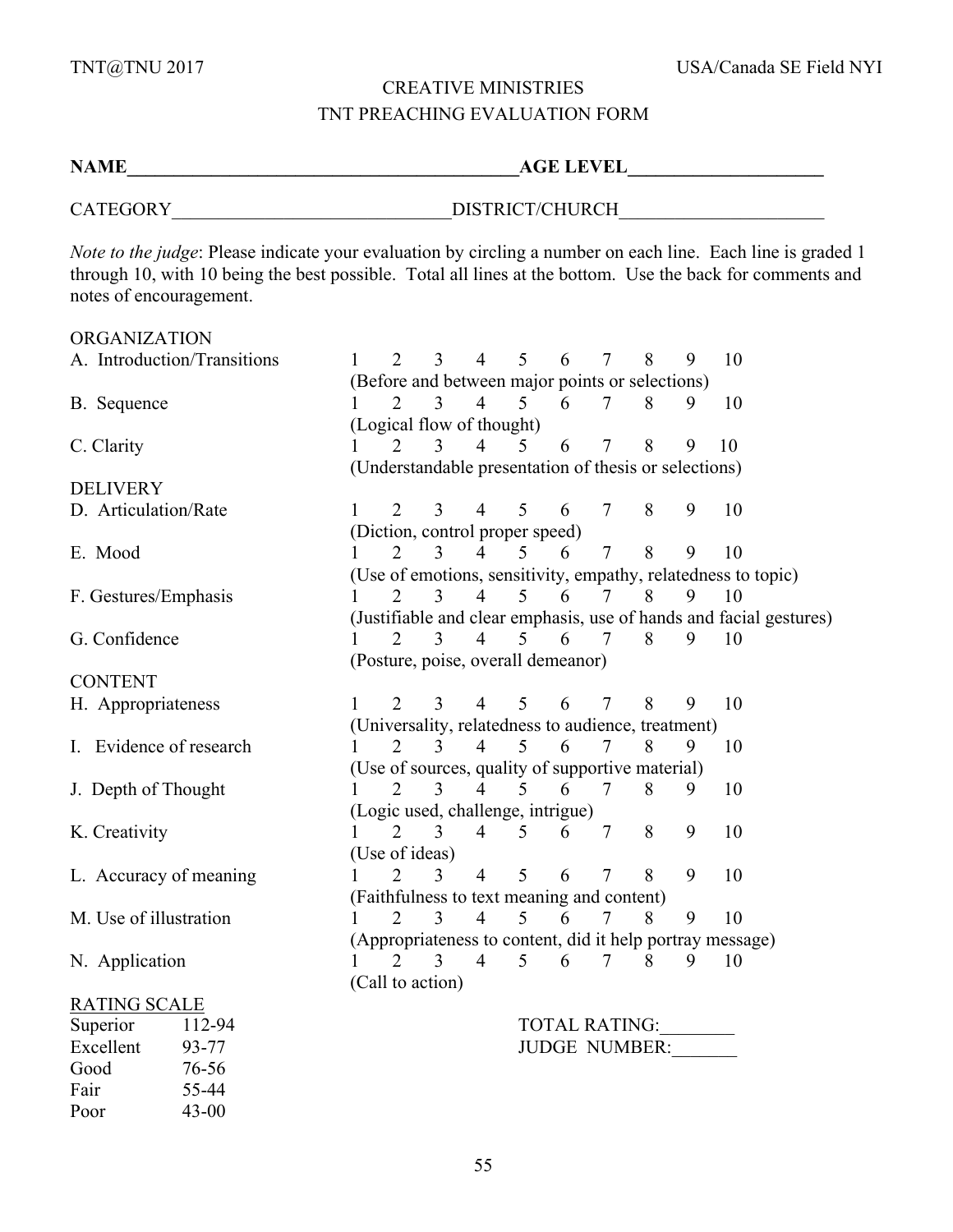### TNT INTERPRETIVE WORSHIP EVALUATION FORM

| <b>NAME</b>     | <b>AGE LEVEL</b> |
|-----------------|------------------|
| <b>CATEGORY</b> | DISTRICT/CHURCH  |

*Note to the judge*: Please indicate your evaluation by circling a number on each line. Each line is graded 1 through 10, with 10 being the best possible. Total all lines at the bottom. Use the back for comments and notes of encouragement.

PRESENTATION:

| A.                                | Appropriateness<br>of selection                             | $1 \quad$ |  |                         |  | 2 3 4 5 6 7                                                             | 8           | 9 | 10<br>(Glorifies God, within groups ability, relates to audience)         |
|-----------------------------------|-------------------------------------------------------------|-----------|--|-------------------------|--|-------------------------------------------------------------------------|-------------|---|---------------------------------------------------------------------------|
| <b>B.</b>                         | Clarity of<br>presentation                                  |           |  |                         |  | $1 \t2 \t3 \t4 \t5 \t6 \t7 \t8$<br>(well thought out, purposeful, etc.) |             | 9 | 10                                                                        |
| $\mathcal{C}$ .                   | Movement                                                    | $1 \quad$ |  |                         |  | 2 3 4 5 6 7 8<br>(Flow, timing of movement, etc.)                       |             | 9 | 10                                                                        |
| D.                                | Interpretation                                              | $1 \quad$ |  |                         |  | 2 3 4 5 6 7 8 9                                                         |             |   | 10<br>(movement communicated message, use of facial expression, etc.)     |
| Е.                                | Creativity                                                  | $1 \quad$ |  |                         |  | 2 3 4 5 6 7 8 9                                                         |             |   | <sup>10</sup><br>(creative use of movement and expression to communicate) |
| $F_{\cdot}$                       | Transition                                                  |           |  |                         |  | $1 \t2 \t3 \t4 \t5 \t6 \t7 \t8 \t9$                                     |             |   | 10<br>(moving from one segment to another, change of moods, etc.)         |
| G.                                | Attitude of worship                                         |           |  | $1 \t2 \t3 \t4 \t5 \t6$ |  | 7 8<br>(did song communicate worship, passion, etc.)                    |             | 9 | 10                                                                        |
| Н.                                | Overall Presentation 1 2 3 4 5 6                            |           |  |                         |  |                                                                         | $7 \quad 8$ | 9 | 10                                                                        |
|                                   | <b>RATING SCALE</b>                                         |           |  |                         |  |                                                                         |             |   | TOTAL RATING:                                                             |
| Excellent<br>Good<br>Fair<br>Poor | Superior<br>80-72<br>$71-63$<br>62-54<br>53-46<br>$45 - 00$ |           |  |                         |  |                                                                         |             |   | <b>JUDGE NUMBER:</b>                                                      |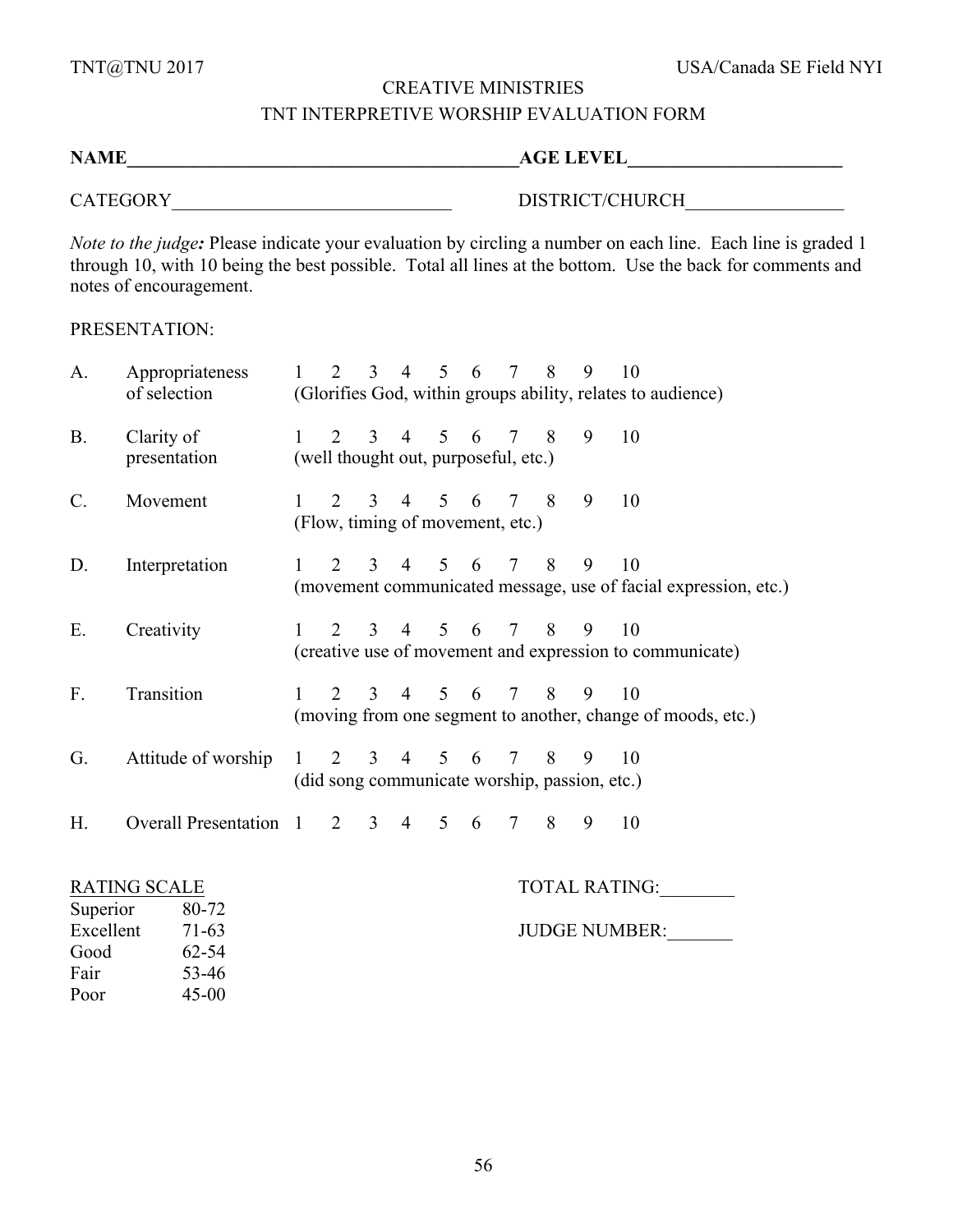### TNT DRAMA MONOLOGUE EVALUATION FORM

**Each entrant must submit a script to the judges prior to the presentation. Accompaniment music cannot be used.**

**NAME\_\_\_\_\_\_\_\_\_\_\_\_\_\_\_\_\_\_\_\_\_\_\_\_\_\_\_\_\_\_\_\_\_\_\_\_\_\_\_\_\_\_AGE LEVEL\_\_\_\_\_\_\_\_\_\_\_\_\_\_\_\_\_\_\_\_\_\_**

CATEGORY\_\_\_\_\_\_\_\_\_\_\_\_\_\_\_\_\_\_\_\_\_\_\_\_\_\_\_\_\_\_DISTRICT/CHURCH\_\_\_\_\_\_\_\_\_\_\_\_\_\_\_\_\_\_\_\_\_\_\_

*Note to the judge*: Please indicate your evaluation by circling a number on each line. Each line is graded 1 through 10, with 10 being the best possible. Total all lines at the bottom. Use the back for comments and notes of encouragement.

|             | A. Selection                            |                              | 2                | 3              | $\overline{4}$ | 5 <sup>5</sup>  | $6\overline{6}$      | $7\overline{ }$ | 8 | 9      | 10       |
|-------------|-----------------------------------------|------------------------------|------------------|----------------|----------------|-----------------|----------------------|-----------------|---|--------|----------|
|             | B. Appearance                           | 1                            | 2                | 3              | $\overline{4}$ | 5 <sup>5</sup>  | 6                    | $7\overline{ }$ | 8 | 9      | 10       |
|             | C. Voice Projection and<br>Articulation | $\mathbf{1}$                 | 2                | 3              | $\overline{4}$ | $5\overline{)}$ | $6\overline{6}$      | $7\overline{ }$ | 8 | 9      | 10       |
|             | D. Characterization<br>E. Movement      | $\mathbf{1}$<br>$\mathbf{1}$ | 2<br>$2 \quad 3$ | $\mathfrak{Z}$ |                |                 | 4 5 6 7<br>4 5 6 7 8 |                 | 8 | 9<br>9 | 10<br>10 |
|             | F. Interpretation                       | $\mathbf{1}$                 | 2                | $\overline{3}$ | $\overline{4}$ | 5 <sup>5</sup>  | 6                    | $7\overline{ }$ | 8 | 9      | 10       |
|             | G. Creativity                           | 1                            | 2                | 3              | $\overline{4}$ | 5 <sup>5</sup>  | 6                    | $7\overline{ }$ | 8 | 9      | 10       |
| $I_{\cdot}$ | <b>Audience Contact</b>                 | 1                            | 2                | 3              | $\overline{4}$ | 5 <sup>5</sup>  | 6                    | $7\overline{ }$ | 8 | 9      | 10       |
|             | I. Overall Presentation                 |                              | $\mathcal{L}$    | 3              | $\overline{4}$ | 5               | 6                    | $7\overline{ }$ | 8 | 9      | 10       |

#### RATING SCALE

| 90-77     |
|-----------|
| 76-63     |
| 62-46     |
| $45 - 36$ |
| $35 - 00$ |
|           |

Superior 90-77 TOTAL RATING:\_\_\_\_\_\_\_\_ JUDGE NUMBER: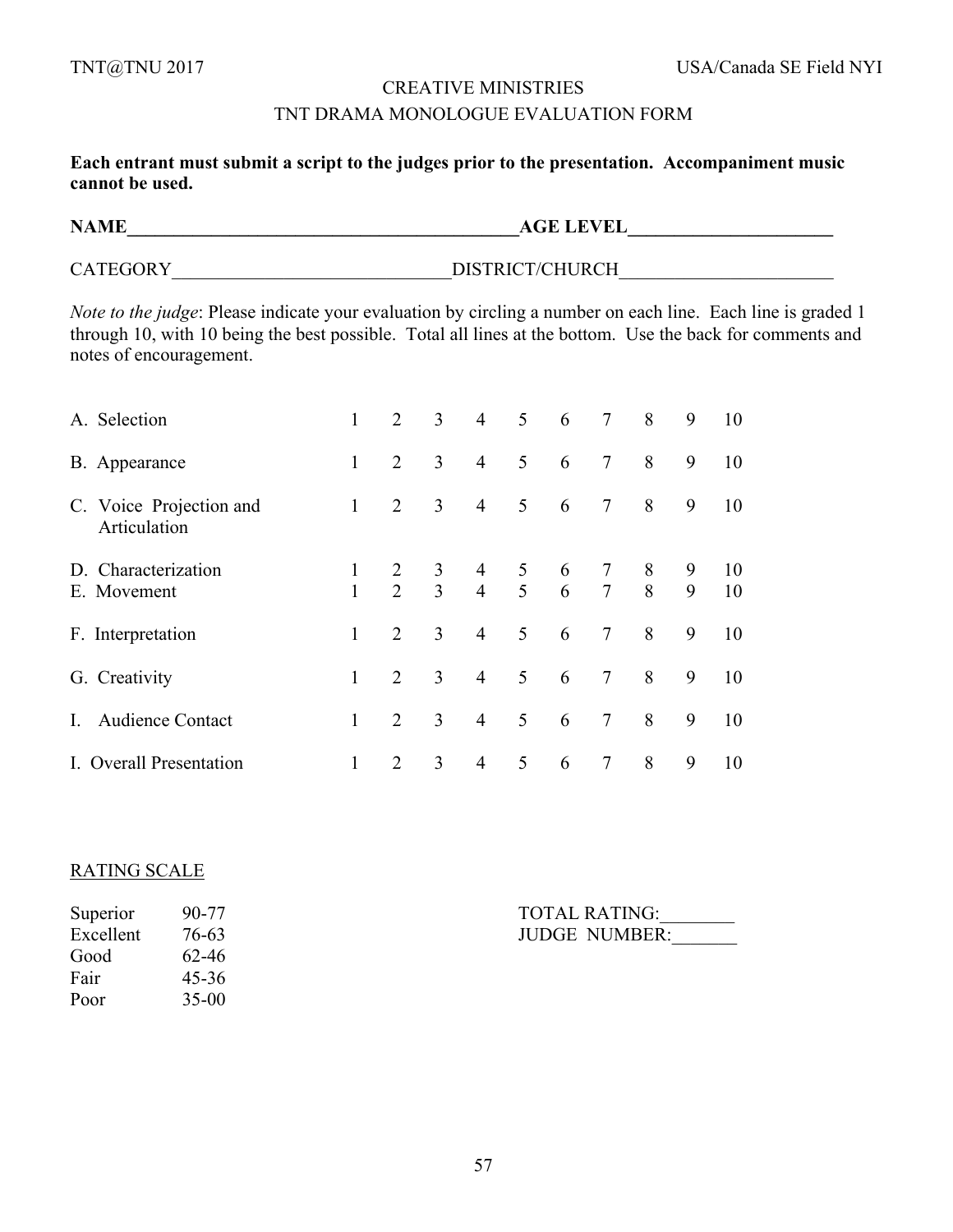# TNT DRAMA GROUP EVALUATION FORM

Each group must submit two copies of the script to the judges prior to the presentation.

**NAME\_\_\_\_\_\_\_\_\_\_\_\_\_\_\_\_\_\_\_\_\_\_\_\_\_\_\_\_\_\_\_\_\_\_\_\_\_\_\_\_\_\_AGE LEVEL\_\_\_\_\_\_\_\_\_\_\_\_\_\_\_\_\_\_\_\_\_**

| CATEGORY | DISTRICT/CHURCH |
|----------|-----------------|

*Note to the judge*: Please indicate your evaluation by circling a number on each line. Each line is graded 1 through 10, with 10 being the best possible. Total all lines at the bottom. Use the back for comments and notes of encouragement.

| A. Selection                            | 1            | 2 | 3              | $\overline{4}$ | 5 <sup>5</sup>  | $6\overline{6}$ | $7\overline{ }$ | 8 | 9 | 10 |
|-----------------------------------------|--------------|---|----------------|----------------|-----------------|-----------------|-----------------|---|---|----|
| B. Appearance                           | $\mathbf{1}$ | 2 | $\overline{3}$ | $\overline{4}$ | 5               | 6               | $7\phantom{.0}$ | 8 | 9 | 10 |
| E. Voice Projection and<br>Articulation | $\mathbf{1}$ | 2 | 3              | $\overline{4}$ | $5\overline{)}$ | 6               | $7\phantom{.0}$ | 8 | 9 | 10 |
| F. Characterization                     | $\mathbf{1}$ | 2 | 3              | $\overline{4}$ | $\overline{5}$  | $6\overline{6}$ | $7\phantom{.0}$ | 8 | 9 | 10 |
| E. Movement                             | $\mathbf{1}$ | 2 | $\overline{3}$ | $\overline{4}$ | $5\overline{)}$ | 6               | $7\overline{ }$ | 8 | 9 | 10 |
| F. Interpretation                       | $\mathbf{1}$ | 2 | $\overline{3}$ | $\overline{4}$ | 5               | 6               | $7\overline{ }$ | 8 | 9 | 10 |
| G. Creativity                           | $\mathbf{1}$ | 2 | $\overline{3}$ | $\overline{4}$ | 5               | 6               | $7\overline{ }$ | 8 | 9 | 10 |
| <b>Audience Contact</b><br>$J_{\cdot}$  | 1            | 2 | $\overline{3}$ | $\overline{4}$ | 5               | 6               | $7\phantom{.0}$ | 8 | 9 | 10 |
| I. Overall Presentation                 | 1            | 2 | 3              | $\overline{4}$ | 5               | 6               | 7               | 8 | 9 | 10 |

### RATING SCALE

| 90-77     |
|-----------|
| 76-63     |
| 62-46     |
| $45 - 36$ |
| $35-00$   |
|           |

TOTAL RATING:\_\_\_\_\_\_\_\_ JUDGE NUMBER: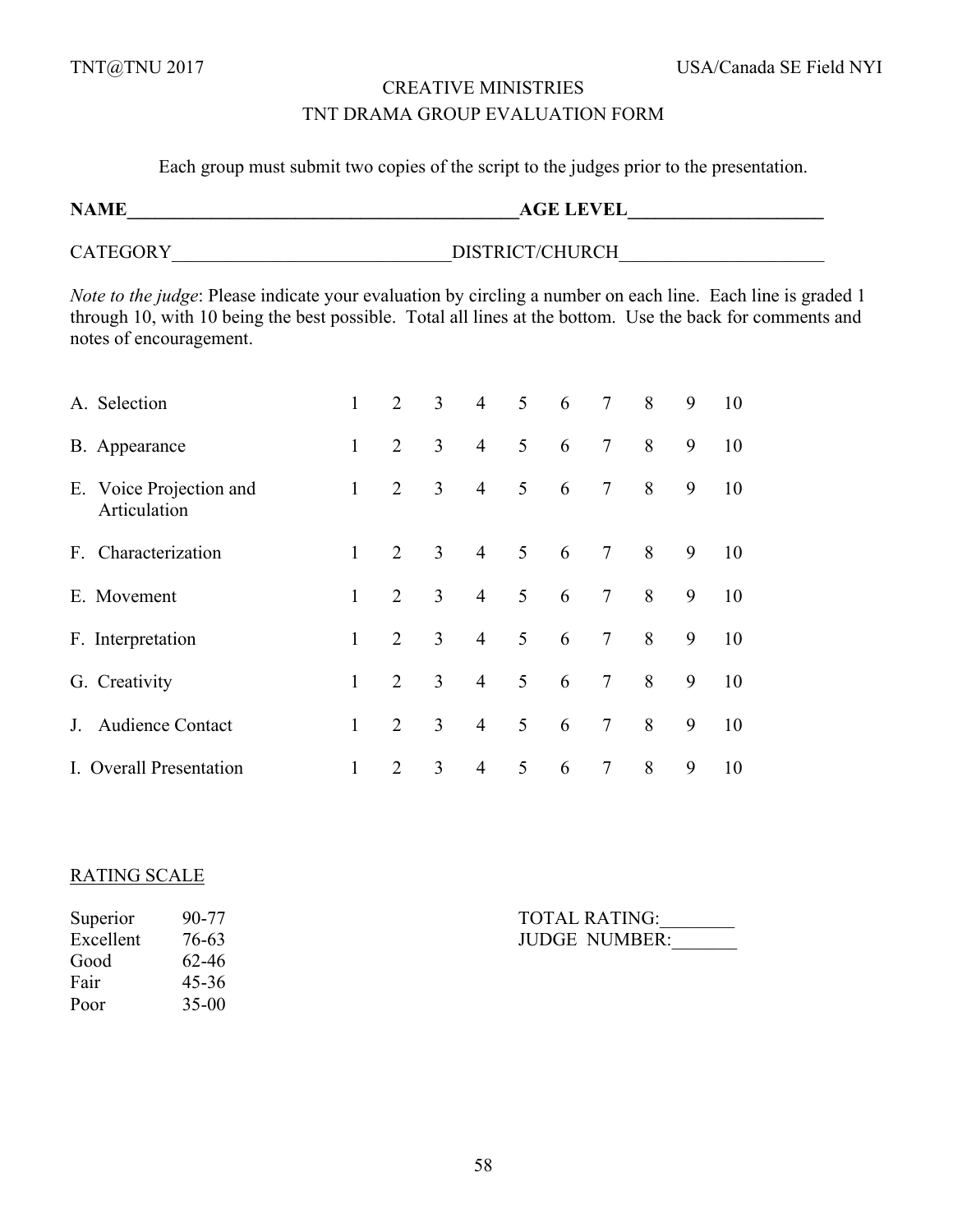# CREATIVE MINISTRIES TNT HUMAN VIDEO EVALUATION FORM

| <b>NAME</b>                                                                                                                                                                                                                                         | <b>AGE LEVEL</b> |                |                |                 |                 |   |                 |   |   |    |
|-----------------------------------------------------------------------------------------------------------------------------------------------------------------------------------------------------------------------------------------------------|------------------|----------------|----------------|-----------------|-----------------|---|-----------------|---|---|----|
|                                                                                                                                                                                                                                                     |                  |                |                |                 | DISTRICT/CHURCH |   |                 |   |   |    |
| Note to the judge: Please indicate your evaluation by circling a number on each line. Each line is graded 1<br>through 10, with 10 being the best possible. Total all lines at the bottom. Use the back for comments and<br>notes of encouragement. |                  |                |                |                 |                 |   |                 |   |   |    |
| A. Appearance                                                                                                                                                                                                                                       | $\mathbf{1}$     | $\overline{2}$ | $\mathfrak{Z}$ | $4\overline{ }$ | 5 <sup>5</sup>  | 6 | $7\overline{ }$ | 8 | 9 | 10 |
| B. Characterization                                                                                                                                                                                                                                 | $\mathbf{1}$     | $\overline{2}$ | $\overline{3}$ | $\overline{4}$  | 5               | 6 | $\overline{7}$  | 8 | 9 | 10 |
| C. Movement                                                                                                                                                                                                                                         | $\mathbf{1}$     | $\overline{2}$ | $\overline{3}$ | $\overline{4}$  | 5               | 6 | $\tau$          | 8 | 9 | 10 |
| D. Interpretation                                                                                                                                                                                                                                   | $\mathbf{1}$     | $\overline{2}$ | $\overline{3}$ | $\overline{4}$  | 5               | 6 | $\overline{7}$  | 8 | 9 | 10 |
| E. Creativity                                                                                                                                                                                                                                       | $\mathbf{1}$     | $\overline{2}$ | $\overline{3}$ | $\overline{4}$  | 5               | 6 | $\tau$          | 8 | 9 | 10 |
| F. Clarity of Presentation                                                                                                                                                                                                                          | $\mathbf{1}$     | $\overline{2}$ | $\overline{3}$ | $\overline{4}$  | 5               | 6 | $\tau$          | 8 | 9 | 10 |
| G. Message of Mime                                                                                                                                                                                                                                  | $\mathbf{1}$     | 2              | $\overline{3}$ | $\overline{4}$  | 5               | 6 | $\tau$          | 8 | 9 | 10 |
| H. Overall Presentation                                                                                                                                                                                                                             | $\mathbf{1}$     | $\overline{2}$ | $\mathfrak{Z}$ | $\overline{4}$  | 5               | 6 | $\tau$          | 8 | 9 | 10 |

# RATING SCALE

| Superior  | 80-68     |
|-----------|-----------|
| Excellent | 67-56     |
| Good      | 55-40     |
| Fair      | 39-32     |
| Poor      | $31 - 00$ |

Superior 80-68 TOTAL RATING: Excellent 67-56 JUDGE NUMBER: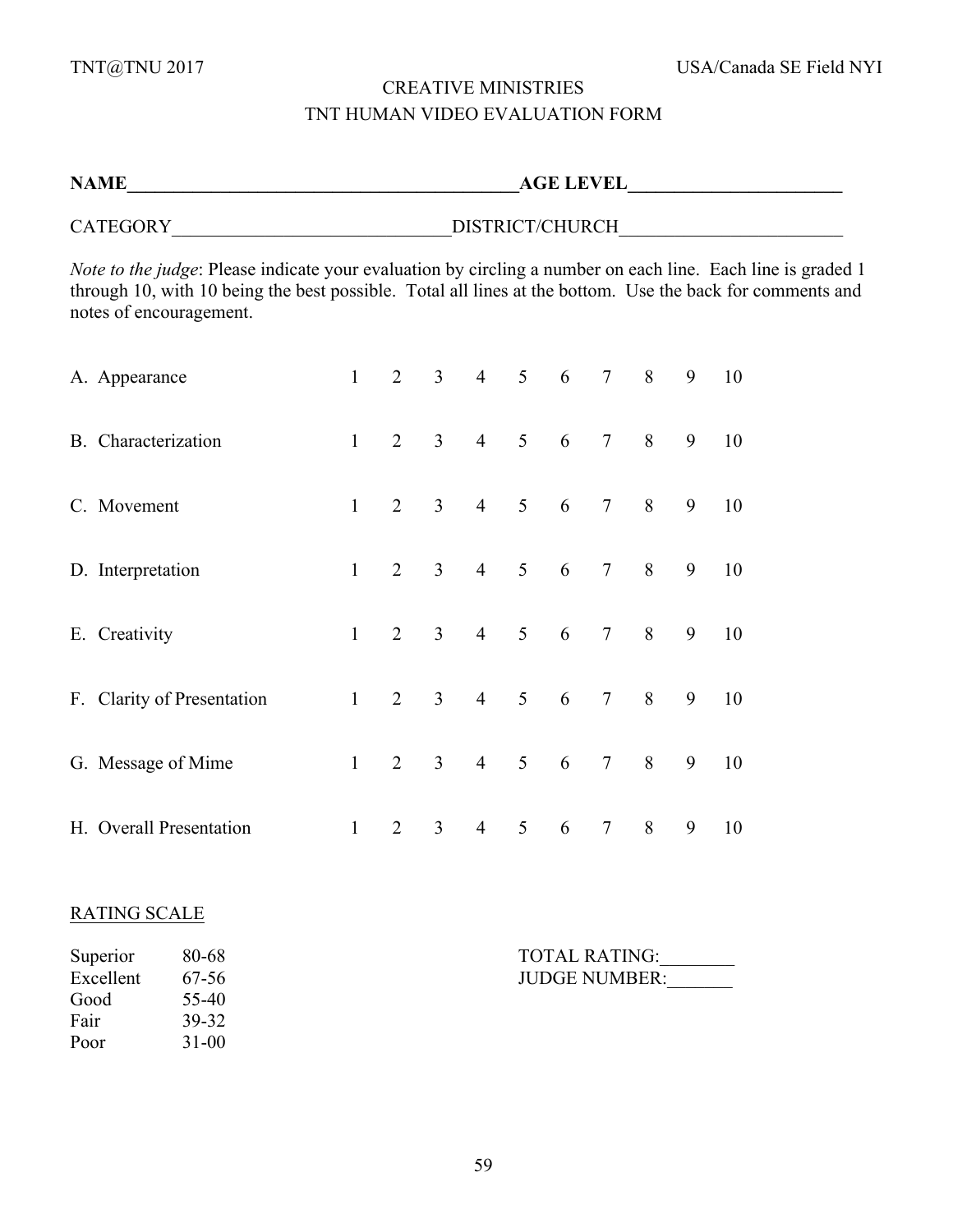# CREATIVE MINISTRIES TNT PUPPETS EVALUATION FORM

| NAME     | <b>AGE LEVEL</b> |  |
|----------|------------------|--|
| CATEGORY | DISTRICT/CHURCH  |  |

*Note to the judge*: Please indicate your evaluation by circling a number on each line. Each line is graded 1 through 10, with 10 being the best possible. Total all lines at the bottom. Use the back for comments and notes of encouragement.

|             | A. Memorization of Script                                                          | 1            | $\overline{2}$ | 3              | $\overline{4}$ | 5 | 6 | $\overline{7}$ | 8 | 9 | 10 |
|-------------|------------------------------------------------------------------------------------|--------------|----------------|----------------|----------------|---|---|----------------|---|---|----|
|             | B. Lip Synchronization                                                             | $\mathbf{1}$ | $\overline{2}$ | $\overline{3}$ | $\overline{4}$ | 5 | 6 | $\overline{7}$ | 8 | 9 | 10 |
|             | C. Vocal Expressiveness                                                            | $\mathbf{1}$ | $\overline{2}$ | 3              | $\overline{4}$ | 5 | 6 | $\overline{7}$ | 8 | 9 | 10 |
|             | D. Pronunciation and<br>Articulation                                               | $\mathbf{1}$ | $\overline{2}$ | $\overline{3}$ | $\overline{4}$ | 5 | 6 | $\overline{7}$ | 8 | 9 | 10 |
| E.          | Distinction/Differentiation<br>Among Various Characters                            | 1            | $\overline{2}$ | $\overline{3}$ | $\overline{4}$ | 5 | 6 | $\overline{7}$ | 8 | 9 | 10 |
| $F_{\cdot}$ | Reinforcive/Helpful<br><b>Puppet Gestures</b>                                      | $\mathbf{1}$ | $\overline{2}$ | $\overline{3}$ | $\overline{4}$ | 5 | 6 | $\overline{7}$ | 8 | 9 | 10 |
|             | G. Achievement of Rapport<br>With Audience                                         | 1            | $\overline{2}$ | $\overline{3}$ | $\overline{4}$ | 5 | 6 | $\overline{7}$ | 8 | 9 | 10 |
|             | H. Consistency/Accuracy of<br><b>Puppet Body Positions</b>                         | $\mathbf{1}$ | $\overline{2}$ | $\overline{3}$ | $\overline{4}$ | 5 | 6 | $\overline{7}$ | 8 | 9 | 10 |
| L           | Selection of Material/Thematic<br>Emphasis Appropriate to<br>Audience and Occasion | 1            | $\overline{2}$ | $\overline{3}$ | $\overline{4}$ | 5 | 6 | $\overline{7}$ | 8 | 9 | 10 |
| J.          | <b>Bonus</b>                                                                       | 1            | $\overline{2}$ | 3              | $\overline{4}$ | 5 | 6 | $\tau$         | 8 | 9 | 10 |

# RATING SCALE

Good 72-56 Fair 55-46 Poor 45-00

| Superior  | 100-87 | <b>TOTAL RATING:</b> |
|-----------|--------|----------------------|
| Excellent | 86-73  | <b>JUDGE NUMBER:</b> |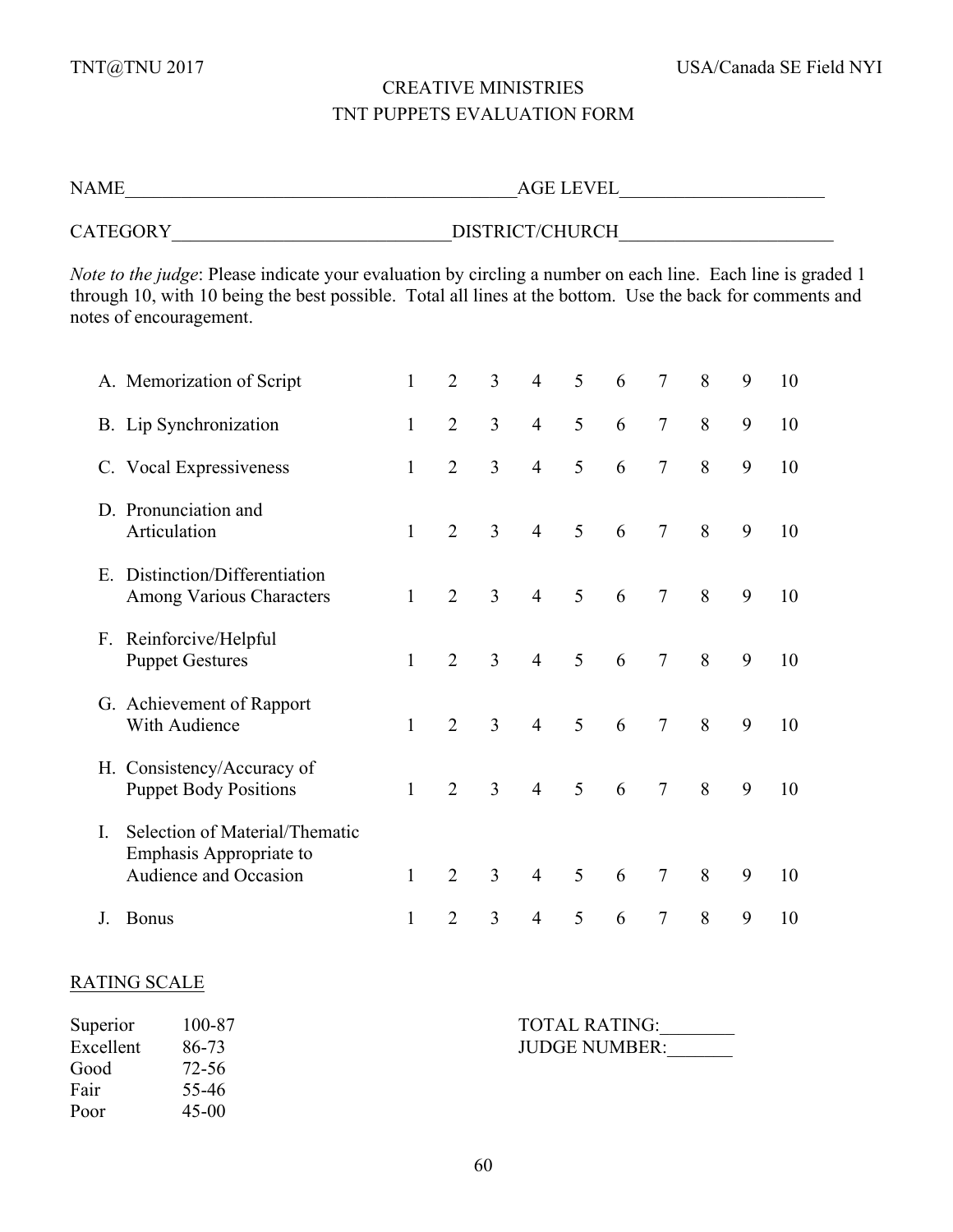### TNT SIGN LANGUAGE EVALUATION FORM

To be eligible for awards, entry must be typed on 8.5 x 11 paper, double spaced, and contained in a plastic cover.

 $\text{AGE} \text{ LEVEL} \qquad \qquad \text{AGE} \text{ LEVEL}$ 

CATEGORY\_\_\_\_\_\_\_\_\_\_\_\_\_\_\_\_\_\_\_\_\_\_\_\_\_\_\_\_\_\_DISTRICT/CHURCH\_\_\_\_\_\_\_\_\_\_\_\_\_\_\_\_\_\_\_\_\_\_\_\_

*Note to the judge*: Please indicate your evaluation by circling a number on each line. Each line is graded 1 through 10, with 10 being the best possible. Total all lines at the bottom. Use the back for comments and notes of encouragement.

| A. Accuracy                                                       |  |  | $2 \t3 \t4 \t5 \t6$                 | 7 8 | 9 | 10        |
|-------------------------------------------------------------------|--|--|-------------------------------------|-----|---|-----------|
| (Correctness of translation, Conceptually correct, etc.)          |  |  |                                     |     |   |           |
| B. Execution<br>(Fluidity, Comfortable during presentation)       |  |  | $1 \t2 \t3 \t4 \t5 \t6 \t7 \t8 \t9$ |     |   | -10       |
| C. Appearance<br>(Facial Expression, clothing, eye contact)       |  |  | 1 2 3 4 5 6 7 8 9                   |     |   | $\Box$ () |
| D. Overall Presentation<br>(Did presenter communicate well, etc.) |  |  | 1 2 3 4 5 6 7 8 9                   |     |   | -10       |

# RATING SCALE

| Superior  | 40-34   | <b>TOTAL RATING:</b> |
|-----------|---------|----------------------|
| Excellent | 33-27   | <b>JUDGE NUMBER:</b> |
| Good      | 26-20   |                      |
| Fair      | 19-13   |                      |
| Poor      | $12-00$ |                      |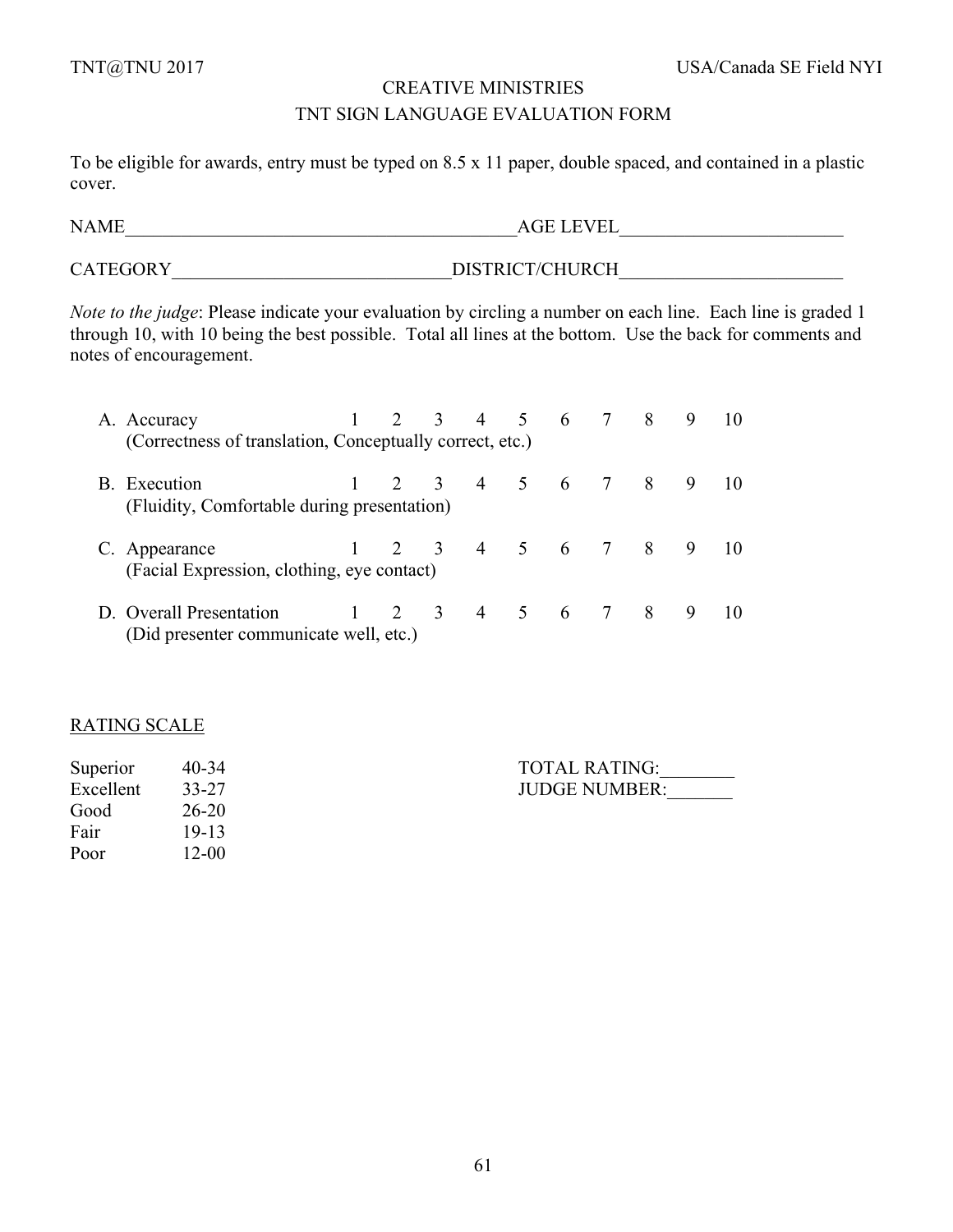# CREATIVE MINISTRIES TNT VIDEO PRODUCTION EVALUATION FORM

|                                                                                                                                                                                                                                                     | AGE LEVEL |                |                                 |                |                |   |                 |   |   |                 |
|-----------------------------------------------------------------------------------------------------------------------------------------------------------------------------------------------------------------------------------------------------|-----------|----------------|---------------------------------|----------------|----------------|---|-----------------|---|---|-----------------|
|                                                                                                                                                                                                                                                     |           |                |                                 |                |                |   |                 |   |   |                 |
| Note to the judge: Please indicate your evaluation by circling a number on each line. Each line is graded 1<br>through 10, with 10 being the best possible. Total all lines at the bottom. Use the back for comments and<br>notes of encouragement. |           |                |                                 |                |                |   |                 |   |   |                 |
| A. Technique                                                                                                                                                                                                                                        | 1         |                | 2 3 4 5 6 7 8 9                 |                |                |   |                 |   |   | $\overline{10}$ |
| B. Content                                                                                                                                                                                                                                          | 1         |                | 2 3 4 5 6 7 8 9                 |                |                |   |                 |   |   | <sup>10</sup>   |
| C. Theme Presented                                                                                                                                                                                                                                  | $1 \quad$ |                | $2 \t3 \t4 \t5 \t6 \t7 \t8 \t9$ |                |                |   |                 |   |   | 10              |
| D. Effectiveness of Communication 1                                                                                                                                                                                                                 |           | $\overline{2}$ | 3 <sup>1</sup>                  | $\overline{4}$ | 5 <sup>5</sup> | 6 | $7\overline{ }$ | 8 | 9 | 10              |

# RATING SCALE

| Superior  | 40-34     |
|-----------|-----------|
| Excellent | 33-28     |
| Good      | 27-21     |
| Fair      | $20 - 16$ |
| Poor      | $15 - 00$ |

| Superior  | $40 - 34$ | <b>TOTAL RATING:</b> |
|-----------|-----------|----------------------|
| Excellent | 33-28     | <b>JUDGE NUMBER:</b> |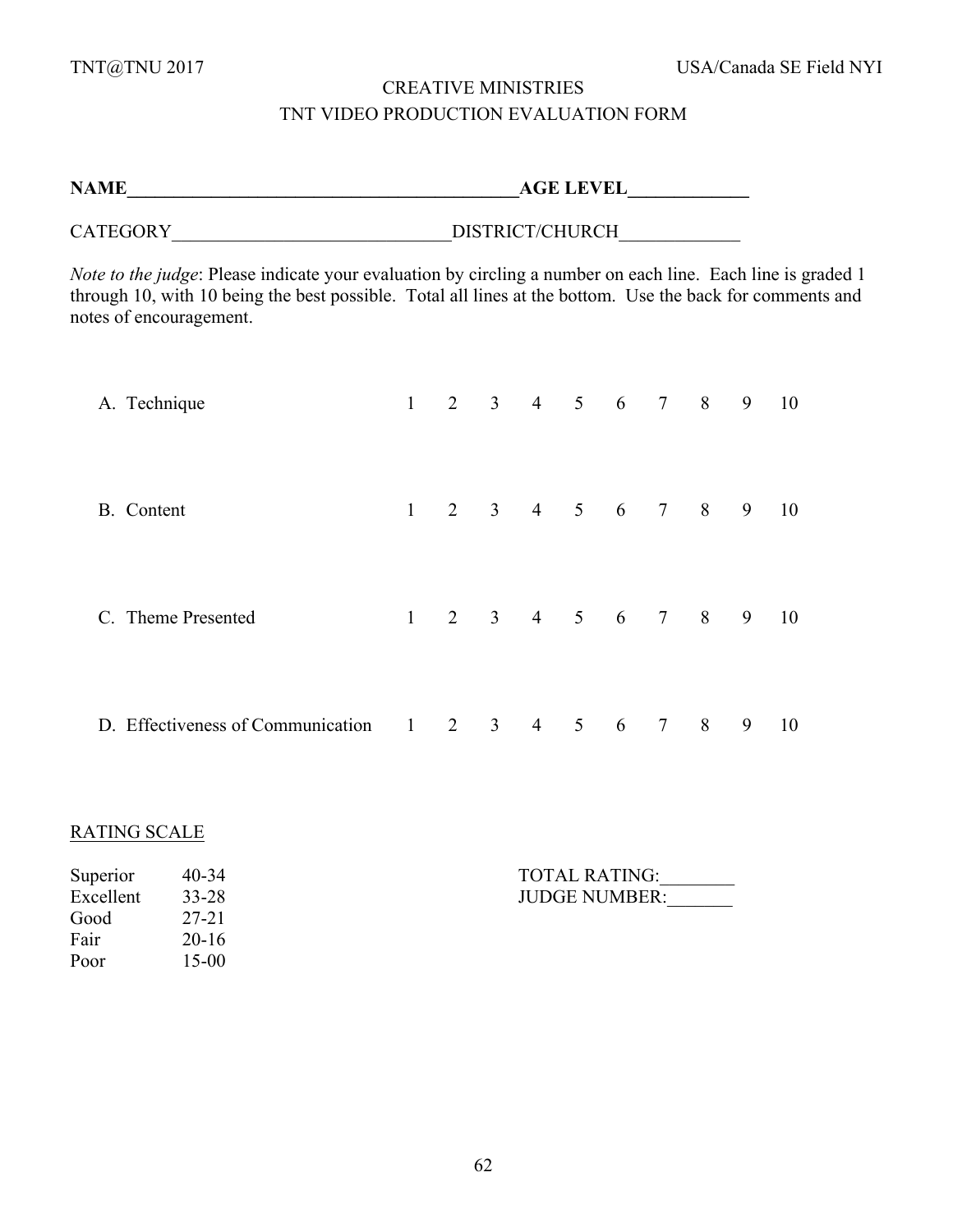# INSTRUMENTAL MUSIC TNT BRASS SOLO EVALUATION FORM

**NAME\_\_\_\_\_\_\_\_\_\_\_\_\_\_\_\_\_\_\_\_\_\_\_\_\_\_\_\_\_\_\_\_\_\_\_\_\_\_\_\_\_\_AGE LEVEL\_\_\_\_\_\_\_\_\_\_\_\_\_**

CATEGORY DISTRICT/CHURCH

*Note to the judge*: Please indicate your evaluation by circling a number on each line. Each line is graded 1 through 10, with 10 being the best possible. Total all lines at the bottom. Use the back for comments and notes of encouragement.

| <b>PRESENTATION</b>   |                                                                     |                             |               |                |                                                   |   |                |   |   |                                                                            |
|-----------------------|---------------------------------------------------------------------|-----------------------------|---------------|----------------|---------------------------------------------------|---|----------------|---|---|----------------------------------------------------------------------------|
| A. Poise              |                                                                     | $\mathcal{D}_{\mathcal{L}}$ | 3             | $\overline{4}$ | 5                                                 | 6 | 7              | 8 | 9 | 10                                                                         |
|                       |                                                                     |                             |               |                | (overt attitude, personal presentation, recovery) |   |                |   |   |                                                                            |
| B. Posture            |                                                                     | $\mathcal{D}_{\mathcal{L}}$ | 3             | $\overline{4}$ | 5                                                 | 6 | 7              | 8 | 9 | 10                                                                         |
|                       |                                                                     |                             |               |                |                                                   |   |                |   |   | (personal carriage, position on bench, platform decorum)                   |
| C. Appropriateness    |                                                                     | 2                           | 3             | $\overline{4}$ | 5                                                 | 6 | 7              | 8 | 9 | 10                                                                         |
|                       |                                                                     |                             |               |                |                                                   |   |                |   |   | (contest caliber, within the performer's ability, relatedness to audience) |
| <b>INTERPRETATION</b> |                                                                     |                             |               |                |                                                   |   |                |   |   |                                                                            |
| D. Phrasing           |                                                                     |                             | 3             | 4              | $\mathcal{F}$                                     | 6 | 7              | 8 | 9 | 10                                                                         |
|                       |                                                                     |                             |               |                |                                                   |   |                |   |   | (precise attack and release, proper use of musical sentence/thought)       |
| E. Dynamics           |                                                                     |                             | 3             | $\overline{4}$ | $\mathcal{F}$                                     | 6 | $\tau$         | 8 | 9 | 10                                                                         |
|                       |                                                                     |                             |               |                | (crescendo, decrescendo, balance between parts)   |   |                |   |   |                                                                            |
| F. Communication      |                                                                     |                             | 3             | $\overline{4}$ | 5                                                 | 6 | 7              | 8 | 9 | 10                                                                         |
|                       |                                                                     |                             |               |                |                                                   |   |                |   |   | (the message coming through, mood set, conveyance of understanding)        |
| <b>TECHNIQUE</b>      |                                                                     |                             |               |                |                                                   |   |                |   |   |                                                                            |
| G. Intonation         |                                                                     | $\mathcal{D}_{\mathcal{A}}$ | 3             |                | 5                                                 | 6 | 7              | 8 | 9 | 10                                                                         |
|                       |                                                                     |                             |               |                | (accuracy and consistency of pitch)               |   |                |   |   |                                                                            |
| H. Tone Quality       |                                                                     | $\mathcal{D}_{\mathcal{L}}$ | 3             | $\overline{4}$ | 5                                                 | 6 |                | 8 | 9 | 10                                                                         |
|                       |                                                                     |                             |               |                | (clarity, evenness of tone, control)              |   |                |   |   |                                                                            |
| I. Rhythmic Stability |                                                                     | $\mathcal{D}_{\mathcal{L}}$ | 3             | $\overline{4}$ | $\mathfrak{S}$                                    | 6 | 7              | 8 | 9 | 10                                                                         |
|                       | (consistent, steady beat, tasteful determination of tempo)          |                             |               |                |                                                   |   |                |   |   |                                                                            |
| J. Precision          |                                                                     | $\mathcal{D}_{\mathcal{L}}$ | $\mathcal{E}$ | $\overline{4}$ | $\overline{5}$                                    | 6 | $\overline{7}$ | 8 | 9 | 10                                                                         |
|                       |                                                                     |                             |               |                | (accuracy of notes, clarity of scale)             |   |                |   |   |                                                                            |
| K. Specific Technique |                                                                     | $\mathcal{D}_{\mathcal{L}}$ | $\mathcal{E}$ | $\overline{4}$ | $\mathcal{F}$                                     | 6 | 7              | 8 | 9 | 10                                                                         |
|                       | (mastery in specific category, skill, effectiveness, secure memory) |                             |               |                |                                                   |   |                |   |   |                                                                            |

#### RATING SCALE

| Superior  | 110-94 |
|-----------|--------|
| Excellent | 93-77  |
| Good      | 76-56  |
| Fair      | 55-44  |
| Poor      | 43-00  |

TOTAL RATING:\_\_\_\_\_\_\_\_ JUDGE NUMBER: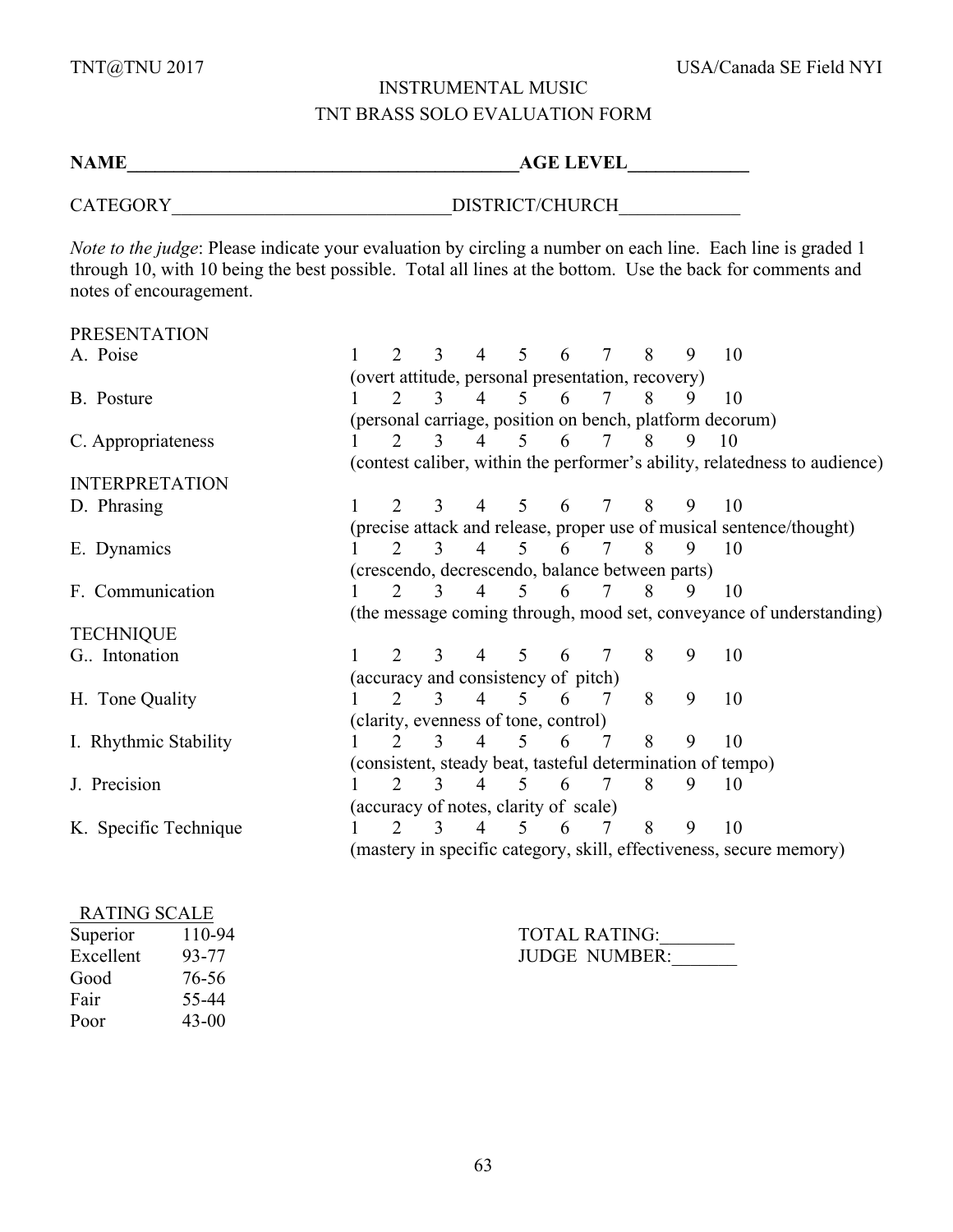#### INSTRUMENTAL MUSIC

### TNT INSTRUMENTAL MUSIC GROUP EVALUATION FORM

No vocal back-up allowed on accompaniment tapes. Groups do not have to memorize music.

**NAME\_\_\_\_\_\_\_\_\_\_\_\_\_\_\_\_\_\_\_\_\_\_\_\_\_\_\_\_\_\_\_\_\_\_\_\_\_\_\_\_\_\_AGE LEVEL\_\_\_\_\_\_\_\_\_\_\_\_\_**

CATEGORY\_\_\_\_\_\_\_\_\_\_\_\_\_\_\_\_\_\_\_\_\_\_\_\_\_\_\_\_\_\_DISTRICT/CHURCH\_\_\_\_\_\_\_\_\_\_\_\_\_

*Note to the judge*: Please indicate your evaluation by circling a number on each line. Each line is graded 1 through 10, with 10 being the best possible. Total all lines at the bottom. Use the back for comments and notes of encouragement.

| <b>PRESENTATION</b>   |                             |               |                |                 |                                                   |                 |   |   |                                                                            |
|-----------------------|-----------------------------|---------------|----------------|-----------------|---------------------------------------------------|-----------------|---|---|----------------------------------------------------------------------------|
| A. Poise              | $\mathcal{D}_{\mathcal{L}}$ | 3             | $\overline{4}$ | 5 <sup>5</sup>  | 6                                                 | $7\phantom{.0}$ | 8 | 9 | 10                                                                         |
|                       |                             |               |                |                 | (overt attitude, personal presentation, recovery) |                 |   |   |                                                                            |
| B. Posture            | $\mathcal{D}_{\mathcal{L}}$ | 3             | $\overline{4}$ | 5               | 6                                                 | $\tau$          | 8 | 9 | 10                                                                         |
|                       |                             |               |                |                 |                                                   |                 |   |   | (personal carriage, position on bench, platform decorum)                   |
| C. Appropriateness    | 2                           | 3             | $\overline{4}$ | 5               | 6                                                 | 7               | 8 | 9 | <sup>10</sup>                                                              |
|                       |                             |               |                |                 |                                                   |                 |   |   | (contest caliber, within the performer's ability, relatedness to audience) |
| <b>INTERPRETATION</b> |                             |               |                |                 |                                                   |                 |   |   |                                                                            |
| D. Phrasing           |                             | $\mathbf{3}$  | $\overline{4}$ | $\mathcal{F}$   | 6                                                 | $\tau$          | 8 | 9 | 10                                                                         |
|                       |                             |               |                |                 |                                                   |                 |   |   | (precise attack and release, proper use of musical sentence/thought)       |
| E. Dynamics           |                             | 3             | $\overline{4}$ | $\mathcal{F}$   | 6                                                 | 7               | 8 | 9 | 10                                                                         |
|                       |                             |               |                |                 | (crescendo, decrescendo, balance between parts)   |                 |   |   |                                                                            |
| F. Communication      |                             | $\mathcal{R}$ | $\overline{4}$ | $\mathcal{F}$   | 6                                                 | 7               | 8 | 9 | 10                                                                         |
|                       |                             |               |                |                 |                                                   |                 |   |   | (the message coming through, mood set, conveyance of understanding)        |
| <b>TECHNIQUE</b>      |                             |               |                |                 |                                                   |                 |   |   |                                                                            |
| G. Intonation         | $\mathcal{D}_{\mathcal{L}}$ |               | 4              | 5               | 6                                                 | $\tau$          | 8 | 9 | 10                                                                         |
|                       |                             |               |                |                 | (accuracy and consistency of pitch)               |                 |   |   |                                                                            |
| H. Tone Quality       | $\overline{2}$              | 3             | $\overline{4}$ | $5\overline{)}$ | 6                                                 | 7               | 8 | 9 | 10                                                                         |
|                       |                             |               |                |                 | (clarity, evenness of tone, control)              |                 |   |   |                                                                            |
| I. Diction            | $\mathcal{D}_{\mathcal{L}}$ | 3             | $\overline{4}$ | $\overline{5}$  | 6                                                 | $\overline{7}$  | 8 | 9 | 10                                                                         |
|                       |                             |               |                |                 |                                                   |                 |   |   | (consistent, steady beat, tasteful determination of tempo)                 |
| J. Precision          | $\mathcal{D}_{\mathcal{L}}$ | $\mathcal{E}$ | $\overline{4}$ | 5               | 6                                                 | $7\phantom{.0}$ | 8 | 9 | 10                                                                         |
|                       |                             |               |                |                 | (accuracy of notes, clarity of scale)             |                 |   |   |                                                                            |
| K. Blend              | $\mathcal{D}_{\cdot}$       | 3             | $\overline{4}$ | 5               | 6                                                 |                 | 8 | 9 | 10                                                                         |
|                       |                             |               |                |                 | (balance, oneness of sound, cooperation)          |                 |   |   |                                                                            |
|                       |                             |               |                |                 |                                                   |                 |   |   |                                                                            |

| <b>RATING SCALE</b> |           | GROUP   |                      |
|---------------------|-----------|---------|----------------------|
| Superior            | 110-91    | 120-100 | <b>TOTAL RATING:</b> |
| Excellent           | $90 - 75$ | 99-80   | <b>JUDGE NUMBER:</b> |
| Good                | 74-56     | 79-65   |                      |
| Fair                | 55-44     | 64-50   |                      |
| Poor                | 43-00     | $49-00$ |                      |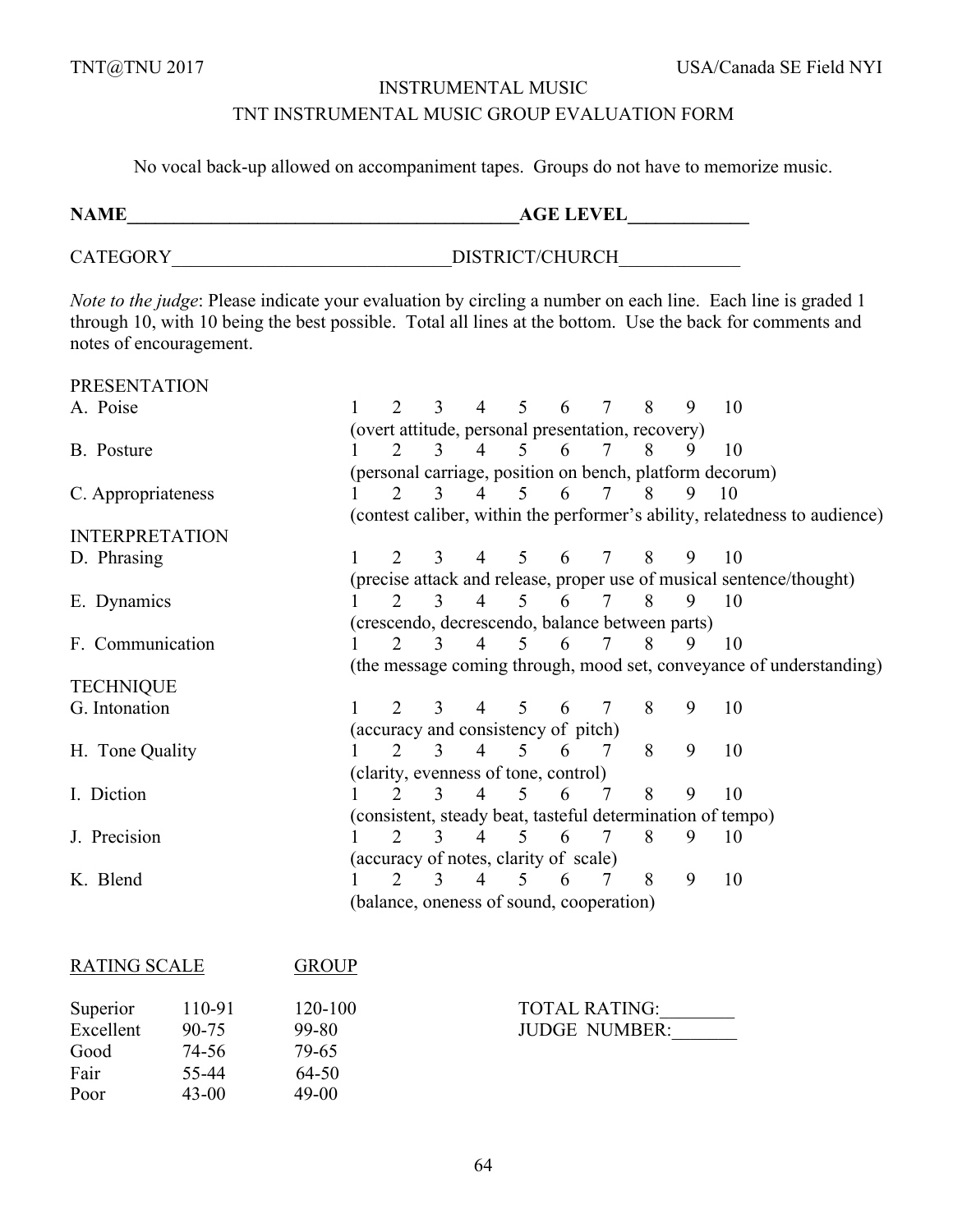# INSTRUMENTAL MUSIC TNT KEYBOARD EVALUATION FORM

**NAME\_\_\_\_\_\_\_\_\_\_\_\_\_\_\_\_\_\_\_\_\_\_\_\_\_\_\_\_\_\_\_\_\_\_\_\_\_\_\_\_\_\_AGE LEVEL\_\_\_\_\_\_\_\_\_\_\_\_\_**

CATEGORY DISTRICT/CHURCH

*Note to the judge*: Please indicate your evaluation by circling a number on each line. Each line is graded 1 through 10, with 10 being the best possible. Total all lines at the bottom. Use the back for comments and notes of encouragement.

| <b>PRESENTATION</b>   |                                                                     |                             |               |                          |                          |                                                   |                 |   |   |                                                                            |
|-----------------------|---------------------------------------------------------------------|-----------------------------|---------------|--------------------------|--------------------------|---------------------------------------------------|-----------------|---|---|----------------------------------------------------------------------------|
| A. Poise              |                                                                     | $\mathcal{D}_{\mathcal{L}}$ | 3             | $\overline{4}$           | $\mathfrak{S}$           | 6                                                 | $\tau$          | 8 | 9 | 10                                                                         |
|                       |                                                                     |                             |               |                          |                          | (overt attitude, personal presentation, recovery) |                 |   |   |                                                                            |
| B. Posture            |                                                                     |                             | 3             | $\overline{4}$           | 5                        | 6                                                 | 7               | 8 | 9 | 10                                                                         |
|                       |                                                                     |                             |               |                          |                          |                                                   |                 |   |   | (personal carriage, position on bench, platform decorum)                   |
| C. Appropriateness    |                                                                     | $\overline{2}$              | $\mathcal{E}$ | $\overline{4}$           | 5                        | 6                                                 | $\tau$          | 8 | 9 | 10                                                                         |
|                       |                                                                     |                             |               |                          |                          |                                                   |                 |   |   | (contest caliber, within the performer's ability, relatedness to audience) |
| <b>INTERPRETATION</b> |                                                                     |                             |               |                          |                          |                                                   |                 |   |   |                                                                            |
| D. Phrasing           |                                                                     | $\mathcal{D}_{\mathcal{L}}$ | 3             | $\overline{4}$           | 5                        | 6                                                 | $7\overline{ }$ | 8 | 9 | 10                                                                         |
|                       |                                                                     |                             |               |                          |                          |                                                   |                 |   |   | (precise attack and release, proper use of musical sentence/thought)       |
| E. Dynamics           |                                                                     | $\mathcal{D}_{\mathcal{L}}$ | 3             | $\overline{4}$           | $\mathcal{F}$            | 6                                                 | 7               | 8 | 9 | 10                                                                         |
|                       |                                                                     |                             |               |                          |                          | (crescendo, decrescendo, balance between parts)   |                 |   |   |                                                                            |
| F. Communication      |                                                                     | $\mathcal{D}_{\mathcal{L}}$ | $\mathcal{E}$ | $\overline{4}$           | $\overline{\mathcal{L}}$ | 6                                                 | $7^{\circ}$     | 8 | 9 | 10                                                                         |
|                       |                                                                     |                             |               |                          |                          |                                                   |                 |   |   | (the message coming through, mood set, conveyance of understanding)        |
| <b>TECHNIQUE</b>      |                                                                     |                             |               |                          |                          |                                                   |                 |   |   |                                                                            |
| G. Intonation         |                                                                     | $\mathcal{D}_{\mathcal{L}}$ | 3             | $\overline{4}$           | 5                        | 6                                                 | $\tau$          | 8 | 9 | 10                                                                         |
|                       |                                                                     |                             |               |                          |                          | (accuracy and consistency of pitch)               |                 |   |   |                                                                            |
| H. Tone Quality       |                                                                     | $\mathcal{L}$               | 3             | $\overline{4}$           | 5                        | 6                                                 | 7               | 8 | 9 | 10                                                                         |
|                       |                                                                     |                             |               |                          |                          | (clarity, evenness of tone, control)              |                 |   |   |                                                                            |
| I. Rhythmic Stability |                                                                     |                             | 3             | $\overline{4}$           | 5                        | 6                                                 | 7               | 8 | 9 | 10                                                                         |
|                       |                                                                     |                             |               |                          |                          |                                                   |                 |   |   | (consistent, steady beat, tasteful determination of tempo)                 |
| J. Precision          |                                                                     | $\overline{2}$              | 3             | $\overline{4}$           | 5                        | 6                                                 | $7\phantom{.0}$ | 8 | 9 | 10                                                                         |
|                       |                                                                     |                             |               |                          |                          | (accuracy of notes, clarity of scale)             |                 |   |   |                                                                            |
| K. Specific Technique |                                                                     | $\mathcal{D}$               | 3             | $\overline{\mathcal{A}}$ | 5                        | 6                                                 | 7               | 8 | 9 | 10                                                                         |
|                       | (mastery in specific category, skill, effectiveness, secure memory) |                             |               |                          |                          |                                                   |                 |   |   |                                                                            |

#### RATING SCALE

| Superior  | 110-94  |
|-----------|---------|
| Excellent | 93-77   |
| Good      | 76-56   |
| Fair      | 55-44   |
| Poor      | $43-00$ |

| Superior  | 110-94 | <b>TOTAL RATING:</b> |
|-----------|--------|----------------------|
| Excellent | 93-77  | <b>JUDGE NUMBER:</b> |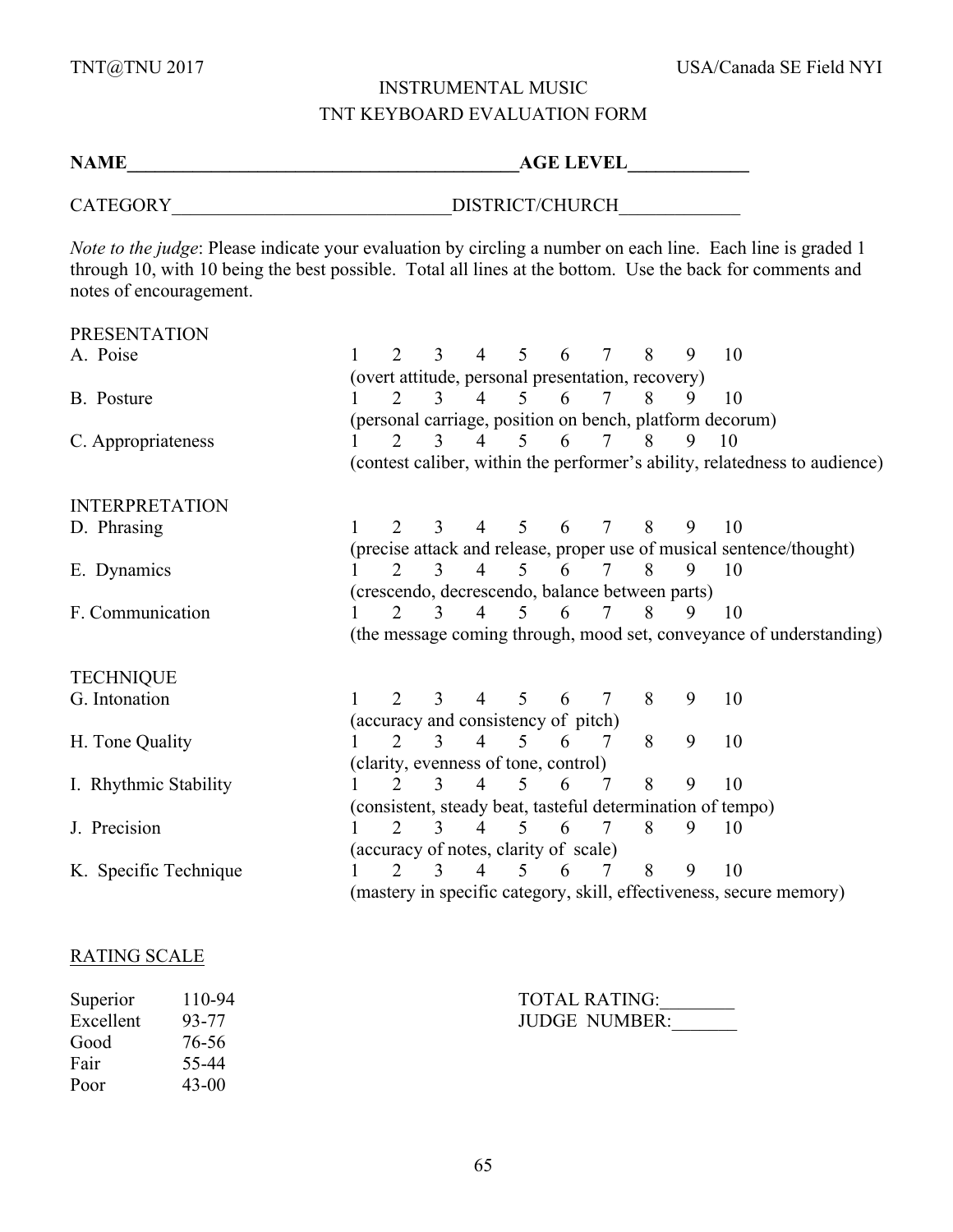# INSTRUMENTAL MUSIC TNT PERCUSSION EVALUATION FORM

**NAME\_\_\_\_\_\_\_\_\_\_\_\_\_\_\_\_\_\_\_\_\_\_\_\_\_\_\_\_\_\_\_\_\_\_\_\_\_\_\_\_\_\_AGE LEVEL\_\_\_\_\_\_\_\_\_\_\_\_\_**

CATEGORY DISTRICT/CHURCH

*Note to the judge*: Please indicate your evaluation by circling a number on each line. Each line is graded 1 through 10, with 10 being the best possible. Total all lines at the bottom. Use the back for comments and notes of encouragement.

| <b>PRESENTATION</b>   |                                                            |                             |               |                |                          |                                       |                 |   |   |                                                                            |
|-----------------------|------------------------------------------------------------|-----------------------------|---------------|----------------|--------------------------|---------------------------------------|-----------------|---|---|----------------------------------------------------------------------------|
| A. Poise              |                                                            | $\mathcal{D}_{\mathcal{L}}$ | 3             | $\overline{4}$ | 5 <sup>5</sup>           | 6                                     | $7\degree$      | 8 | 9 | 10                                                                         |
|                       | (overt attitude, personal presentation, recovery)          |                             |               |                |                          |                                       |                 |   |   |                                                                            |
| B. Posture            |                                                            |                             | 3             | $\overline{4}$ | $\mathcal{F}$            | 6                                     | 7               | 8 | 9 | 10                                                                         |
|                       |                                                            |                             |               |                |                          |                                       |                 |   |   | (personal carriage, position on bench, platform decorum)                   |
| C. Appropriateness    |                                                            | 2                           | 3             | $\overline{4}$ | $\overline{5}$           | 6                                     | $7\overline{ }$ | 8 | 9 | 10                                                                         |
|                       |                                                            |                             |               |                |                          |                                       |                 |   |   | (contest caliber, within the performer's ability, relatedness to audience) |
| <b>INTERPRETATION</b> |                                                            |                             |               |                |                          |                                       |                 |   |   |                                                                            |
| D. Phrasing           |                                                            | $\mathcal{D}_{\mathcal{L}}$ | 3             | $\overline{4}$ | $\overline{5}$           | 6                                     | $7\overline{ }$ | 8 | 9 | 10                                                                         |
|                       |                                                            |                             |               |                |                          |                                       |                 |   |   | (precise attack and release, proper use of musical sentence/thought)       |
| E. Dynamics           |                                                            | $\mathcal{D}_{\mathcal{L}}$ | 3             | $\overline{4}$ | $5^{\circ}$              | 6                                     | $7\overline{ }$ | 8 | 9 | 10                                                                         |
|                       | (crescendo, decrescendo, balance between parts)            |                             |               |                |                          |                                       |                 |   |   |                                                                            |
| F. Communication      |                                                            | $\mathcal{D}$               | $\mathcal{E}$ | $\overline{4}$ | $\overline{\mathcal{L}}$ | 6                                     | $7\overline{ }$ | 8 | 9 | 10                                                                         |
|                       |                                                            |                             |               |                |                          |                                       |                 |   |   | (the message coming through, mood set, conveyance of understanding)        |
| <b>TECHNIQUE</b>      |                                                            |                             |               |                |                          |                                       |                 |   |   |                                                                            |
| G. Intonation         |                                                            | $\mathcal{D}$               | 3             | $\overline{4}$ | $\overline{5}$           | 6                                     | $7\overline{ }$ | 8 | 9 | 10                                                                         |
|                       |                                                            |                             |               |                |                          | (accuracy and consistency of pitch)   |                 |   |   |                                                                            |
| H. Rhythmic Stability |                                                            | $\mathcal{D}_{\mathcal{L}}$ | 3             | $\overline{4}$ | $\mathfrak{H}$           | 6                                     | 7               | 8 | 9 | 10                                                                         |
|                       | (consistent, steady beat, tasteful determination of tempo) |                             |               |                |                          |                                       |                 |   |   |                                                                            |
| I. Precision          |                                                            | $\mathcal{D}_{\mathcal{L}}$ | $\mathcal{E}$ | $\overline{4}$ | $\mathcal{F}$            | 6                                     | $\tau$          | 8 | 9 | 10                                                                         |
|                       |                                                            |                             |               |                |                          | (accuracy of notes, clarity of scale) |                 |   |   |                                                                            |
| J. Specific Technique |                                                            | $\overline{2}$              | $\mathcal{E}$ | $\overline{4}$ | $\overline{5}$           | 6                                     | 7               | 8 | 9 | 10                                                                         |
|                       |                                                            |                             |               |                |                          |                                       |                 |   |   | (mastery in specific category, skill, effectiveness, secure memory)        |
| K. Control            |                                                            | $\mathcal{D}$               | 3             | 4              | $\overline{\mathcal{L}}$ | 6                                     | 7               | 8 | 9 | 10                                                                         |
|                       |                                                            |                             |               |                |                          |                                       |                 |   |   | (blend, not overpowering, contributes to message of song)                  |

#### RATING SCALE

| Superior  | 110-94  |
|-----------|---------|
| Excellent | 93-77   |
| Good      | 76-56   |
| Fair      | 55-44   |
| Poor      | $43-00$ |

| Superior        | 110-94 | <b>TOTAL RATING:</b> |
|-----------------|--------|----------------------|
| Excellent 93-77 |        | <b>JUDGE NUMBER:</b> |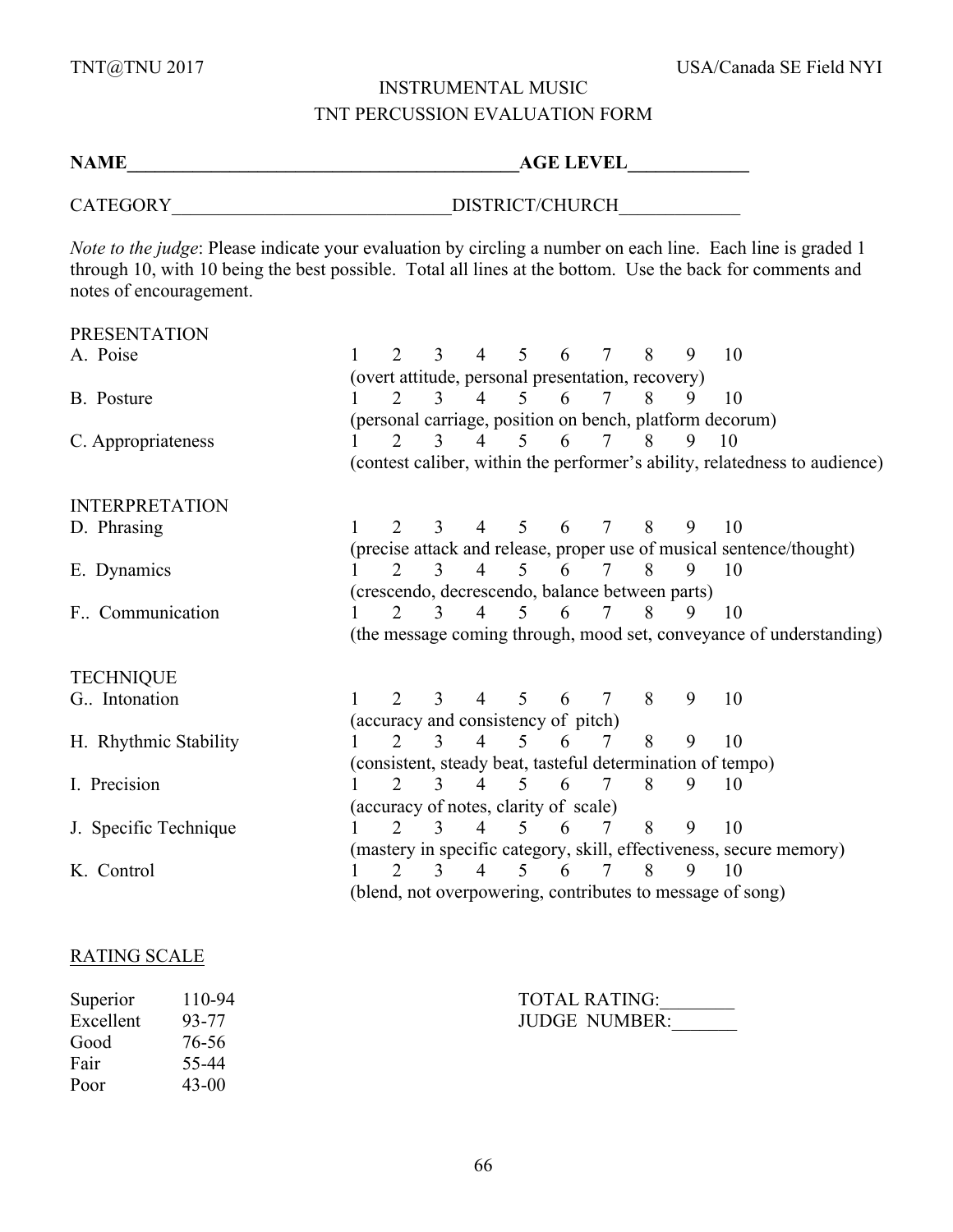# INSTRUMENTAL MUSIC TNT STRINGS SOLO EVALUATION FORM

**NAME\_\_\_\_\_\_\_\_\_\_\_\_\_\_\_\_\_\_\_\_\_\_\_\_\_\_\_\_\_\_\_\_\_\_\_\_\_\_\_\_\_\_AGE LEVEL\_\_\_\_\_\_\_\_\_\_\_\_\_**

CATEGORY DISTRICT/CHURCH

*Note to the judge*: Please indicate your evaluation by circling a number on each line. Each line is graded 1 through 10, with 10 being the best possible. Total all lines at the bottom. Use the back for comments and notes of encouragement.

| <b>PRESENTATION</b>   |                             |               |                          |                          |                                                   |                 |   |   |                                                                            |
|-----------------------|-----------------------------|---------------|--------------------------|--------------------------|---------------------------------------------------|-----------------|---|---|----------------------------------------------------------------------------|
| A. Poise              | $\mathcal{L}$               | 3             | $\overline{4}$           | 5 <sup>5</sup>           | 6                                                 | $\tau$          | 8 | 9 | 10                                                                         |
|                       |                             |               |                          |                          | (overt attitude, personal presentation, recovery) |                 |   |   |                                                                            |
| B. Posture            |                             |               | $\overline{\mathcal{A}}$ | 5                        | 6                                                 | 7               | 8 | 9 | 10                                                                         |
|                       |                             |               |                          |                          |                                                   |                 |   |   | (personal carriage, position on bench, platform decorum)                   |
| C. Appropriateness    | $\mathcal{D}_{\mathcal{L}}$ | $\mathcal{E}$ | $\overline{4}$           | $\mathcal{F}$            | 6                                                 | $7\overline{ }$ | 8 | 9 | 10                                                                         |
|                       |                             |               |                          |                          |                                                   |                 |   |   | (contest caliber, within the performer's ability, relatedness to audience) |
| <b>INTERPRETATION</b> |                             |               |                          |                          |                                                   |                 |   |   |                                                                            |
| D. Phrasing           | $\mathcal{D}_{\mathcal{L}}$ | 3             | $\overline{4}$           | 5                        | 6                                                 | 7               | 8 | 9 | 10                                                                         |
|                       |                             |               |                          |                          |                                                   |                 |   |   | (precise attack and release, proper use of musical sentence/thought)       |
| E. Dynamics           | $\mathcal{D}_{\mathcal{L}}$ | $\mathcal{E}$ | $\overline{4}$           | $\overline{\mathcal{L}}$ | 6                                                 | $7\overline{ }$ | 8 | 9 | 10                                                                         |
|                       |                             |               |                          |                          | (crescendo, decrescendo, balance between parts)   |                 |   |   |                                                                            |
| F. Communication      | $\mathcal{D}_{\mathcal{L}}$ | 3             | $\overline{4}$           | 5                        | 6                                                 | 7               | 8 | 9 | 10                                                                         |
|                       |                             |               |                          |                          |                                                   |                 |   |   | (the message coming through, mood set, conveyance of understanding)        |
| <b>TECHNIQUE</b>      |                             |               |                          |                          |                                                   |                 |   |   |                                                                            |
| G. Intonation         | $\mathcal{D}_{\mathcal{L}}$ | $\mathbf{3}$  | 4                        | 5                        | 6                                                 | $\overline{7}$  | 8 | 9 | 10                                                                         |
|                       |                             |               |                          |                          | (accuracy and consistency of pitch)               |                 |   |   |                                                                            |
| H. Tone Quality       | $\mathcal{L}$               | 3             | $\overline{4}$           | 5 <sup>5</sup>           | 6                                                 | 7               | 8 | 9 | 10                                                                         |
|                       |                             |               |                          |                          | (clarity, evenness of tone, control)              |                 |   |   |                                                                            |
| I. Rhythmic Stability | $\mathcal{D}$               | 3             | $\overline{4}$           | 5                        | 6                                                 | 7               | 8 | 9 | 10                                                                         |
|                       |                             |               |                          |                          |                                                   |                 |   |   | (consistent, steady beat, tasteful determination of tempo)                 |
| J. Precision          | $\overline{2}$              | $\mathcal{E}$ | $\overline{4}$           | 5                        | 6                                                 | $\overline{7}$  | 8 | 9 | 10                                                                         |
|                       |                             |               |                          |                          | (accuracy of notes, clarity of scale)             |                 |   |   |                                                                            |
| K. Specific Technique | $\mathcal{D}_{\mathcal{L}}$ | $\mathbf{3}$  | $\overline{4}$           | 5                        | 6                                                 | 7               | 8 | 9 | 10                                                                         |
|                       |                             |               |                          |                          |                                                   |                 |   |   | (mastery in specific category, skill, effectiveness, secure memory)        |

#### RATING SCALE

| Superior  | 110-94 |
|-----------|--------|
| Excellent | 93-77  |
| Good      | 76-56  |
| Fair      | 55-44  |
| Poor      | 43-00  |

Superior 110-94 TOTAL RATING:\_\_\_\_\_\_\_\_ JUDGE NUMBER: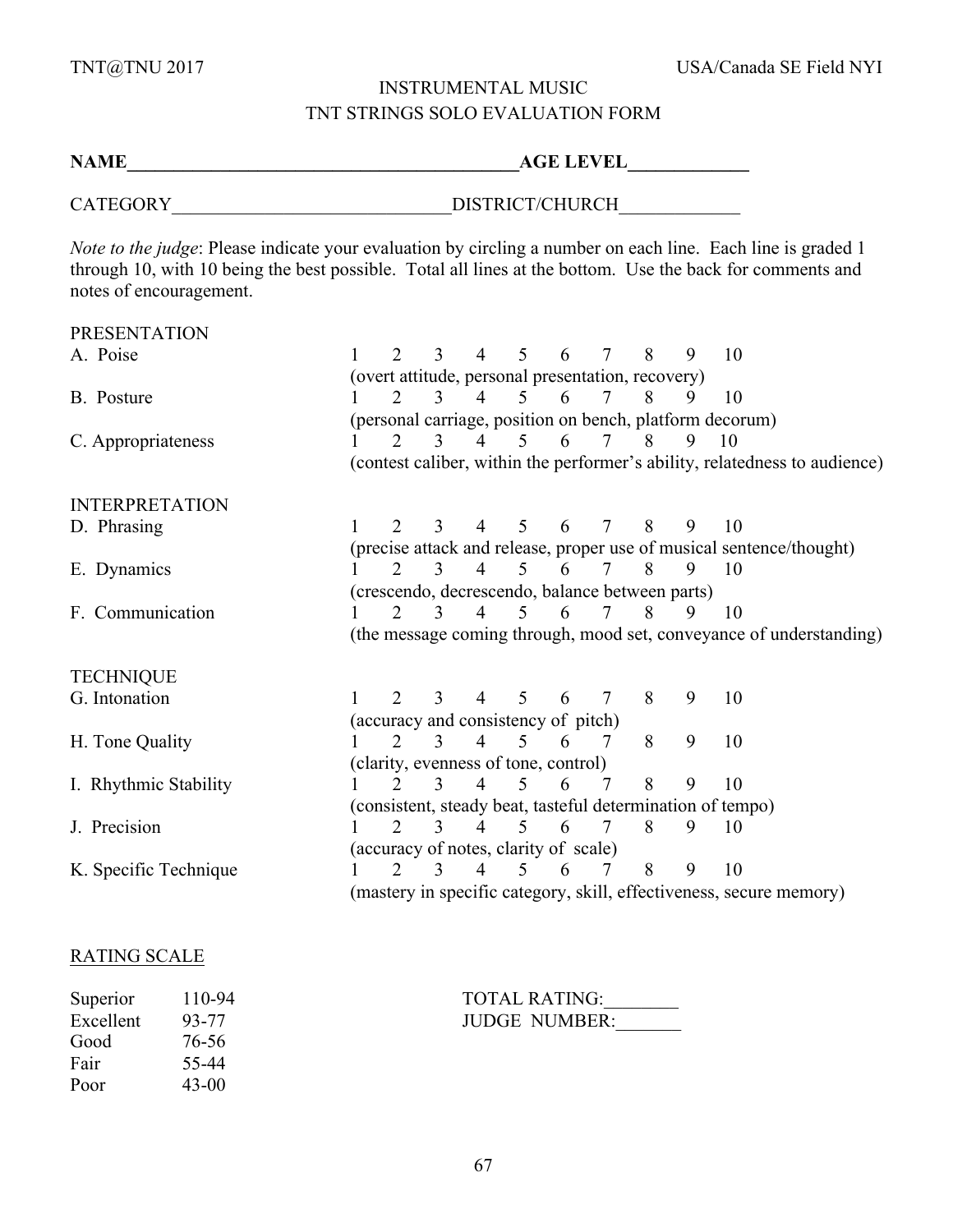# INSTRUMENTAL MUSIC

# TNT WOODWIND SOLO EVALUATION FORM

**NAME\_\_\_\_\_\_\_\_\_\_\_\_\_\_\_\_\_\_\_\_\_\_\_\_\_\_\_\_\_\_\_\_\_\_\_\_\_\_\_\_\_\_AGE LEVEL\_\_\_\_\_\_\_\_\_\_\_\_\_**

CATEGORY DISTRICT/CHURCH

*Note to the judge*: Please indicate your evaluation by circling a number on each line. Each line is graded 1 through 10, with 10 being the best possible. Total all lines at the bottom. Use the back for comments and notes of encouragement.

| <b>PRESENTATION</b>                                                 |                                                            |                             |               |                                                 |                                                   |   |                 |   |   |                                                                            |  |  |
|---------------------------------------------------------------------|------------------------------------------------------------|-----------------------------|---------------|-------------------------------------------------|---------------------------------------------------|---|-----------------|---|---|----------------------------------------------------------------------------|--|--|
| A. Poise                                                            |                                                            | $\mathcal{D}_{\mathcal{L}}$ | 3             | $\overline{4}$                                  | 5 <sup>5</sup>                                    | 6 | $7\phantom{.0}$ | 8 | 9 | 10                                                                         |  |  |
|                                                                     |                                                            |                             |               |                                                 | (overt attitude, personal presentation, recovery) |   |                 |   |   |                                                                            |  |  |
| B. Posture                                                          |                                                            | $\mathcal{D}$               | 3             | $\overline{4}$                                  | 5 <sup>1</sup>                                    | 6 | 7               | 8 |   | 10                                                                         |  |  |
|                                                                     | (personal carriage, position on bench, platform decorum)   |                             |               |                                                 |                                                   |   |                 |   |   |                                                                            |  |  |
| C. Appropriateness                                                  |                                                            | 2                           | 3             | $\overline{4}$                                  | 5                                                 | 6 | 7               | 8 | 9 | 10                                                                         |  |  |
|                                                                     |                                                            |                             |               |                                                 |                                                   |   |                 |   |   | (contest caliber, within the performer's ability, relatedness to audience) |  |  |
| <b>INTERPRETATION</b>                                               |                                                            |                             |               |                                                 |                                                   |   |                 |   |   |                                                                            |  |  |
| D. Phrasing                                                         |                                                            | $\mathcal{D}$               | 3             | $\overline{4}$                                  | 5                                                 | 6 | $7\overline{ }$ | 8 | 9 | 10                                                                         |  |  |
|                                                                     |                                                            |                             |               |                                                 |                                                   |   |                 |   |   | (precise attack and release, proper use of musical sentence/thought)       |  |  |
| E. Dynamics                                                         |                                                            | $\mathcal{D}_{\mathcal{L}}$ | 3             | $\overline{4}$                                  | 5 <sup>1</sup>                                    | 6 | $7\overline{ }$ | 8 | 9 | 10                                                                         |  |  |
|                                                                     |                                                            |                             |               | (crescendo, decrescendo, balance between parts) |                                                   |   |                 |   |   |                                                                            |  |  |
| F. Communication                                                    |                                                            | $\mathcal{D}_{\mathcal{L}}$ | $\mathcal{E}$ | $\overline{4}$                                  | $\mathcal{F}$                                     | 6 | $\tau$          | 8 | 9 | 10                                                                         |  |  |
|                                                                     |                                                            |                             |               |                                                 |                                                   |   |                 |   |   | (the message coming through, mood set, conveyance of understanding)        |  |  |
| <b>TECHNIQUE</b>                                                    |                                                            |                             |               |                                                 |                                                   |   |                 |   |   |                                                                            |  |  |
| G. Intonation                                                       |                                                            | $\mathcal{D}$               | 3             | $\overline{4}$                                  | 5                                                 | 6 | $\tau$          | 8 | 9 | 10                                                                         |  |  |
|                                                                     |                                                            |                             |               | (accuracy and consistency of pitch)             |                                                   |   |                 |   |   |                                                                            |  |  |
| H. Tone Quality                                                     |                                                            | $\mathcal{D}_{\mathcal{L}}$ | 3             | $\overline{4}$                                  | 5 <sup>5</sup>                                    | 6 | 7               | 8 | 9 | 10                                                                         |  |  |
|                                                                     |                                                            |                             |               | (clarity, evenness of tone, control)            |                                                   |   |                 |   |   |                                                                            |  |  |
| I. Rhythmic Stability                                               |                                                            | $\mathcal{D}_{\mathcal{L}}$ | $\mathcal{L}$ | $\overline{4}$                                  | 5                                                 | 6 | 7               | 8 | 9 | 10                                                                         |  |  |
|                                                                     | (consistent, steady beat, tasteful determination of tempo) |                             |               |                                                 |                                                   |   |                 |   |   |                                                                            |  |  |
| J. Precision                                                        |                                                            | $\mathcal{D}_{\mathcal{L}}$ | 3             | $\overline{4}$                                  | 5                                                 | 6 | $\tau$          | 8 | 9 | 10                                                                         |  |  |
|                                                                     |                                                            |                             |               | (accuracy of notes, clarity of scale)           |                                                   |   |                 |   |   |                                                                            |  |  |
| K. Specific Technique                                               |                                                            | $\mathcal{D}$               | $\mathbf{3}$  | 4                                               | 5                                                 | 6 | 7               | 8 | 9 | 10                                                                         |  |  |
| (mastery in specific category, skill, effectiveness, secure memory) |                                                            |                             |               |                                                 |                                                   |   |                 |   |   |                                                                            |  |  |

#### RATING SCALE

| Superior  | $110 - 94$ |
|-----------|------------|
| Excellent | 93-77      |
| Good      | 76-56      |
| Fair      | 55-44      |
| Poor      | 43-00      |

| Superior  | 110-94 | <b>TOTAL RATING:</b> |
|-----------|--------|----------------------|
| Excellent | 93-77  | <b>JUDGE NUMBER:</b> |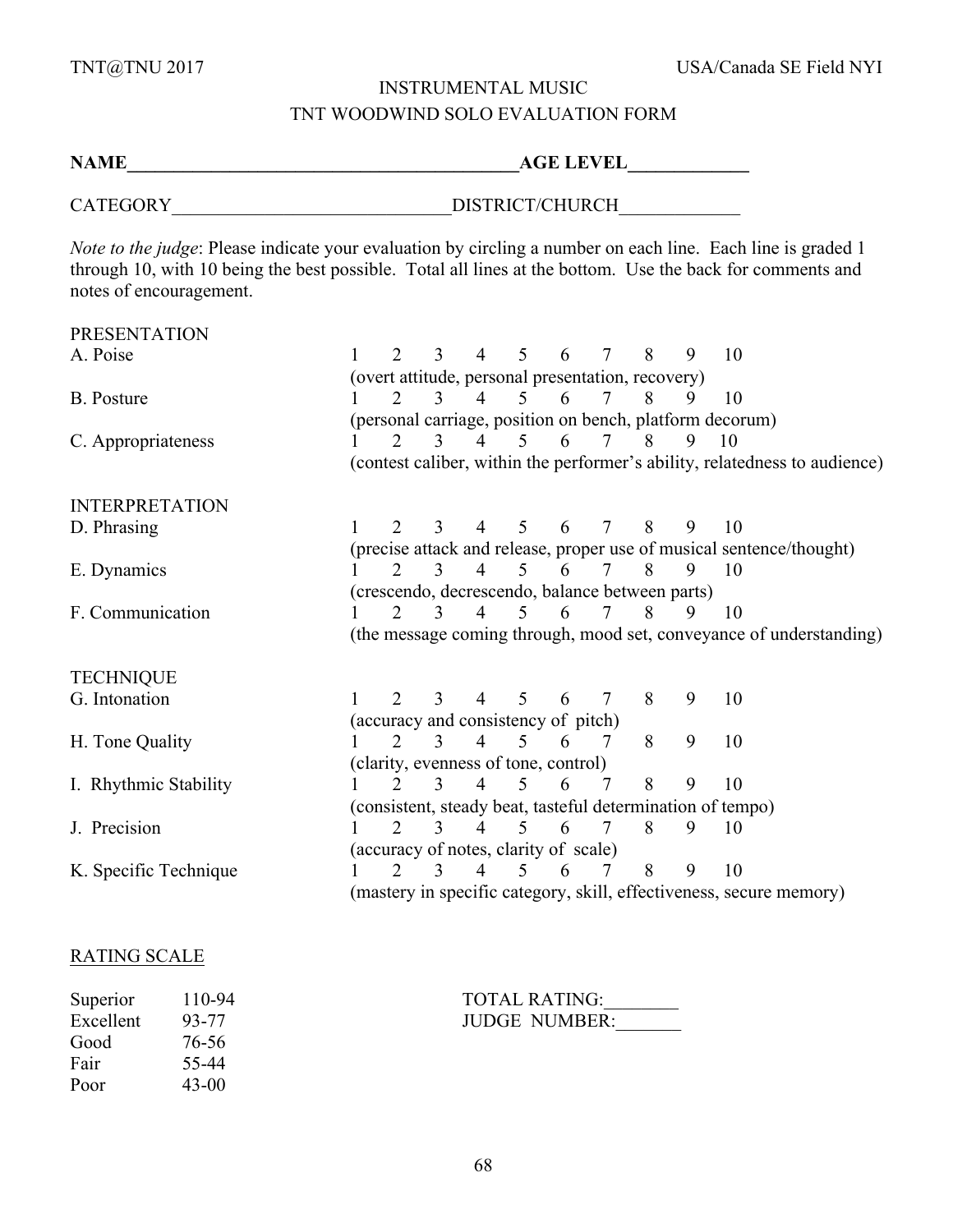#### CREATIVE WRITING

#### TNT PROSE EVALUATION FORM

To be eligible for awards, entry must be typed on 8.5 x 11 paper, double spaced, and contained in a plastic cover.

**NAME** AGE LEVEL

CATEGORY\_\_\_\_\_\_\_\_\_\_\_\_\_\_\_\_\_\_\_\_\_\_\_\_\_\_\_\_\_\_DISTRICT/CHURCH\_\_\_\_\_\_\_\_\_\_\_\_\_

*Note to the judge*: Please indicate your evaluation by circling a number on each line. Each line is graded 1 through 10, with 10 being the best possible. Total all lines at the bottom. Use the back for comments and notes of encouragement.

- A. Organization 1 2 3 4 5 6 7 8 9 10 *Are ideas and transitions clear? Pay attention to structure: beginning-middle-end/intro-bodyconclusion.*
- B. Content 1 2 3 4 5 6 7 8 9 10 *Look for characterization, setting, details, messages, etc. Does the piece work? Exposition/dialogue/information—necessary/unnecessary?*
- C. Style 1 2 3 4 5 6 7 8 9 10 *Consider word choices/diction, tone/voice, and sentence structure/rhythm within the work.*
- D. Grammar 1 2 3 4 5 6 7 8 9 10 *Are the rules of grammar upheld throughout the work, eliminating confusion/misunderstanding?*
- E. Logical Flow 1 2 3 4 5 6 7 8 9 10 *Does the writing remain focused/make sense? Are plots/thoughts explained thoroughly?*
- F. Neatness 1 2 3 4 5 6 7 8 9 10 *Observe presentation of the work. Are pages clean and easy to read (font/printing)? Has entrant followed the competition's formatting rules?*
- G. Creativity 1 2 3 4 5 6 7 8 9 10 *Is the work fresh, original, and compelling? Focus on description, structure of the work, and invention of interesting characters/plots/thoughts.*
- H. Depth of Thought 1 2 3 4 5 6 7 8 9 10 *Is it evident that the writer spent time working with themes, symbolism, character development, foreshadowing, etc.?*

#### RATING SCALE

Good 55-40 Fair 39-32 Poor 31-00

| Superior        | 80-68 | <b>TOTAL RATING:</b> |
|-----------------|-------|----------------------|
| Excellent 67-56 |       | <b>JUDGE NUMBER:</b> |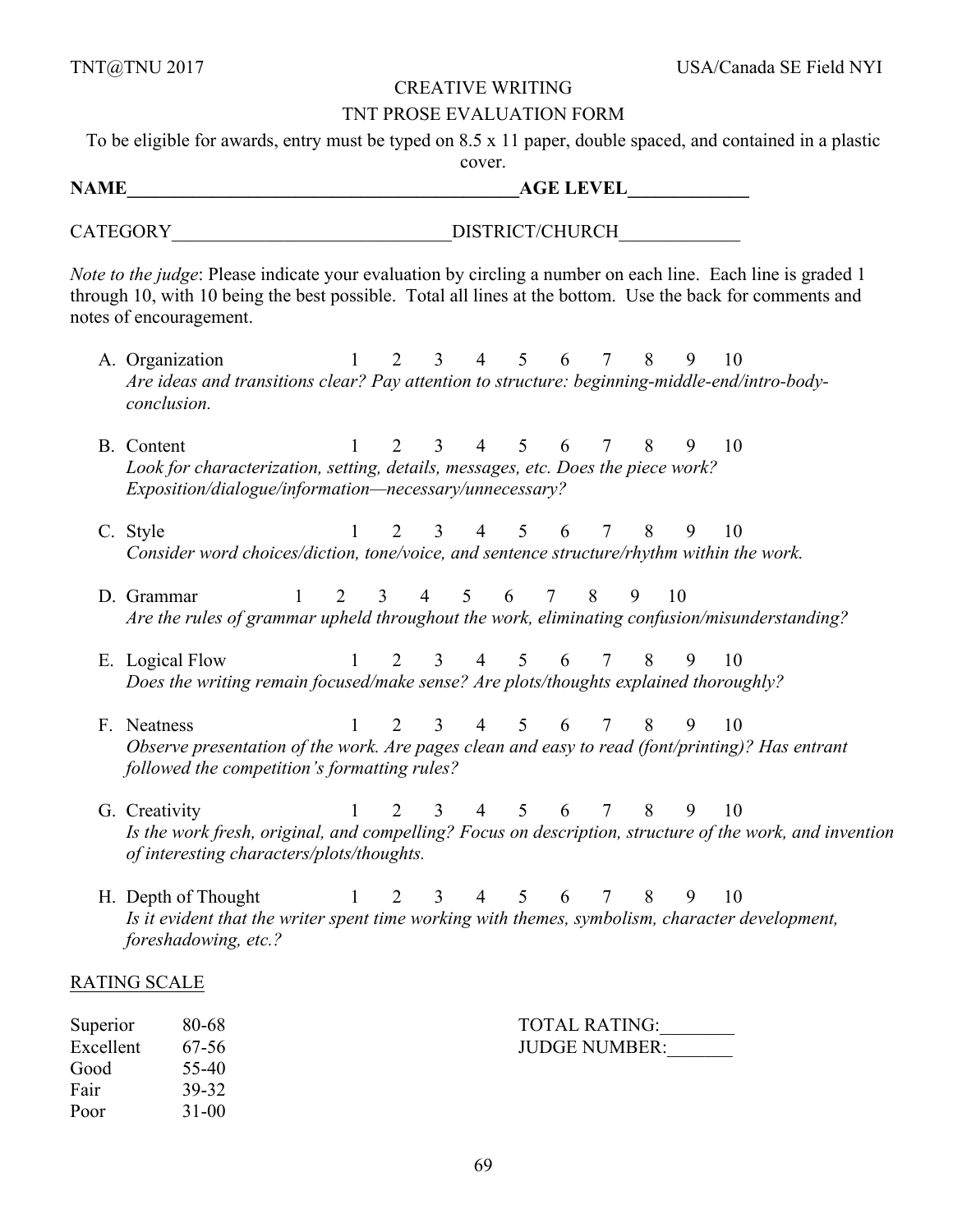# CREATIVE WRITING TNT POETRY EVALUATION FORM

**To be eligible for awards, entry must be typed on 8.5 x 11 paper, double spaced, and contained in a plastic cover.**

**NAME\_\_\_\_\_\_\_\_\_\_\_\_\_\_\_\_\_\_\_\_\_\_\_\_\_\_\_\_\_\_\_\_\_\_\_\_\_\_\_\_\_\_AGE LEVEL\_\_\_\_\_\_\_\_\_\_\_\_\_**

CATEGORY\_\_\_\_\_\_\_\_\_\_\_\_\_\_\_\_\_\_\_\_\_\_\_\_\_\_\_\_\_\_DISTRICT/CHURCH\_\_\_\_\_\_\_\_\_\_\_\_\_

*Note to the judge*: Please indicate your evaluation by circling a number on each line. Each line is graded 1 through 10, with 10 being the best possible. Total all lines at the bottom. Use the back for comments and notes of encouragement.

| A. Organization     | $\mathbf{1}$ | $\overline{2}$ | $\overline{3}$ | $\overline{4}$ | 5 <sup>5</sup>  | 6 | 7 <sup>7</sup>  | 8 | 9 | 10 |
|---------------------|--------------|----------------|----------------|----------------|-----------------|---|-----------------|---|---|----|
| B. Content          | $\mathbf{1}$ | $\overline{2}$ | 3 <sup>1</sup> | $\overline{4}$ | 5 <sup>5</sup>  | 6 | $7\overline{ }$ | 8 | 9 | 10 |
| C. Style            | $\mathbf{1}$ | $\overline{2}$ | 3 <sup>1</sup> | $\overline{4}$ | 5               | 6 | $7\overline{ }$ | 8 | 9 | 10 |
| D. Grammar          | $\mathbf{1}$ | $\overline{2}$ | 3 <sup>1</sup> | $\overline{4}$ | $5\overline{)}$ | 6 | $7\overline{ }$ | 8 | 9 | 10 |
| E. Logical Flow     | $\mathbf{1}$ | $\overline{2}$ | 3 <sup>1</sup> | $\overline{4}$ | 5 <sup>5</sup>  | 6 | $7\overline{ }$ | 8 | 9 | 10 |
| F. Neatness         | $\mathbf{1}$ | $\overline{2}$ | 3 <sup>1</sup> | $\overline{4}$ | 5               | 6 | $7\overline{ }$ | 8 | 9 | 10 |
| G. Creativity       | $\mathbf{1}$ | $\overline{2}$ | 3 <sup>1</sup> | $\overline{4}$ | 5               | 6 | 7 <sup>7</sup>  | 8 | 9 | 10 |
| H. Depth of Thought | $\mathbf{1}$ | 2              | $\overline{3}$ | $\overline{4}$ | 5               | 6 | $\tau$          | 8 | 9 | 10 |

| <b>RATING SCALE</b> |           |
|---------------------|-----------|
| Superior            | 80-68     |
| Excellent           | 67-56     |
| Good                | 55-40     |
| Fair                | 39-32     |
| Poor                | $31 - 00$ |

| Superior        | 80-68 | <b>TOTAL RATING:</b> |
|-----------------|-------|----------------------|
| Excellent 67-56 |       | <b>JUDGE NUMBER:</b> |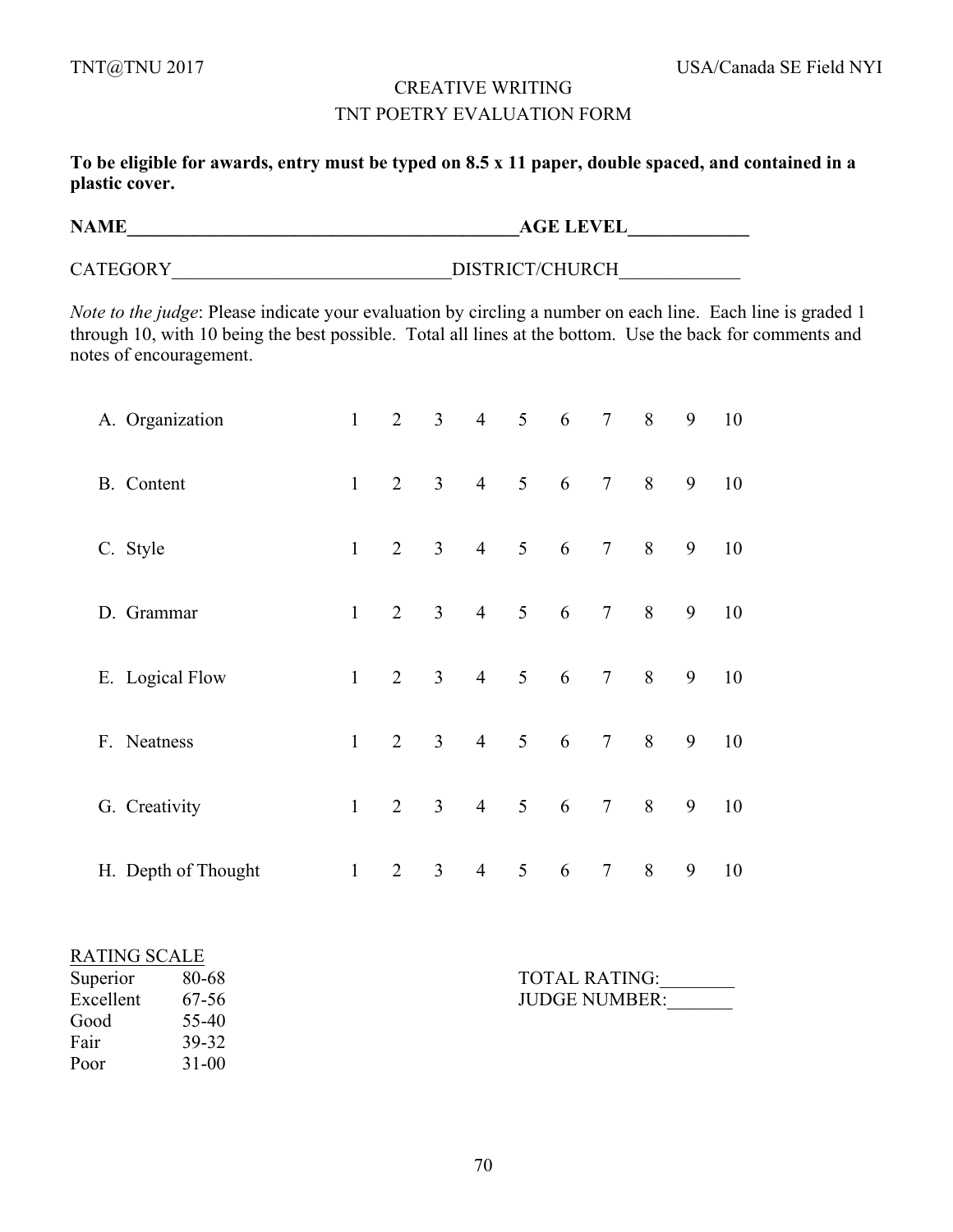#### TNT SPEECH EVALUATION FORM

Each entrant must submit a copy of the manuscript or outline to the judges prior to the presentation.

**NAME\_\_\_\_\_\_\_\_\_\_\_\_\_\_\_\_\_\_\_\_\_\_\_\_\_\_\_\_\_\_\_\_\_\_\_\_\_\_\_\_\_\_AGE LEVEL\_\_\_\_\_\_\_\_\_\_\_\_\_**

CATEGORY DISTRICT/CHURCH

*Note to the judge*: Please indicate your evaluation by circling a number on each line. Each line is graded 1 through 10, with 10 being the best possible. Total all lines at the bottom. Use the back for comments and notes of encouragement.

#### **SELECTION**

| $\mathcal{D}_{\mathcal{L}}$ | 3             | $\overline{4}$ | 5                           | 6                         | 7                                                                      | 8                                  | 9 | 10                                                                                                                                                                                                                                                                                                                                                                                                                            |
|-----------------------------|---------------|----------------|-----------------------------|---------------------------|------------------------------------------------------------------------|------------------------------------|---|-------------------------------------------------------------------------------------------------------------------------------------------------------------------------------------------------------------------------------------------------------------------------------------------------------------------------------------------------------------------------------------------------------------------------------|
|                             |               |                |                             |                           |                                                                        |                                    |   |                                                                                                                                                                                                                                                                                                                                                                                                                               |
|                             |               | 4              | 5.                          | 6                         | 7                                                                      | 8                                  | 9 | 10                                                                                                                                                                                                                                                                                                                                                                                                                            |
|                             |               |                |                             |                           |                                                                        |                                    |   |                                                                                                                                                                                                                                                                                                                                                                                                                               |
|                             |               |                |                             |                           |                                                                        |                                    |   |                                                                                                                                                                                                                                                                                                                                                                                                                               |
|                             |               | 4              | 5                           | 6                         | 7                                                                      | 8                                  | 9 | 10                                                                                                                                                                                                                                                                                                                                                                                                                            |
|                             |               |                |                             |                           |                                                                        |                                    |   |                                                                                                                                                                                                                                                                                                                                                                                                                               |
|                             | 3             | $\Delta$       | 5                           | 6                         | 7                                                                      | 8                                  | 9 | 10                                                                                                                                                                                                                                                                                                                                                                                                                            |
|                             |               |                |                             |                           |                                                                        |                                    |   |                                                                                                                                                                                                                                                                                                                                                                                                                               |
|                             |               |                |                             |                           |                                                                        |                                    |   |                                                                                                                                                                                                                                                                                                                                                                                                                               |
|                             | 3             |                | 5                           | 6                         | 7                                                                      | 8                                  | 9 | 10                                                                                                                                                                                                                                                                                                                                                                                                                            |
|                             |               |                |                             |                           |                                                                        |                                    |   |                                                                                                                                                                                                                                                                                                                                                                                                                               |
| $\mathcal{D}$               | 3             | $\overline{4}$ | 5                           | 6                         | 7                                                                      | 8                                  | 9 | 10                                                                                                                                                                                                                                                                                                                                                                                                                            |
|                             |               |                |                             |                           |                                                                        |                                    |   |                                                                                                                                                                                                                                                                                                                                                                                                                               |
| $\mathcal{D}$               | $\mathcal{L}$ | $\overline{4}$ | 5                           | 6                         |                                                                        | 8                                  | 9 | 10                                                                                                                                                                                                                                                                                                                                                                                                                            |
|                             |               |                |                             |                           |                                                                        |                                    |   |                                                                                                                                                                                                                                                                                                                                                                                                                               |
| $\mathcal{D}$               | $\mathcal{L}$ | 4              | $\mathcal{F}_{\mathcal{F}}$ | 6                         |                                                                        | 8                                  | 9 | 10                                                                                                                                                                                                                                                                                                                                                                                                                            |
|                             |               |                |                             |                           |                                                                        |                                    |   |                                                                                                                                                                                                                                                                                                                                                                                                                               |
|                             |               |                |                             |                           |                                                                        |                                    |   |                                                                                                                                                                                                                                                                                                                                                                                                                               |
|                             |               |                | 5                           | 6                         | 7                                                                      | 8                                  | 9 | 10                                                                                                                                                                                                                                                                                                                                                                                                                            |
|                             |               |                |                             |                           |                                                                        |                                    |   |                                                                                                                                                                                                                                                                                                                                                                                                                               |
| $\mathcal{D}_{\mathcal{L}}$ | $\mathcal{E}$ | $\overline{4}$ | 5                           | 6                         | 7                                                                      | 8                                  | 9 | 10                                                                                                                                                                                                                                                                                                                                                                                                                            |
|                             |               |                |                             |                           |                                                                        |                                    |   |                                                                                                                                                                                                                                                                                                                                                                                                                               |
| $\mathcal{D}_{\mathcal{L}}$ | 3             | $\overline{4}$ | 5                           | 6                         | 7                                                                      | 8                                  | 9 | 10                                                                                                                                                                                                                                                                                                                                                                                                                            |
|                             |               |                |                             |                           |                                                                        |                                    |   |                                                                                                                                                                                                                                                                                                                                                                                                                               |
|                             |               |                |                             | (logical flow of thought) | (diction, control, proper, speed)<br>(logic used, challenge, intrigue) | (posture, poise, overall demeanor) |   | (universality, relatedness to audience, treatment)<br>(before and between major points or selections)<br>(understandable presentation of thesis or selections)<br>(use of emotions, sensitivity, empathy, relatedness to topic)<br>(justifiable and clear emphasis, use of hands and facial gestures, nature)<br>(use of sources, quality of supportive material)<br>(use of ideas)(*not applicable in interpretation events) |

#### RATING SCALE

| 110-94  |
|---------|
| 93-77   |
| 76-56   |
| 55-44   |
| $43-00$ |
|         |

Superior 110-94 TOTAL RATING: Excellent 93-77 JUDGE NUMBER: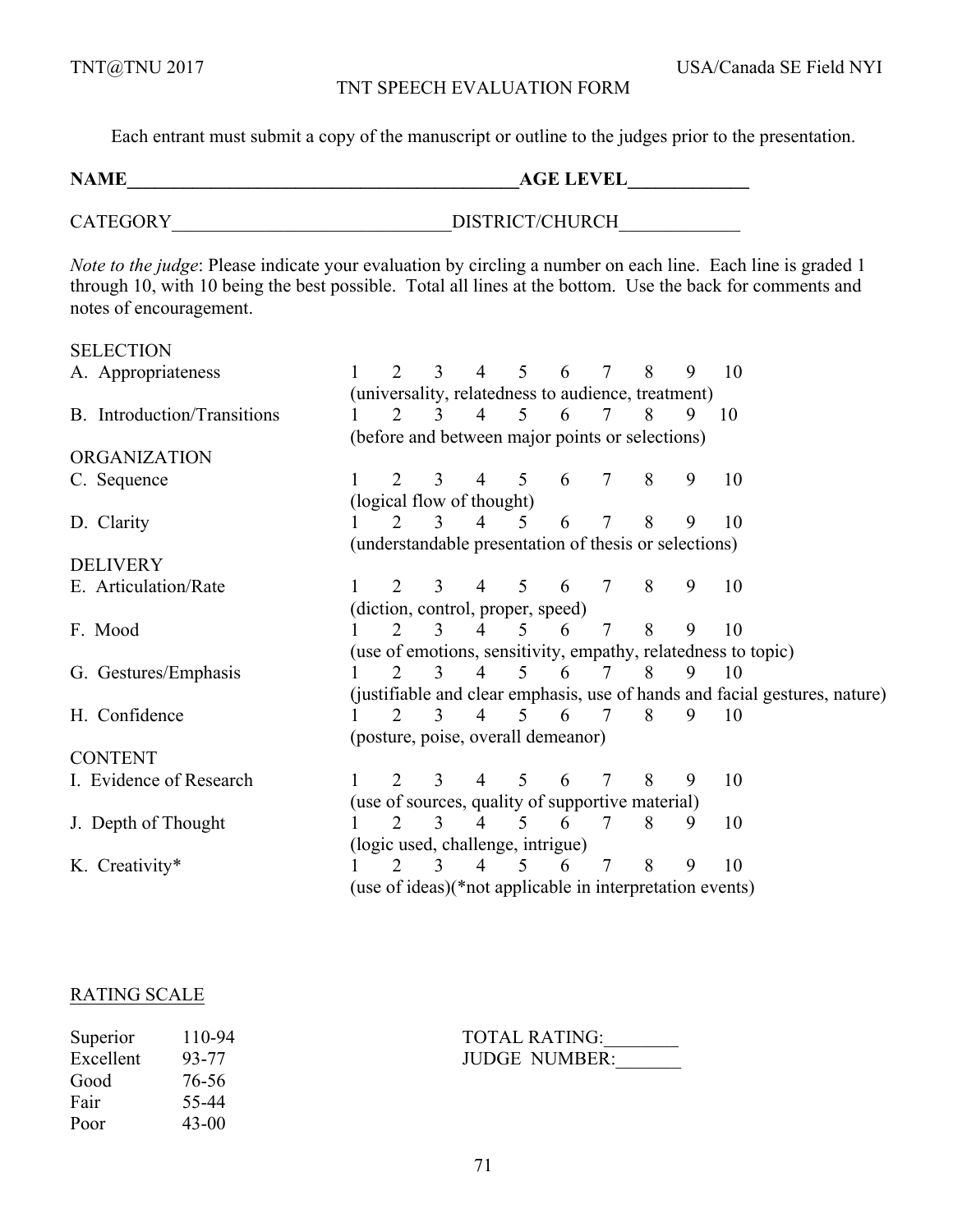TNT@TNU 2017 USA/Canada SE Field NYI TNT CONTEXTUAL STORYTELLING EVALUATION FORM

Each entrant must submit a copy of the manuscript or outline to the judges prior to the presentation.

**NAME\_\_\_\_\_\_\_\_\_\_\_\_\_\_\_\_\_\_\_\_\_\_\_\_\_\_\_\_\_\_\_\_\_\_\_\_\_\_\_\_\_\_AGE LEVEL\_\_\_\_\_\_\_\_\_\_\_\_\_** CATEGORY DISTRICT/CHURCH *Note to the judge*: Please indicate your evaluation by circling a number on each line. Each line is graded 1 through 10, with 10 being the best possible. Total all lines at the bottom. Use the back for comments and notes of encouragement. **STRUCTURE** A. Narrative Plotline 1 2 3 4 5 6 7 8 9 10 (development of character, setting, and plot in relation to given concept) B. Introduction/Transitions 1 2 3 4 5 6 7 8 9 10 (before and between major points or selections) ORGANIZATION C. Sequence 1 2 3 4 5 6 7 8 9 10 (logical flow of narrative) D. Clarity 1 2 3 4 5 6 7 8 9 10 (understandable presentation of thesis or selections) DELIVERY E. Articulation/Rate 1 2 3 4 5 6 7 8 9 10 (diction, control, proper, speed) F. Mood 1 2 3 4 5 6 7 8 9 10 (use of emotions, sensitivity, empathy, relatedness to topic) G. Gestures/Emphasis 1 2 3 4 5 6 7 8 9 10 (justifiable and clear emphasis, use of hands and facial gestures, nature) H. Confidence 1 2 3 4 5 6 7 8 9 10 (posture, poise, overall demeanor) **CONTENT** I. Evidence of Reflection 1 2 3 4 5 6 7 8 9 10 (reflection of concept is evidence throughout the narrative) J. Depth of Thought 1 2 3 4 5 6 7 8 9 10 (logic used, challenge, intrigue) K. Creativity 1 2 3 4 5 6 7 8 9 10 (originality of storyline vs. reshaping of a more common story)

#### RATING SCALE

| 110-94  |
|---------|
| 93-77   |
| 76-56   |
| 55-44   |
| $43-00$ |
|         |

Superior 110-94 TOTAL RATING:\_\_\_\_\_\_\_\_ JUDGE NUMBER: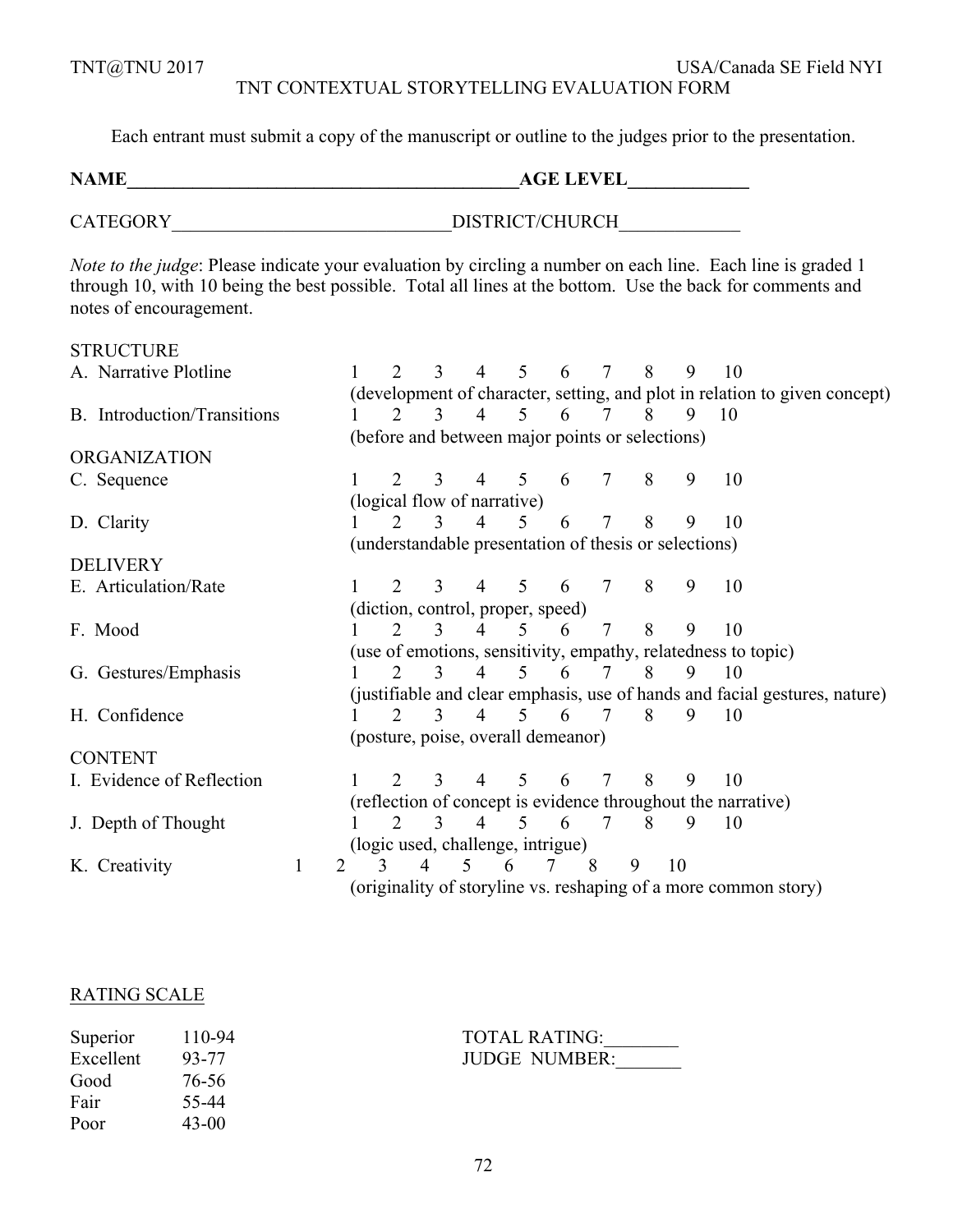TNT@TNU 2017 USA/Canada SE Field NYI

VOCAL MUSIC

## TNT SOLO, GROUP, CHOIR, AND WORSHIP BAND EVALUATION FORM

## **NAME** AGE LEVEL CATEGORY DISTRICT/CHURCH *Note to the judge*: Please indicate your evaluation by circling a number on each line. Each line is graded 1 through 10, with 10 being the best possible. Total all lines at the bottom. Use the back for comments and notes of encouragement. PRESENTATION A. Poise/Posture 1 2 3 4 5 6 7 8 9 10 (overt attitude, personal presentation, recovery, platform decorum) B. Appropriateness 1 2 3 4 5 6 7 8 9 10 (song selection, within the performer's ability, relatedness to audience) INTERPRETATION C. Worship Attitude 1 2 3 4 5 6 7 8 9 10 (telling the "story" of the song, strong sense of visual worship) D. Connection 1 2 3 4 5 6 7 8 9 10 (connection with audience, response, communication through music) E. Communication 1 2 3 4 5 6 7 8 9 10 (the message coming through, mood set, conveyance of understanding) **TECHNIOUE** F. Intonation/Tone Quality 1 2 3 4 5 6 7 8 9 10 (accuracy and consistency of pitch, clarity, evenness of tone, control) G. Expression 1 2 3 4 5 6 7 8 9 10 (appropriate use of hands, facial expression, performance) H. Dynamics/Diction 1 2 3 4 5 6 7 8 9 10 (consistent, steady beat, tasteful determination of tempo, crescendo, decrescendo, appropriate use of diction for understanding) I. Precision/Phrasing 1 2 3 4 5 6 7 8 9 10 (accuracy of notes, clarity of scale, balance between parts, precise attack and release, proper use of musical sentence/thought) J. Blend (Group only) 1 2 3 4 5 6 7 8 9 10 (balance, oneness of sound, cooperation) DATING SCALE GROUP

| <b>NATINU SUALE</b> |           | UNUUF     |                      |
|---------------------|-----------|-----------|----------------------|
| Superior            | 90-77     | 100-87    | <b>TOTAL RATING:</b> |
| Excellent           | 76-63     | 86-73     | <b>JUDGE NUMBER:</b> |
| Good                | 62-46     | $72 - 56$ |                      |
| Fair                | $45 - 36$ | 55-46     |                      |
| Poor                | $35-00$   | $45 - 00$ |                      |